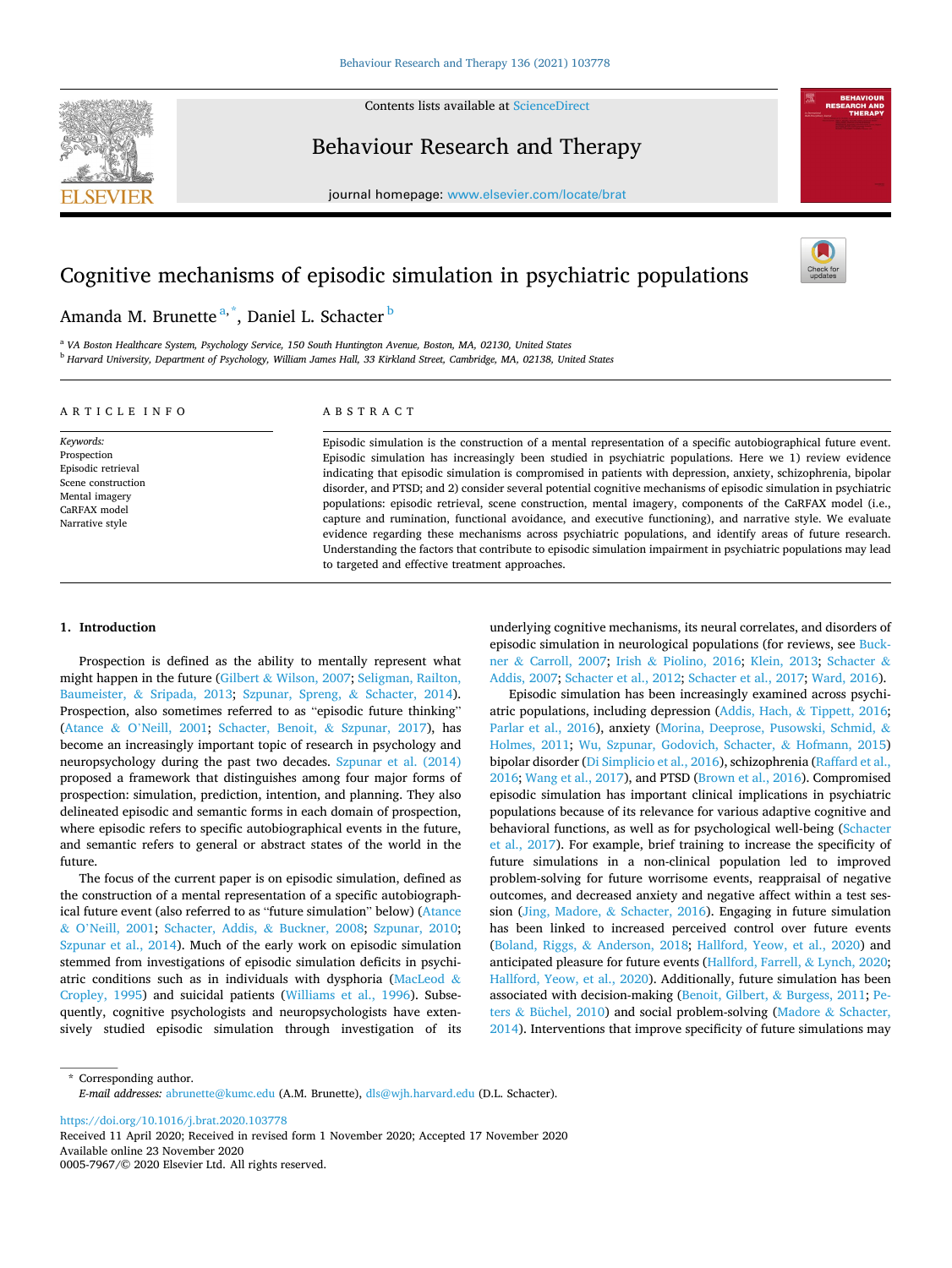allow patients with psychiatric conditions to better engage in and benefit from empirically-supported psychological interventions. For example, simulating the future increases the likelihood of completing an intended task [\(Altgassen et al., 2015;](#page-15-0) [Neroni, Gamboz,](#page-17-0) & Brandimonte, [2014;](#page-17-0) [Terrett et al., 2016\)](#page-17-0), and planning future tasks or activities is a core component of cognitive behavioral therapy.

Research is in the early stages of investigating cognitive mechanisms that contribute to episodic simulation impairment in psychiatric disorders. The aim of this article is to review candidate cognitive mechanisms of episodic simulation impairment in psychiatric conditions based on the existing literature. Specifically, this paper will consider episodic simulation assessment and performance in the main psychiatric conditions in which episodic simulation has been studied: depression, anxiety, bipolar disorder, schizophrenia, and PTSD. Several distinguishable though related cognitive mechanisms of episodic simulation impairment in psychiatric conditions will be discussed: episodic memory retrieval, scene construction, mental imagery, components of the CaRFAX model ([Williams, 2006](#page-18-0); [Williams et al., 2007](#page-18-0)) (capture and rumination, functional avoidance, and executive control dysfunction), and narrative style. A narrative review was conducted rather than a systematic review or meta-analysis because of the few number of studies per psychiatric condition and mechanism. Understanding the cognitive mechanisms of episodic simulation impairment in psychiatric populations can both help to advance theoretical analyses and inform interventions or cognitive rehabilitation in these populations.

# **2. Episodic simulation assessment and performance in psychiatric populations**

## *2.1. Assessing episodic simulation in psychiatric populations*

Researchers have assessed episodic simulation using both *objective*  measures, which involve scoring descriptions of simulated future events based on specific criteria, and *subjective* measures, where participants rate their subjective experience (such as the level of detail or vividness) of an imagined future scenario. The main objective and subjective approaches to assessing episodic simulation are discussed below, though studies commonly use variants of these measures.

**Objective measures of future simulation.** The two main objective measures used to assess episodic simulation are the adapted Autobiographical Interview (AI) (Addis, Wong, & [Schacter, 2008;](#page-15-0) [Levine, Svo](#page-16-0)[boda, Hay, Winocur,](#page-16-0) & Moscovitch, 2002) and the modified Autobiographical Memory Test (AMT) ([Williams et al., 1996](#page-18-0)). Both the AI and AMT were originally devised to investigate memories of past personal experiences. In the adapted AI task and AMT, participants are given cues (a word or a short phrase), and in response to each cue they are asked to imagine and describe specific future events in as much detail as possible (and may also be asked to retrieve autobiographical memories). Some studies include valenced cues (positive, negative, and/or neutral cue words or phrases). In the adapted AI task, participant responses are coded based on the internal details and external details ([Addis et al., 2008](#page-15-0)). Internal details are details tied to a specific time and place such as who will attend the event, what will occur, where the event will take place, and when the event will happen. External details include semantic knowledge, related facts, reflections on the event, off-topic details, repetitions, and references to other events. In the AMT, responses are coded based on the level specificity of their future descriptions [\(Williams et al., 1996\)](#page-18-0). Notably, the adapted AI and AMT scoring differ because the adapted AI task measures the number of details within an event, whereas the AMT measures the presence or absence of specific events. Another objective measure is the Sentence Completion for Events in the Future Test (SCEFT) ([Anderson](#page-15-0) & Dew[hurst, 2009\)](#page-15-0). During the SCEFT, participants are provided with sentence cues (which are sometimes positively, negative, or neutrally valenced depending on the study) and participants are asked to finish the sentences by generating possible future scenarios. Responses are coded based on the level of specificity of their future descriptions. Episodic simulation has also been assessed by measuring the coherence (Huddy, Drake, & [Wykes, 2016](#page-16-0)) and clarity (Painter & [Kring, 2016\)](#page-17-0) of participants' descriptions of future events.

A task related to the adapted AI task and the modified AMT is referred to as a scene construction task ([Hassabis, Kumaran, Vann,](#page-16-0) & [Maguire, 2007](#page-16-0)). Participants are asked to simulate both atemporal (i.e., scenarios not tied to the past or future; e.g., "Imagine you're lying on a deserted white sandy beach in a beautiful tropical bay") and future scenarios (e.g., "Imagine something you will be doing this weekend") in response to short verbal cues. Responses are scored to determine the richness of the atemporal and future descriptions based on both subjective ratings of the participants' experience and objective ratings by the researchers [\(Hassabis et al., 2007](#page-16-0)). Subjective ratings include participant ratings of the salience, sense of presence, and spatial coherence (an index incorporating ratings of the spatial integration of their simulation) of the simulated events. Objective components include the quality of the simulation and content included (i.e., spatial references, entities present, sensory descriptions, and thoughts/emotions/actions). Overall richness of the atemporal and future descriptions is scored using an "experiential index," which incorporates subjective and objective ratings.

**Subjective measures of future simulation.** Studies have also measured participants' subjective experiences during episodic simulation. Early work measured the ability to "re-experience" the past and "pre-experience" the future in non-clinical populations (D'[Argembeau](#page-16-0)  $\&$ [Van der Linden, 2004](#page-16-0), [2006](#page-16-0)). Specifically, D'[Argembeau and Van der](#page-16-0)  [Linden \(2004\)](#page-16-0) and D'[Argembeau and Van der Linden \(2006\)](#page-16-0) asked participants to simulate specific events in the past and future in as much detail as possible, and then rate various aspects of their subjective experience using questionnaires adapted from memory research, such as the Memory Characteristics Questionnaire ([Johnson, Foley, Suengas,](#page-16-0) & [Raye, 1988\)](#page-16-0) and the Autobiographical Memory Questionnaire [\(Rubin,](#page-17-0)  Schrauf, & [Greenberg, 2003](#page-17-0)). These measures or similar measures have been used in psychiatric populations. While there is variability between studies regarding what is subjectively rated by participants, participants are commonly asked to rate their subjective experience on the amount of overall detail, amount of sensory details (such as visual or auditory), clarity of location/spatial details, vividness, specificity, emotional intensity, emotional valence, visual perspective (field or observer), representation of the self (*self-referential information*), representation of others (*other-referential information*), and ability to "pre-experience" the future simulation (such as "how well can you imagine experiencing the event") (for example, see [Addis et al., 2016;](#page-15-0) Anderson & [Evans, 2015](#page-15-0); [de](#page-17-0)  [Oliveira, Cuervo-Lombard, Salame,](#page-17-0) & Danion, 2009; Finnbogadóttir & [Berntsen, 2014;](#page-16-0) Painter & [Kring, 2016; Raffard et al., 2016;](#page-17-0) [Winfield](#page-18-0) & [Kamboj, 2010\)](#page-18-0). One study asked participants to rate their experience of simulating a specific future event on "coherence" [\(Anderson](#page-15-0) & Evans, [2015\)](#page-15-0). Coherence was assessed by participants rating the phrase "The order of events is clear and tells a coherent story" on a Likert Scale  $(1 =$ Not at all,  $7 =$  Extremely). A final subjective measure commonly used in studies of psychiatric populations is the Prospective Imagery Task (PIT) ([MacLeod, 1996;](#page-16-0) Stöber, 2000). In this task, participants are given cues consisting of short descriptions of future scenarios and are then asked to imagine the scenario happening to them in the future. The cues have either positive or negative valence. Participants rate the vividness of the scenario on a Likert scale.

#### *2.2. Psychiatric populations exhibit compromised episodic simulation*

**Objective performance.** The majority of studies using objective tasks found that psychiatric populations exhibit impaired episodic simulation ([Table 1\)](#page-2-0). In a meta-analysis examining multiple objective measures, [Hallford, Austin, Takano, and Raes \(2018\)](#page-16-0) found that individuals with a psychiatric diagnosis had less specific and detailed episodic future thinking, and sub-group analyses suggested that there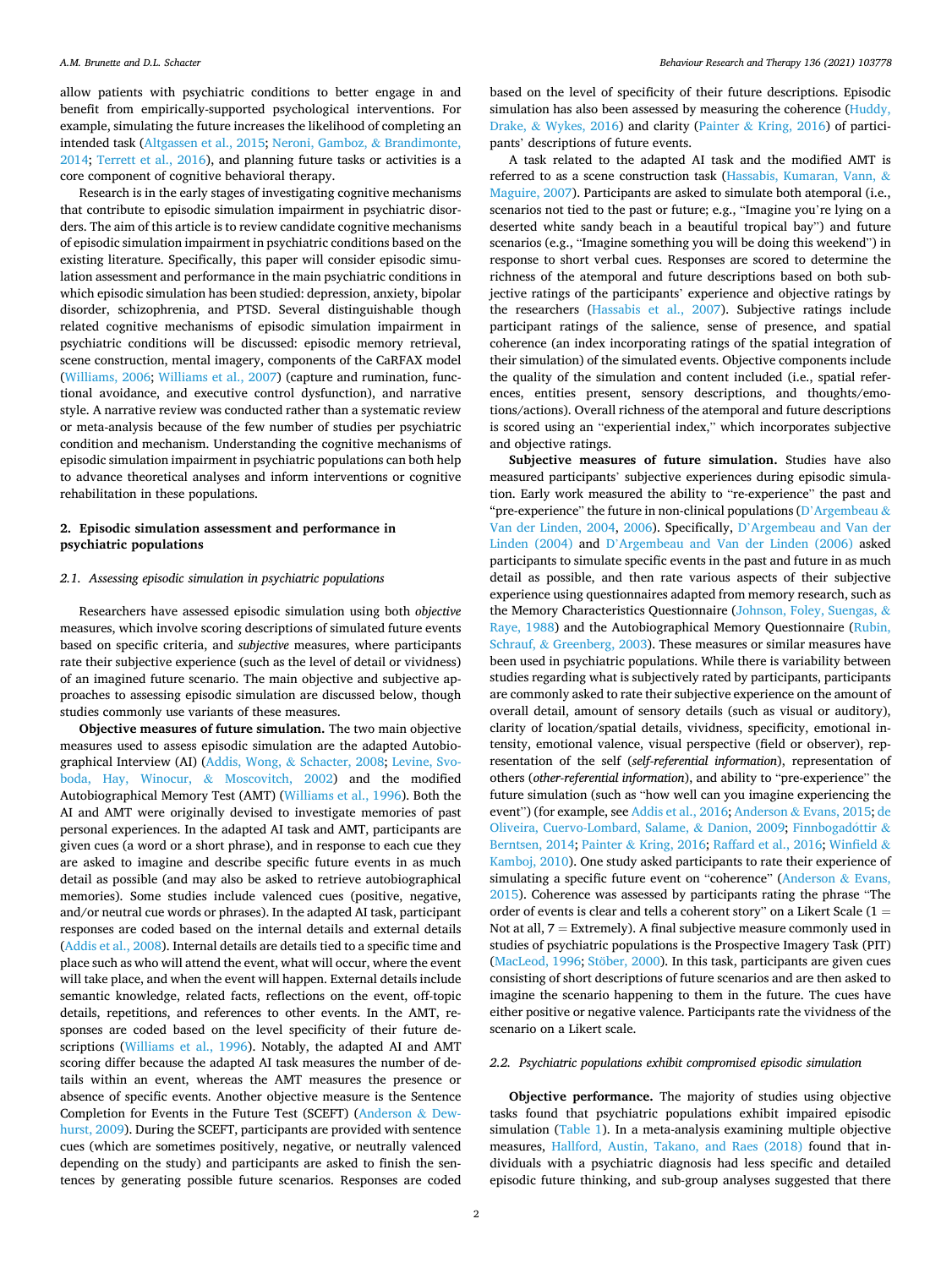## <span id="page-2-0"></span>**Table 1**

Performance on selected objective measures of future simulation in psychiatric populations.

| Study                        | Sample                                                                                                                     | <b>Future Simulation</b><br>Measure                                                      | Cue Valence                                                                                    | Scoring Method                                                                                       | <b>Selected Findings</b>                                                                                                                                                                                                 | <b>Effect</b> size                                                                                                                       |
|------------------------------|----------------------------------------------------------------------------------------------------------------------------|------------------------------------------------------------------------------------------|------------------------------------------------------------------------------------------------|------------------------------------------------------------------------------------------------------|--------------------------------------------------------------------------------------------------------------------------------------------------------------------------------------------------------------------------|------------------------------------------------------------------------------------------------------------------------------------------|
| Addis et al. (2016)          | Patients with current or<br>past depressive<br>symptoms versus<br>controls                                                 | Modified AMT                                                                             | Positive,<br>negative, and<br>neutral                                                          | Coded as specific,<br>categorical,<br>extended, or as other<br>non-specific<br>information           | Depressive group $<$ controls<br>for specific events<br>Did not analyze interaction<br>between group and cue valence                                                                                                     | $d = -4.47$ across all<br>cues                                                                                                           |
| Anderson et al.,<br>2015     | Participants with<br>dysphoria versus controls                                                                             | Described specific<br>near and distant<br>future events                                  | No cues                                                                                        | Coded as specific,<br>categoric, or<br>extended                                                      | Participants with dysphoria $=$<br>controls for specific events                                                                                                                                                          | Not available                                                                                                                            |
| Anderson et al.<br>(2016)    | Participants with<br>dysphoria versus controls                                                                             | <b>SCEFT</b>                                                                             | Cues without<br>valence in<br>Experiment 1<br>Positive and<br>negative cues in<br>Experiment 2 | Coded as specific,<br>categoric, extended,<br>or semantic<br>associates                              | Participants with dysphoria =<br>controls for specific events in<br>response to cues without<br>valence<br>Participants with dysphoria <<br>controls for specific events in<br>response to positive and<br>negative cues | Experiment 1:<br>Cues without valence:<br>$d = 0$<br>Experiment 2:<br>Positive cues: $d =$<br>$-0.72$<br>Negative cues: $d =$<br>$-0.73$ |
| Belcher et al., 2014         | Patients with depression<br>versus controls                                                                                | Modified AMT                                                                             | Positive and<br>negative                                                                       | Coded as specific,<br>omission, or general                                                           | Patients with depression <<br>controls for specific events<br>Did not analyze interaction<br>between group and cue valence                                                                                               | $d = -0.85$ across all<br>cues                                                                                                           |
| Blix et al., 2011            | Participants with history<br>of trauma versus controls                                                                     | Modified AMT                                                                             | Positive,<br>negative, and<br>neutral                                                          | Coded as specific,<br>categorical,<br>extended, semantic<br>associate, or as a non-<br>response      | Patients with a history of<br>trauma $=$ controls for specific<br>events<br>No significant interaction<br>between group and cue valence                                                                                  | $d = 0.16$ across all<br>cues                                                                                                            |
| Boelen et al.<br>(2014)      | Non-clinical population                                                                                                    | SCEFT-2                                                                                  | Does not<br>mention valence<br>of cues                                                         | Coded as specific,<br>extended, categoric,<br>or semantic<br>association                             | No significant association<br>between specificity of future<br>simulations and anxiety<br>symptoms.                                                                                                                      | $r = .02*$                                                                                                                               |
| Boulanger et al.<br>(2013)   | Patients with bipolar<br>disorder versus controls                                                                          | Modified AMT                                                                             | Positive and<br>negative                                                                       | Coded as specific,<br>overgeneral, or a<br>failure                                                   | Patients with bipolar disorder<br>$<$ controls for specific events<br>No significant interaction<br>between group and cue valence                                                                                        | Positive cues: $d =$<br>$-1.26$<br>Negative cues: $d =$<br>$-0.95$                                                                       |
| Brown et al. (2013)          | Patients with PTSD<br>versus controls                                                                                      | Modified AMT                                                                             | Neutral                                                                                        | Coded as specific,<br>intermediate,<br>general, or no<br>response                                    | Patients with PTSD < controls<br>for specific events across<br>recent and remote future<br>events                                                                                                                        | Recent future events:<br>$d = -2.26$<br>Remote future events:<br>$d = -1.84$                                                             |
| Brown et al. (2014)          | Patients with PTSD<br>versus controls                                                                                      | Adapted AI task                                                                          | Neutral                                                                                        | Coded into internal<br>and external details                                                          | Patients with PTSD < controls<br>for internal details                                                                                                                                                                    | Not available                                                                                                                            |
| Brown et al. (2016)          | Patients with PTSD<br>versus controls                                                                                      | Modified AMT                                                                             | Positive and<br>negative                                                                       | Coded as specific,<br>categoric, or<br>extended                                                      | Patients with $PTSD = controls$<br>for specific events<br>Did not examine interaction<br>between group and cue valence<br>for specificity findings                                                                       | Not available                                                                                                                            |
| Chen et al. (2016)           | Patients with<br>schizophrenia and<br>individuals with<br>schizotypal personality<br>disorder proneness<br>versus controls | <b>SCEFT</b>                                                                             | Does not<br>mention valence<br>of cues                                                         | Coded as specific,<br>extended,<br>categorical, semantic<br>associates or<br>omission                | Patients with schizophrenia <<br>controls for specific events                                                                                                                                                            | $d = -0.76$                                                                                                                              |
| D'Argembeau et al.<br>(2008) | Patients with<br>schizophrenia versus<br>controls                                                                          | Modified AMT                                                                             | Positive and<br>Negative                                                                       | Coded as specific,<br>extended, categoric,<br>or omission                                            | Patients with schizophrenia <<br>controls for specific events<br>No significant interaction<br>between group and cue valence                                                                                             | $d = -2.15$ across all<br>cues                                                                                                           |
| de Oliveira et al.,<br>2009  | Patients with<br>schizophrenia versus<br>controls                                                                          | Described specific<br>future events related<br>to plans for close<br>and distant periods | Does not<br>mention valence<br>of cues                                                         | Scored based on<br>degree of specificity<br>$(from 0 = general$<br>information to $4 =$<br>detailed) | Patients with schizophrenia <<br>controls                                                                                                                                                                                | Close periods: $d =$<br>$-1.08$<br>Distant periods: $d =$<br>$-.66$                                                                      |
| Dickson et al.,<br>2006      | Participants with<br>dysphoria versus controls                                                                             | Modified AMT                                                                             | Pleasant and<br>unpleasant<br>(depression and<br>anxiety related)                              | Coded as specific,<br>moderate, or general                                                           | Patients with schizophrenia <<br>controls for specific future<br>pleasant, depressive, and<br>anxious experiences, and<br>findings were most notable for<br>pleasant experiences                                         | Pleasant cues: $d =$<br>$-3.02$<br>Depression-related<br>cues: $d = -0.88$<br>Anxiety-related cues:<br>$d = -1.11$                       |
| Dickson et al.<br>(2009)     | Non-clinical population                                                                                                    | Modified AMT                                                                             | Negative                                                                                       | Coded as specific,<br>extended, or<br>categoric                                                      | Anxiety symptoms were not<br>significantly correlated with<br>specificity (past and future<br>events combined)                                                                                                           | $r = -.03*$                                                                                                                              |
| Hach et al. (2014)           | Patients with depression<br>versus controls                                                                                | Modified AMT                                                                             | Does not<br>mention valence<br>of cues                                                         | Coded as specific,<br>categorical,<br>extended, or non-<br>specific information                      | Patients with depression <<br>controls for specific events                                                                                                                                                               | $d = -4.00$                                                                                                                              |

(*continued on next page*)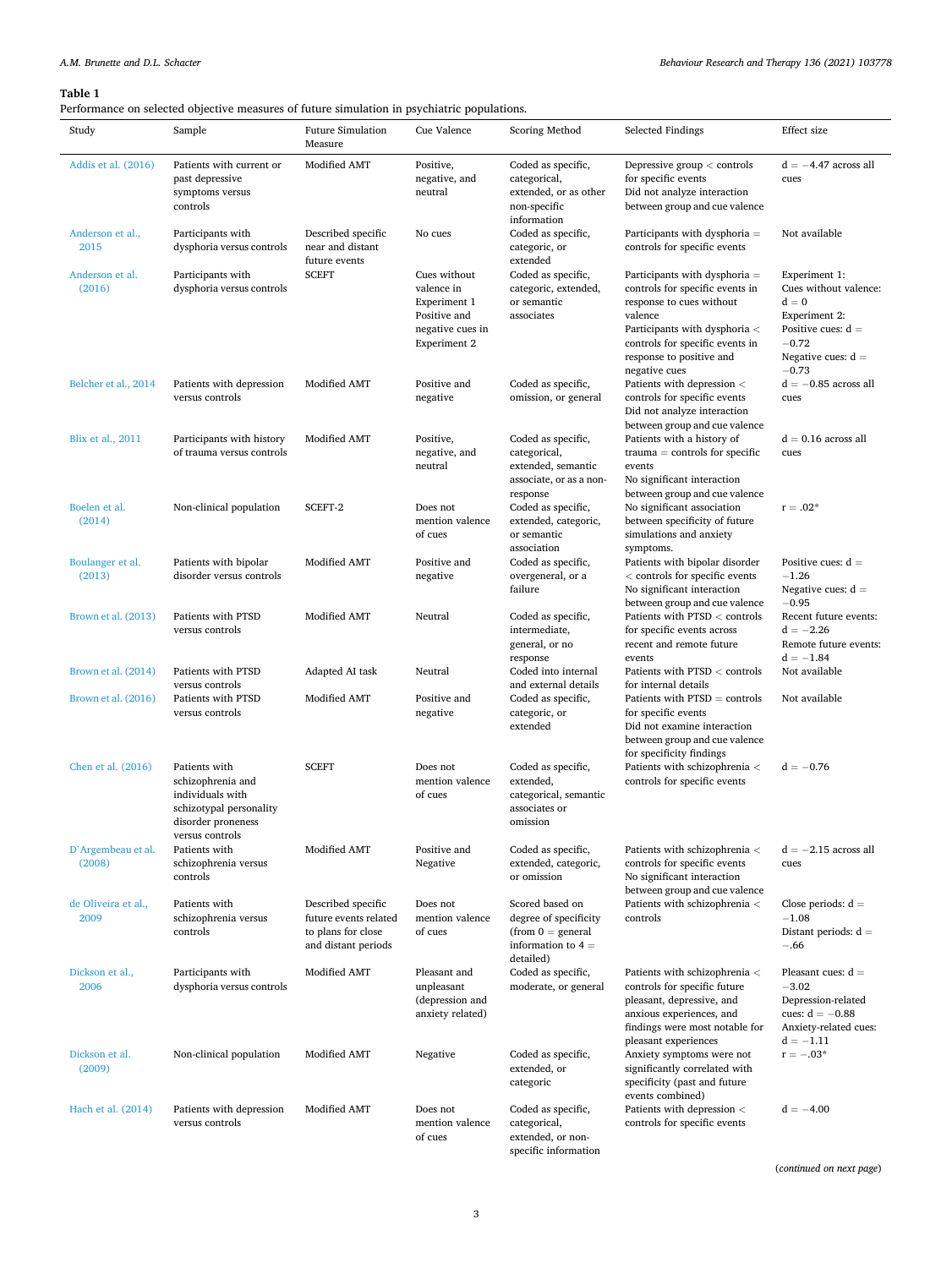# **Table 1** (*continued* )

| rapic 1 (continueu)<br>Study                                    | Sample                                                                           | <b>Future Simulation</b><br>Measure                                                    | Cue Valence                            | Scoring Method                                                                    | Selected Findings                                                                                                                                                                                                                                       | Effect size                                                                                                                                                                                                                                                                                                                                                                                                                                                            |
|-----------------------------------------------------------------|----------------------------------------------------------------------------------|----------------------------------------------------------------------------------------|----------------------------------------|-----------------------------------------------------------------------------------|---------------------------------------------------------------------------------------------------------------------------------------------------------------------------------------------------------------------------------------------------------|------------------------------------------------------------------------------------------------------------------------------------------------------------------------------------------------------------------------------------------------------------------------------------------------------------------------------------------------------------------------------------------------------------------------------------------------------------------------|
| Hallford, Mellor,<br>et al. (2019)                              | Non-clinical population                                                          | Modified AMT                                                                           | Positive,<br>negative, and<br>neutral  | Coded as specific or<br>non-specific                                              | Anxiety induction did not<br>result in a significant change in<br>future thinking specificity<br>Did not examine interaction<br>between group and cue valence                                                                                           | Pre versus post-<br>induction for the<br>anxiety induction<br>group $d = -0.12$<br>across all cues                                                                                                                                                                                                                                                                                                                                                                     |
| Hallford, Barry,<br>et al. (2020)                               | Patients with depression<br>versus controls                                      | Variant of Modified<br>AMT                                                             | Positive                               | Coded as specific or<br>non-specific                                              | Patients with depression <<br>controls for specific events                                                                                                                                                                                              | $d = -0.46$                                                                                                                                                                                                                                                                                                                                                                                                                                                            |
| Huddy et al.<br>(2016)                                          | Patients with<br>schizophrenia or<br>schizoaffective disorder<br>versus controls | Described details of<br>imaginary scenarios                                            | Does not<br>mention valence<br>of cues | Scored on level of<br>coherence                                                   | Patients with schizophrenia or<br>schizoaffective disorder <<br>controls                                                                                                                                                                                | $d = -1.72$                                                                                                                                                                                                                                                                                                                                                                                                                                                            |
| King, Macdougall,<br>Ferris, Herdman,<br>and McKinnon<br>(2011) | Patients with depression<br>versus controls                                      | Adapted AI task                                                                        | Positive,<br>negative, and<br>neutral  | Coded for internal<br>and external details                                        | Patients with depression <<br>controls for internal details<br>No significant interaction                                                                                                                                                               | $d = -1.05$ across all<br>cues                                                                                                                                                                                                                                                                                                                                                                                                                                         |
| King, Williams,<br>et al. (2011)                                | Patients with bipolar<br>disorder versus controls                                | Adapted AI task                                                                        | Positive,<br>negative, and<br>neutral  | Coded for internal<br>and external details                                        | between group and cue valence<br>Patients with bipolar disorder<br>$<$ controls for internal details<br>No significant interaction                                                                                                                      | $d = -1.08$ across all<br>cues                                                                                                                                                                                                                                                                                                                                                                                                                                         |
| Kleim et al. (2014)                                             | Patients with PTSD<br>versus controls                                            | Modified AMT                                                                           | Positive and<br>negative               | Coded as specific or<br>non-specific                                              | between group and cue valence<br>Patients with PTSD < controls<br>for specific events in response<br>to positive cues; Patients with<br>$PTSD = controls for specific$<br>events in response to negative<br>cues                                        | Positive cues: $d =$<br>$0.57*$<br>Negative cues: $d =$<br>$0.28*$                                                                                                                                                                                                                                                                                                                                                                                                     |
| Marsh et al. (2018)                                             | Non-clinical population                                                          | Described specific<br>future events                                                    | Neutral                                | Coded as specific or<br>non-specific                                              | Anxiety was significantly<br>correlated with the number of<br>specific future events produced                                                                                                                                                           | $r = -.197*$                                                                                                                                                                                                                                                                                                                                                                                                                                                           |
| Malek et al. (2019)                                             | Patients with<br>schizophrenia versus<br>controls                                | Described specific<br>future events                                                    | Does not<br>mention valence<br>of cues | Coded for contextual<br>details                                                   | Patients with schizophrenia <<br>controls                                                                                                                                                                                                               | Not available                                                                                                                                                                                                                                                                                                                                                                                                                                                          |
| Painter et al., 2016                                            | Patients with<br>schizophrenia or<br>schizoaffective disorder<br>versus controls | Described specific<br>future events                                                    | Positive,<br>negative, and<br>neutral  | Coded for time/place<br>details and clarity                                       | Patients with schizophrenia or<br>schizoaffective disorder $<\,$<br>controls for time/place details<br>across all cues<br>Patients with schizophrenia or<br>schizoaffective disorder $<\,$<br>controls for clarity in response<br>to negative cues only | Completed memory<br>task before<br>prospection<br>Time/place details<br>Positive: $d = -0.51$<br>Negative: $d = -0.17$<br>Neutral: $d = -0.48$<br>Clarity<br>Positive: $d = -0.30$<br>Negative: $d = -0.48$<br>Neutral: $d = 0$<br>Completed control<br>task before<br>prospection<br>Time/place details<br>Positive: $d = -0.41$<br>Negative: $d = 0.09$<br>Neutral: $d = -0.20$<br>Clarity<br>Positive: $d = -0.29$<br>Negative: $d = -0.64$<br>Neutral: $d = -0.18$ |
| Parlar et al. (2016)                                            | Trauma-exposed patients<br>with depression versus<br>controls                    | Adapted AI task                                                                        | Positive,<br>negative, neutral         | Coded for internal<br>and external details                                        | Patients with depression <<br>controls for internal details in<br>response to neutral cues<br>(trending effect)<br>Patients with depression =<br>controls for internal details in<br>response to positive and<br>negative cues                          | Positive cues: $d =$<br>$-0.40$<br>Negative cues: $d =$<br>$-0.26$<br>Neutral cues: $d =$<br>$-0.45$                                                                                                                                                                                                                                                                                                                                                                   |
| Raffard et al.<br>(2010)                                        | Patients with<br>schizophrenia versus<br>controls                                | Scene construction<br>and future<br>simulation task (<br>Hassabis et al.,<br>2007)     | Does not<br>mention valence<br>of cues | Coded for sensory<br>descriptions, spatial<br>references, and<br>quality judgment | Patients with schizophrenia <<br>controls across all selected<br>outcomes                                                                                                                                                                               | Sensory descriptions:<br>$d = -0.85$<br>Spatial references: d<br>$=-0.59$<br>Quality judgment: d<br>$=-0.80$                                                                                                                                                                                                                                                                                                                                                           |
| Raffard et al.<br>(2013)                                        | Patients with<br>schizophrenia versus<br>controls                                | Adaptation of scene<br>construction and<br>future simulation<br>task (Hassabis et al., | Positive and<br>negative               | Coded as specific,<br>categoric, or<br>extended                                   | Patients with schizophrenia <<br>controls for specific events,<br>most notably in response to<br>positive cues                                                                                                                                          | Positive cues: $d =$<br>$-1.15$<br>Negative cues: $d =$<br>$-0.73$                                                                                                                                                                                                                                                                                                                                                                                                     |
| Raffard et al.<br>(2016)                                        | Patients with<br>schizophrenia versus<br>controls                                | 2007)<br>Described self-<br>defining future<br>events                                  | None                                   | Coded as specific or<br>non-specific                                              | Patients with schizophrenia =<br>controls for specific events                                                                                                                                                                                           | $d = 0.05$                                                                                                                                                                                                                                                                                                                                                                                                                                                             |

(*continued on next page*)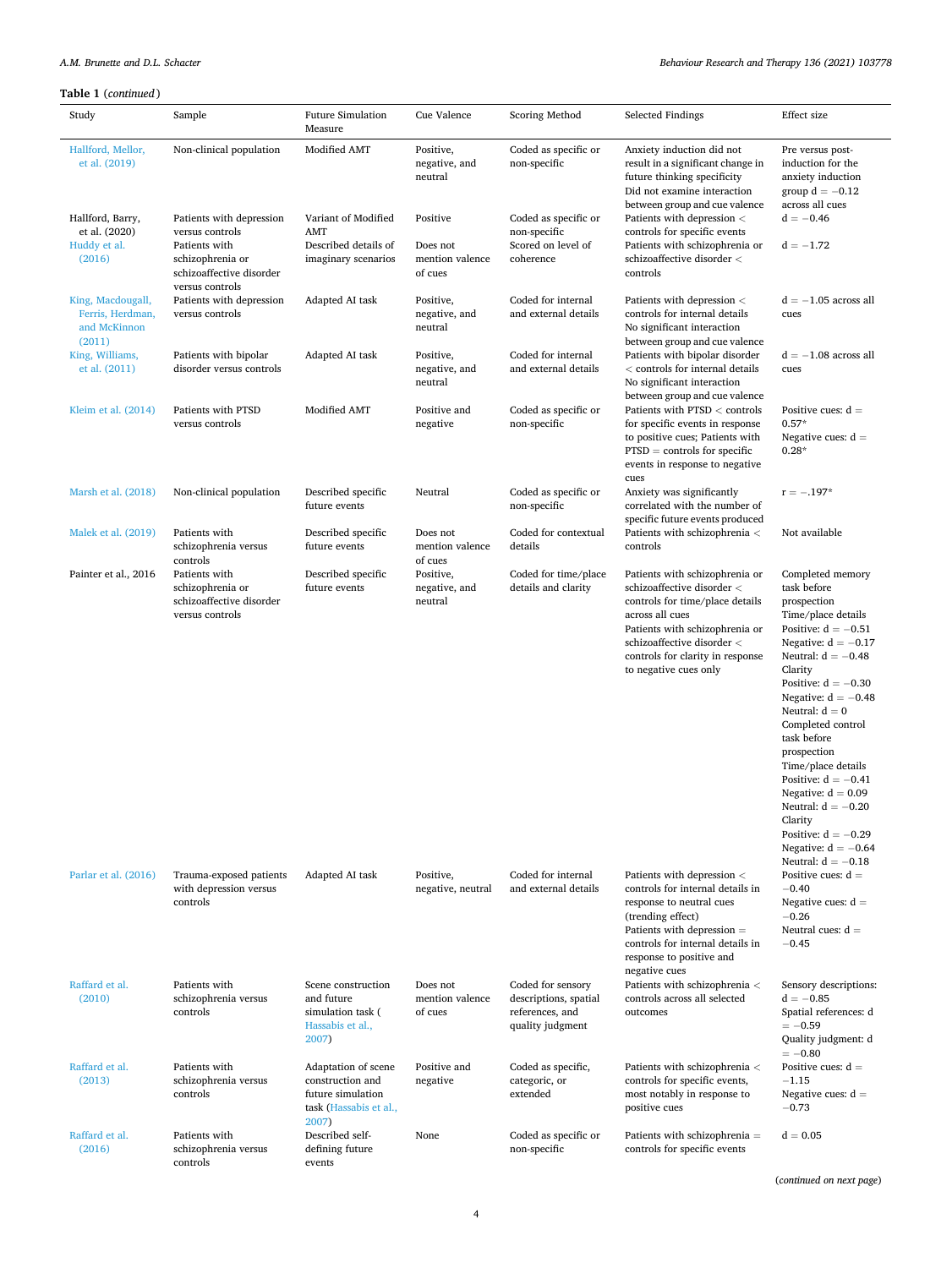| Table 1 (continued)       |                                                                                                              |                                     |                                       |                                                   |                                                                                                                                                                                                                                                  |                                                                                                                                                                                                                                                                             |
|---------------------------|--------------------------------------------------------------------------------------------------------------|-------------------------------------|---------------------------------------|---------------------------------------------------|--------------------------------------------------------------------------------------------------------------------------------------------------------------------------------------------------------------------------------------------------|-----------------------------------------------------------------------------------------------------------------------------------------------------------------------------------------------------------------------------------------------------------------------------|
| Study                     | Sample                                                                                                       | <b>Future Simulation</b><br>Measure | Cue Valence                           | Scoring Method                                    | <b>Selected Findings</b>                                                                                                                                                                                                                         | Effect size                                                                                                                                                                                                                                                                 |
| Wang et al. (2017)        | Patients with<br>schizophrenia versus<br>controls                                                            | <b>Modified AMT</b>                 | Positive,<br>negative, neutral        | Coded as specific or<br>non-specific              | Patients with schizophrenia <<br>controls for specific events<br>No significant interaction<br>between group and cue valence                                                                                                                     | $d = -0.65$ across all<br>cues                                                                                                                                                                                                                                              |
| Williams et al.<br>(1996) | Patients with suicidality<br>(most of whom had a<br>depression diagnosis)                                    | Modified AMT                        | Positive,<br>negative, neutral        | Coded as specific,<br>intermediate, or<br>general | Patients with suicidality <<br>controls for specific events<br>No significant interaction<br>between group and cue valence                                                                                                                       | Positive cues: $d =$<br>$-0.35$<br>Negative cues: $d =$<br>$-0.31$<br>Neutral cues: $d =$<br>$-0.71$                                                                                                                                                                        |
| Yang et al. (2018)        | Patients with<br>schizophrenia versus<br>controls<br>Individuals with social<br>anhedonia versus<br>controls | Described specific<br>future events | Positive,<br>negative, and<br>neutral | Richness of thought/<br>emotion details           | Patients with schizophrenia <<br>controls for richness of<br>thought/emotion details<br>Patients with social anhedonia<br>$<$ controls for richness of<br>thought/emotion details<br>No significant interaction<br>between group and cue valence | Schizophrenia<br>findings:<br>Positive cues: $d =$<br>$-0.57$<br>Negative cues: $d =$<br>$-0.41$<br>Neutral cues: $d =$<br>$-0.34$<br>Social anhedonia<br>findings:<br>Positive cues: $d =$<br>$-0.40$<br>Negative cues: $d =$<br>$-0.68$<br>Neutral cues: $d =$<br>$-0.42$ |
| Yang et al. (2019)        | Patients with<br>schizophrenia versus<br>controls                                                            | Adapted AI task                     | Positive,<br>negative, and<br>neutral | Coded as internal and<br>external details         | Patients with schizophrenia <<br>controls for internal details<br>Did not examine interaction<br>between group and valence                                                                                                                       | $d = -0.72$ across all<br>cues                                                                                                                                                                                                                                              |

*Note.* Adapted AI task = Adapted Autobiographical Interview. Modified AMT = modified Autobiographical Memory Test. SCEFT = Sentence Completion for Events in the Future Test. "Not available" indicates that information was not provided to calculate effect size(s). Cohen's d effect sizes were calculated using means and pooled standard deviations. The following formula was used:  $d = (M_1 \cdot M_2)/SD$  pooled. \*A few studies did not provide the relevant summary statistics, and as a result the effect size was obtained from the published manuscripts if they were available.

were significant effects for depression, bipolar disorder, and schizophrenia. In another meta-analysis, [Gamble, Moreau, Tippett, and Addis](#page-16-0)  [\(2019\)](#page-16-0) observed that higher levels of depression were associated with reduced future specificity (including both subjective and objective measures) across patients with depression and non-clinical participants. The relationship between depression and future specificity did not differ as a function of type of future thinking (i.e., simulation, intention, or planning) [\(Gamble et al., 2019,](#page-16-0) p. 825). Findings from studies using measures of episodic simulation in psychiatric populations will be discussed.

Using tasks that assessed the specificity of future simulations (modified AMT task, SCEFT, or slightly modified tasks), patients with depression ([Addis et al., 2016](#page-15-0); Belcher & [Kangas, 2014](#page-15-0); [Hach, Tippett,](#page-16-0) & [Addis, 2014;](#page-16-0) [Hallford, Barry, et al., 2020](#page-16-0)), suicidality (most of whom had a depression diagnosis) ([Williams et al., 1996](#page-18-0)), dysphoria (see Footnote<sup>1</sup>) [\(Anderson, Boland,](#page-15-0) & Garner, 2016; Dickson & [Bates, 2006](#page-16-0)), PTSD [\(Brown et al., 2013;](#page-15-0) [Kleim, Graham, Fihosy, Stott,](#page-16-0) & Ehlers, 2014), schizophrenia [\(Chen et al., 2016;](#page-15-0) D'[Argembeau, Raffard,](#page-15-0) & Van der [Linden, 2008;](#page-15-0) [de Oliveira et al., 2009](#page-17-0); [Raffard, Esposito, Boulenger,](#page-17-0) & [Van der Linden, 2013;](#page-17-0) [Wang et al., 2017](#page-18-0)), and bipolar disorder [\(Bou](#page-15-0)[langer, Lejeune,](#page-15-0) & Blairy, 2013) described future simulations with less specificity when compared to controls. Using the adapted AI task or slightly modified tasks, patients with depression ([King, Macdougall,](#page-16-0)  [Ferris, Herdman,](#page-16-0) & McKinnon, 2011; [Parlar et al., 2016\)](#page-17-0), PTSD ([Brown](#page-15-0)  [et al., 2014\)](#page-15-0), bipolar disorder [\(King, Williams, et al., 2011\)](#page-16-0), and schizophrenia ([Yang et al., 2019\)](#page-18-0) provided future simulations with fewer internal details (i.e., details tied to a specific time and place) than

controls.

Using similar measures to the adapted AI task, patients with schizophrenia have been observed to include less time and place details (Painter & [Kring, 2016\)](#page-17-0) and contextual details ([Malek et al., 2019\)](#page-16-0) when describing the future. Patients with schizophrenia have also communicated future simulations with less coherence [\(Huddy et al., 2016\)](#page-16-0) and clarity (Painter & [Kring, 2016](#page-17-0)) than controls. [Yang et al. \(2018\)](#page-18-0) found that patients with social anhedonia (according to self-report measures in a non-clinical population) and schizophrenia provided less rich future simulations. Raffard, D'[Argembeau, Bayard, Boulenger, and Van der](#page-17-0)  [Linden \(2010\)](#page-17-0) observed that patients with schizophrenia provided future simulations with fewer sensory descriptions, fewer spatial references, and poorer quality than controls while using the scene construction task. Based on these studies and multiple meta-analyses, there is notable evidence for impaired future simulation in patients with psychiatric conditions or individuals with elevated psychiatric symptoms when using objective tasks.

A small selection of studies using the modified AMT or a similar task found no impairments in providing specific future simulations in individuals with dysphoria (Anderson & [Evans, 2015](#page-15-0)), PTSD ([Brown et al.,](#page-15-0)  [2016\)](#page-15-0), schizophrenia [\(Raffard et al., 2016](#page-17-0)) and individuals with a trauma history (without a clinical diagnosis) (Blix & [Brennen, 2011](#page-15-0)). Differences in methodology may have contributed to these findings. [Anderson and Evans \(2015\)](#page-15-0) did not include emotionally valenced cues, which were included in the other studies that examined individuals with dysphoria ([Anderson et al., 2016;](#page-15-0) Dickson & [Bates, 2006](#page-16-0)). [Brown et al.](#page-15-0)  [\(2016\)](#page-15-0) had participants recall autobiographical memories before simulating specific events. This methodology may have allowed participants to practice providing specific details, potentially resulting in intact future simulation in patients with PTSD. [Raffard et al. \(2016\)](#page-17-0) instructed participants to generate a future event that is related to their sense of self, is related to an "important and enduring theme, issue, conflict, or

 $1$  Studies that included participants with dysphoria were categorized into dysphoric and non-dysphoric groups based on a self-report measure of depression.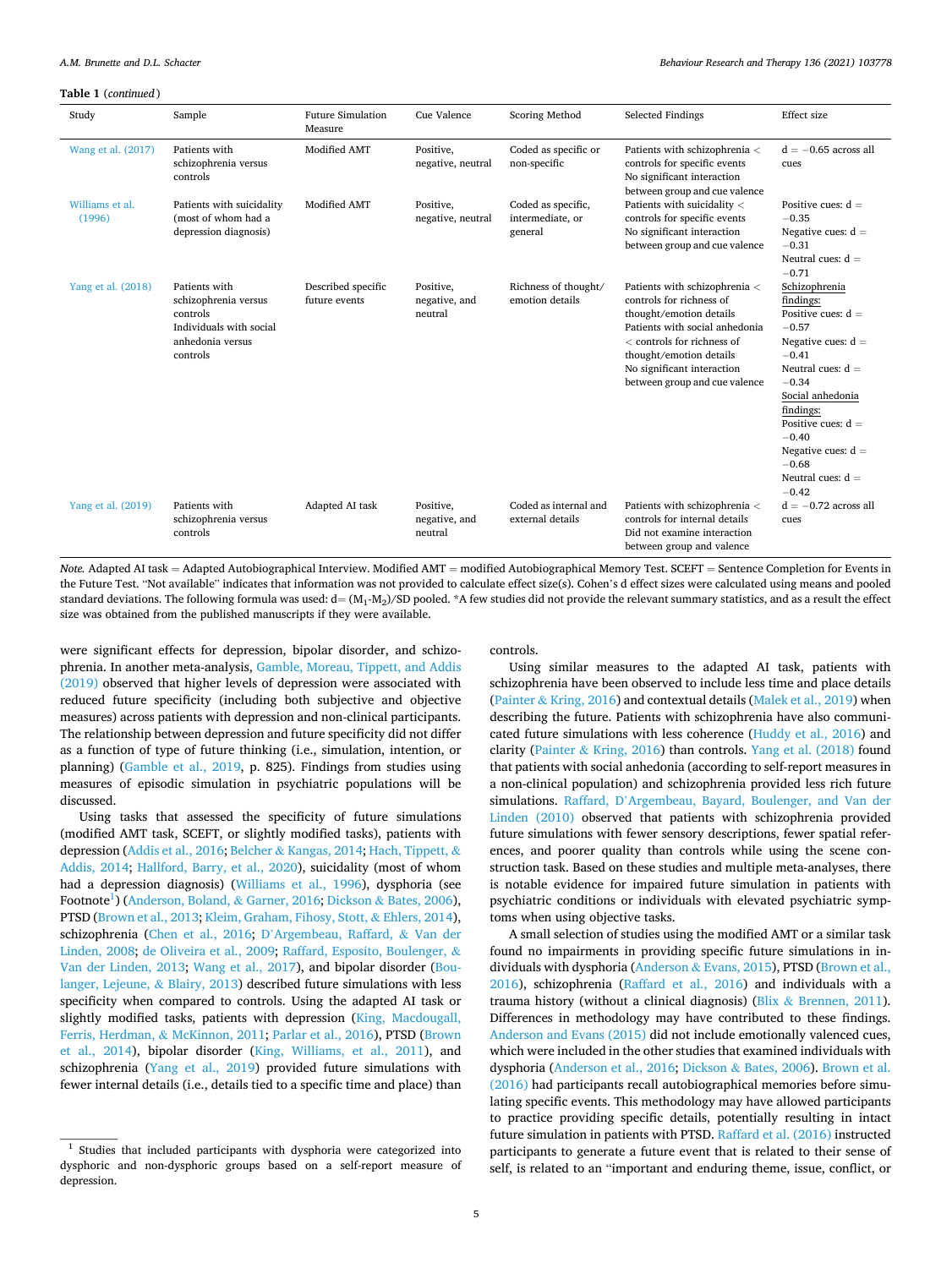concern from one's life," generates strong feelings, and is an event they have thought about many times. Generating this type of future event may have allowed them to successfully engage in episodic simulation. Lastly, [Blix and Brennen \(2011\)](#page-15-0) noted having methodological differences compared to other studies in PTSD, such as cueing participants to retrieve a specific future event on each trial. [Blix and Brennen \(2011\)](#page-15-0)  also examined patients with a trauma history, rather than patients with a diagnosis of PTSD. Although a few studies produced alternative findings, the majority of studies found that future simulation is impaired across multiple psychiatric populations when using objective measures of future simulation.

Finally, a number of studies have examined the relationship between the specificity of episodic simulations and anxiety in non-clinical populations (Boelen, Huntjens, & [van den Hout, 2014;](#page-15-0) [Dickson, Moberly,](#page-16-0)  Hannon, & [Bates, 2009;](#page-16-0) [Marsh, Edginton, Conway,](#page-16-0) & Loveday, 2018). Findings are mixed across studies. [Boelen et al. \(2014\)](#page-15-0) and [Dickson et al.](#page-16-0)  [\(2009\)](#page-16-0) did not find a significant correlation between the specificity of future episodic simulations and anxiety symptoms in non-clinical participants. [Hallford et al. \(2019\)](#page-16-0) examined a non-clinical population and found that an anxiety induction did not result in a significant change in future thinking specificity as assessed by the modified AMT. However, the authors noted that the level of anxiety produced by their induction might not have been high enough to impact future simulation. Alternatively, [Marsh et al. \(2018\)](#page-16-0) investigated the simulation of specific events in a non-clinical adult population and there was a significant correlation between the specificity of future simulations and anxiety symptoms. Overall, there are mixed findings regarding the relationship between anxiety and future simulation in non-clinical populations. Mixed findings may be due to differences in the severity of anxiety symptoms between studies, but it is difficult to determine based on how anxiety levels were reported.

*Valence effects using objective measures.* Some studies have examined whether cue valence impacts objective episodic simulation performance in psychiatric populations. The impact of cue valence was first investigated in autobiographical memory research. Previous autobiographical memory studies used positive and negative cues to elicit autobiographical memories and they observed that patients with history of suicide attempt provided less specific autobiographical memories (Williams & [Broadbent, 1986;](#page-18-0) Williams & [Dritschel, 1988;](#page-18-0) [Williams](#page-18-0)  [et al., 1996\)](#page-18-0). The exploration of autobiographical memories elicited by emotionally valenced words was motivated by research that found congruence between mood and the valence of retrieved memories ([Blaney, 1986](#page-15-0); [Isen, 1984,](#page-16-0) pp. 179–236). The findings in autobiographical memory research led to the examination of emotionally valenced cues and future simulation. Studies have investigated whether cue valence impacts future simulation performance differently in patients with psychiatric conditions when compared to controls. Overall, there is no clear pattern of findings, as some objective studies found that cue valence impacted episodic simulation performance in psychiatric populations when compared to controls [\(Gamble et al., 2019](#page-16-0); [Kleim](#page-16-0)  [et al., 2014;](#page-16-0) Painter & [Kring, 2016;](#page-17-0) [Parlar et al., 2016](#page-17-0); [Raffard et al.,](#page-17-0)  [2013\)](#page-17-0) and others found no association [\(Boulanger et al., 2013](#page-15-0); D'[Ar](#page-15-0)[gembeau et al., 2008;](#page-15-0) [King, Macdougall, et al., 2011;](#page-16-0) [King, Williams,](#page-16-0)  [et al., 2011](#page-16-0); [Wang et al., 2017](#page-18-0); [Williams et al., 1996; Yang et al., 2018](#page-18-0)). Findings were also variable in participants without a psychiatric diagnosis. Specifically, [Anderson et al. \(2016\)](#page-15-0) and [Dickson and Bates \(2006\)](#page-16-0)  found cue valence impacted episodic simulation performance in individuals with dysphoria, whereas [Blix and Brennen \(2011\)](#page-15-0) and [Yang](#page-18-0)  [et al. \(2018\)](#page-18-0) found no association in individuals with a trauma history and individuals with social anhedonia respectively. In light of these findings, definitive conclusions cannot be drawn regarding the impact of cue valence on objective episodic simulation performance in psychiatric populations.

**Subjective experience during episodic simulation.** Studies show that subjective experience during episodic simulation is frequently altered in psychiatric populations [\(Table 2\)](#page-6-0). The PIT is a measure most frequently used to examine subjective experience during episodic simulation in psychiatric populations. Using the PIT, participants are presented with positively and negatively valenced future scenarios, and then they are asked to rate the vividness of the imagined scenario (described above) [\(MacLeod, 1996;](#page-16-0) Stöber, 2000). In depression ([Mor](#page-17-0)[ina et al., 2011](#page-17-0)), dysphoria ([Boland et al., 2018](#page-15-0); [Holmes, Lang, Moulds,](#page-16-0)  & [Steele, 2008\)](#page-16-0), and anxiety ([Morina et al., 2011\)](#page-17-0), patients rated positive future events as having lower vividness when compared to controls. In dysphoria ([Boland et al., 2018;](#page-15-0) [Holmes et al., 2008](#page-16-0)), anxiety [\(Morina](#page-17-0)  [et al., 2011](#page-17-0); [Raune, MacLeod,](#page-17-0) & Holmes, 2005), and bipolar disorder ([Di](#page-15-0)  [Simplicio et al., 2016](#page-15-0); [Holmes et al., 2011](#page-16-0)), patients rated negative future events as having higher vividness when compared to controls. Non-clinical individuals who reported higher levels of visual hallucination experiences rated negative future events as having higher imagery (i.e., higher ratings of vividness and experiencing) when compared to those with lower reported levels of visual hallucination experiences ([Aynsworth, Nemat, Collerton, Smailes,](#page-15-0) & Dudley, 2017). Overall, studies using the PIT found altered subjective experience during episodic simulation in psychiatric populations. They also found that subjective experience may be moderated by cue valence, such that patients report that they more vividly experience future negative events and/or less vividly experience future positive events.

Studies using other subjective measures reported variable findings, including either diminished or enhanced subjective experience during episodic simulation. When simulating the future, patients with schizophrenia reported less subjective experience on the following indices compared to controls: sensory details (Painter & [Kring, 2016](#page-17-0); [Raffard](#page-17-0)  [et al., 2013](#page-17-0)); contextual information, self-referential information, and other-referential information, [\(Raffard et al., 2013](#page-17-0)); vividness and sense of pre-experiencing [\(Yang et al., 2018\)](#page-18-0); and sense of mental time travel ([Malek et al., 2019](#page-16-0)). [Raffard et al. \(2010\)](#page-17-0) observed that patients with schizophrenia rated their perceived sense of presence, salience, and spatial coherence lower when compared to controls across both atemporal and future scenarios using the scene construction task. In a study by [Yang et al. \(2018\),](#page-18-0) individuals with social anhedonia rated future simulations as having less sense of pre-experiencing. Individuals with dysphoria (Anderson & [Evans, 2015\)](#page-15-0) and patients with depression ([Hallford, Barry, et al., 2020](#page-16-0)) rated future simulations as having lower vividness than controls, as well as lower on other aspects of subjective experience. [Wu et al. \(2015\)](#page-18-0) instructed individuals with generalized anxiety disorder (GAD) and controls to simulate specific future events and then they repeated the simulation of future events. [Wu et al. \(2015\)](#page-18-0)  found that patients with GAD initially did not differ from controls when rating the amount of detail in their future simulations. However, when repeating these future simulations, individuals with GAD did not spontaneously rate simulations as increasingly detailed as seen in controls. Similar to findings using the PIT, [Winfield and Kamboj \(2010\)](#page-18-0) observed that non-clinical individuals with higher levels of schizotypy rated their future simulation as having higher olfactory detail and a greater feeling of mental time travel. [Gehrt, Frostholm, Obermann, and Berntsen](#page-16-0)  [\(2019\)](#page-16-0) found that individuals with severe health anxiety and obsessive-compulsive disorder rated future every day and anxiety-related events higher in various qualities, including mental time travel, vividness, and emotional intensity when compared to controls. Overall, these studies further support altered subjective experience during future simulation in psychiatric populations.

Some studies did not find compromised episodic simulation performance using subjective ratings. [de Oliveira et al. \(2009\)](#page-17-0) asked patients with schizophrenia and controls to rate their ability to pre-experience specific future plans after describing them, and subjective ratings did not differ between groups. [Raffard et al. \(2016\)](#page-17-0) asked participants to simulate self-defining future events and found that patients with schizophrenia rated their subjective experience as lower on other-referential information, but similar to controls across other subjective indices, including sensory details, contextual information, self-referential information, coherence, and perspective. [de Oliveira](#page-17-0)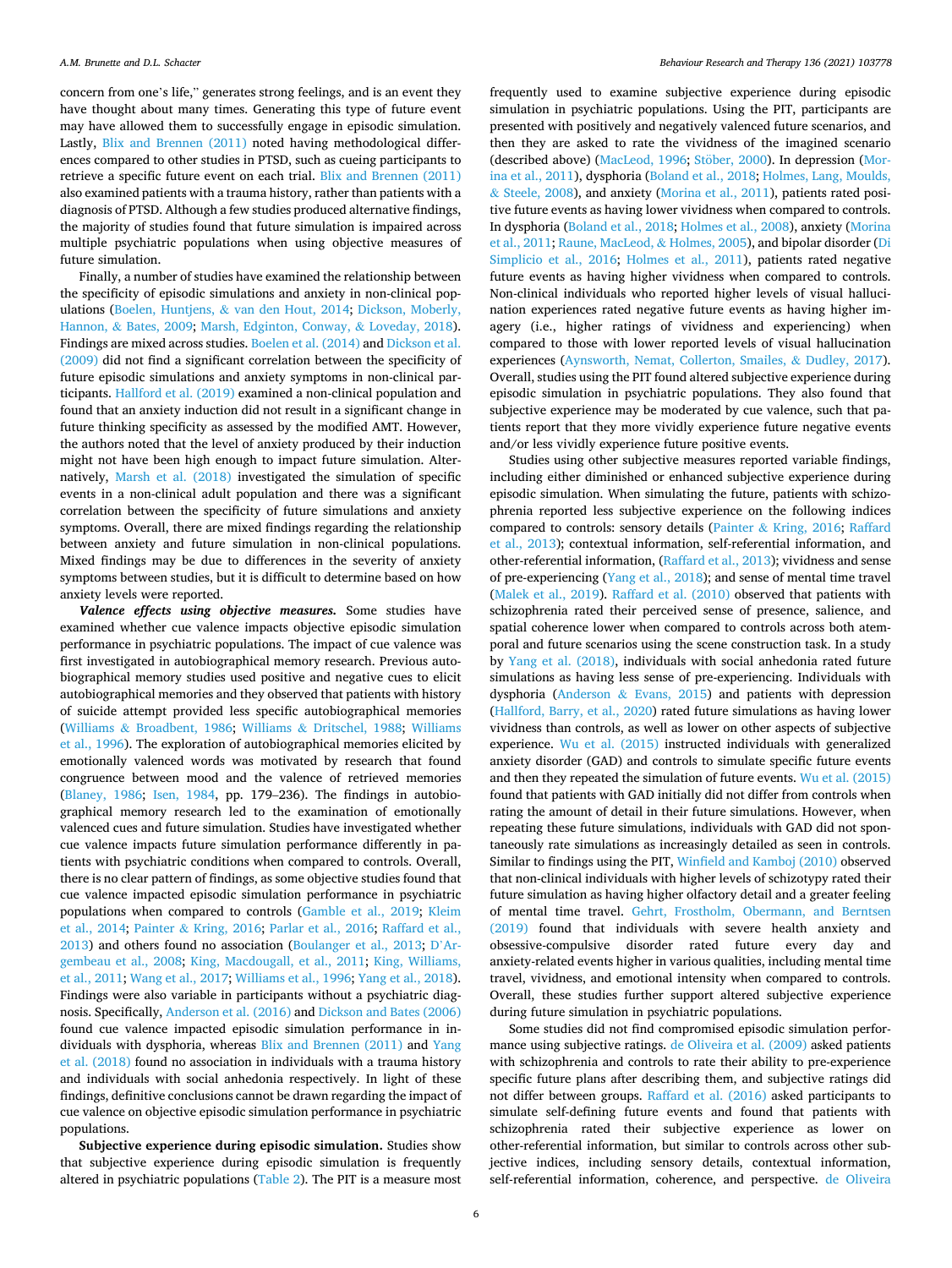## <span id="page-6-0"></span>**Table 2**

Performance on selected subjective measures of future simulation in psychiatric populations.

| Study                          | Sample                                                                                                                                        | <b>Future Simulation</b><br>Measure                                                           | Cue Valence                                                         | Selected Participant<br>Ratings                                                          | Selected Findings                                                                                                                                                                                                                                                                                                    | Effect size                                                                                                                                                                                                                                                                                                                                                                    |
|--------------------------------|-----------------------------------------------------------------------------------------------------------------------------------------------|-----------------------------------------------------------------------------------------------|---------------------------------------------------------------------|------------------------------------------------------------------------------------------|----------------------------------------------------------------------------------------------------------------------------------------------------------------------------------------------------------------------------------------------------------------------------------------------------------------------|--------------------------------------------------------------------------------------------------------------------------------------------------------------------------------------------------------------------------------------------------------------------------------------------------------------------------------------------------------------------------------|
| Addis et al.<br>(2016)         | Patients with current or past<br>depressive symptoms versus<br>controls                                                                       | Modified AMT                                                                                  | Positive,<br>negative, and<br>neutral                               | Detail<br><b>Emotional intensity</b>                                                     | Patients with depression =<br>controls across selected ratings<br>Did not analyze interaction<br>between group and cue valence                                                                                                                                                                                       | Detail: $d = -1.33$<br>across all cues<br>Emotional<br>intensity: $d =$<br>$-0.57$ across all<br>cues                                                                                                                                                                                                                                                                          |
| Anderson et al.,<br>2015       | Participants with dysphoria<br>versus controls                                                                                                | Described specific<br>near and distant<br>future events                                       | No cues                                                             | Vividness                                                                                | Participants with dysphoria <<br>controls for near and distant<br>future events                                                                                                                                                                                                                                      | Near future: $d =$<br>$-0.64$<br>Distant future: $d =$<br>$-1.03$                                                                                                                                                                                                                                                                                                              |
| Aynsworth et al.<br>(2017)     | Non-clinical individuals with<br>higher predisposition to<br>visual hallucinations versus<br>lower predisposition to<br>visual hallucinations | PIT                                                                                           | Positive and<br>negative                                            | Vividness<br>Experiencing                                                                | Participants with higher visual<br>hallucination experiences =<br>lower visual hallucination<br>experiences for positive cues<br>across selected ratings<br>Participants with higher visual<br>hallucination experiences ><br>lower visual hallucination<br>experiences for negative cues<br>across selected ratings | Positive cues:<br>Vividness: $d = 0.02$<br>Experiencing: $d =$<br>0.09<br>Negative cues:<br>Vividness: $d = 0.61$<br>Experiencing: $d =$<br>0.59                                                                                                                                                                                                                               |
| Boland et al.<br>(2018)        | Participants with dysphoria<br>versus controls                                                                                                | Simulated future<br>events before and<br>after a simulation<br>intervention<br>(Experiment 2) | Positive and<br>Negative                                            | Vividness                                                                                | Participants with high dysphoria<br>< controls for positive cues<br>Participants with high dysphoria<br>> controls for negative cues                                                                                                                                                                                 | Pre-simulation:<br>Positive: $d = -0.93$<br>Negative: $d = 1.56$<br>Post-simulation:<br>Positive: $d = -0.64$<br>Negative: $d = 1.03$                                                                                                                                                                                                                                          |
| de Oliveira et al.,<br>2009    | Patients with schizophrenia<br>versus controls                                                                                                | Described specific<br>future events related<br>to plans for close and<br>distant periods      | Does not<br>mention<br>valence of cues                              | Ability to pre-<br>experience<br>("picture") what,<br>where, and when<br>information     | Participants with schizophrenia<br>$=$ controls                                                                                                                                                                                                                                                                      | Close periods<br>What: $d = -0.18$<br>Where: $d = 0.42$<br>When: $d = -0.35$<br>Distant periods<br>What: $d = 0.07$<br>Where: $d = 0.55$<br>When: $d = 0.51$                                                                                                                                                                                                                   |
| Di Simplicio<br>et al. (2016)  | Participants with bipolar<br>disorder versus controls                                                                                         | PIT                                                                                           | Positive and<br>negative                                            | Vividness                                                                                | Participants with bipolar<br>$disorder = controls for positive$<br>cues<br>Participants with bipolar<br>disorder > controls for negative<br>cues                                                                                                                                                                     | Positive cues: $d =$<br>$-0.29$<br>Negative cues: $d =$<br>0.60                                                                                                                                                                                                                                                                                                                |
| Finnbogadottir<br>et al., 2014 | Non-clinical high worriers<br>versus low worriers                                                                                             | Described future<br>events                                                                    | Word-cued,<br>afraid, happy,<br>ashamed,<br>proud, and<br>important | Specificity<br>Vividness<br>Perspective (from<br>"my own eyes" to an<br>observer's eyes) | High worriers $>$ low worriers for<br>observer perspective; High<br>worriers $=$ low worries for<br>specificity and vividness<br>No significant interaction<br>between group and cueing                                                                                                                              | Not available                                                                                                                                                                                                                                                                                                                                                                  |
| Gehrt et al.<br>(2019)         | Individuals with severe<br>health anxiety versus<br>controls<br>Patients with OCD versus<br>controls                                          | Described specific<br>future events                                                           | Everyday<br>events and<br>anxiety-related<br>events                 | Mental time travel<br>Vividness<br><b>Emotional intensity</b>                            | Mental time travel:<br>Clinical groups (severe health<br>anxiety and $OCD$ ) $>$ controls<br>Vividness and emotional<br>intensity:<br>Clinical groups (severe health<br>anxiety and $OCD$ $>$ controls;<br>difference more pronounced<br>when future event was anxiety-<br>related                                   | Severe health<br>anxiety findings:<br>Mental time travel<br>Everyday events: d<br>$= 0.77$<br>Anxiety events: $d =$<br>1.05<br>Vividness<br>Everyday events: d<br>$= 0.73$<br>Anxiety events: $d =$<br>1.33<br>Emotional intensity<br>Everyday events: d<br>$= 0.62$<br>Anxiety events: $d =$<br>0.93<br>OCD findings:<br>Mental time travel<br>Everyday events: d<br>$= 0.45$ |

Anxiety events:  $d =$ 1.04 Vividness

Everyday events: d  $= 0.83$ Anxiety events:  $\mathbf{d} =$ 

(*continued on next page*)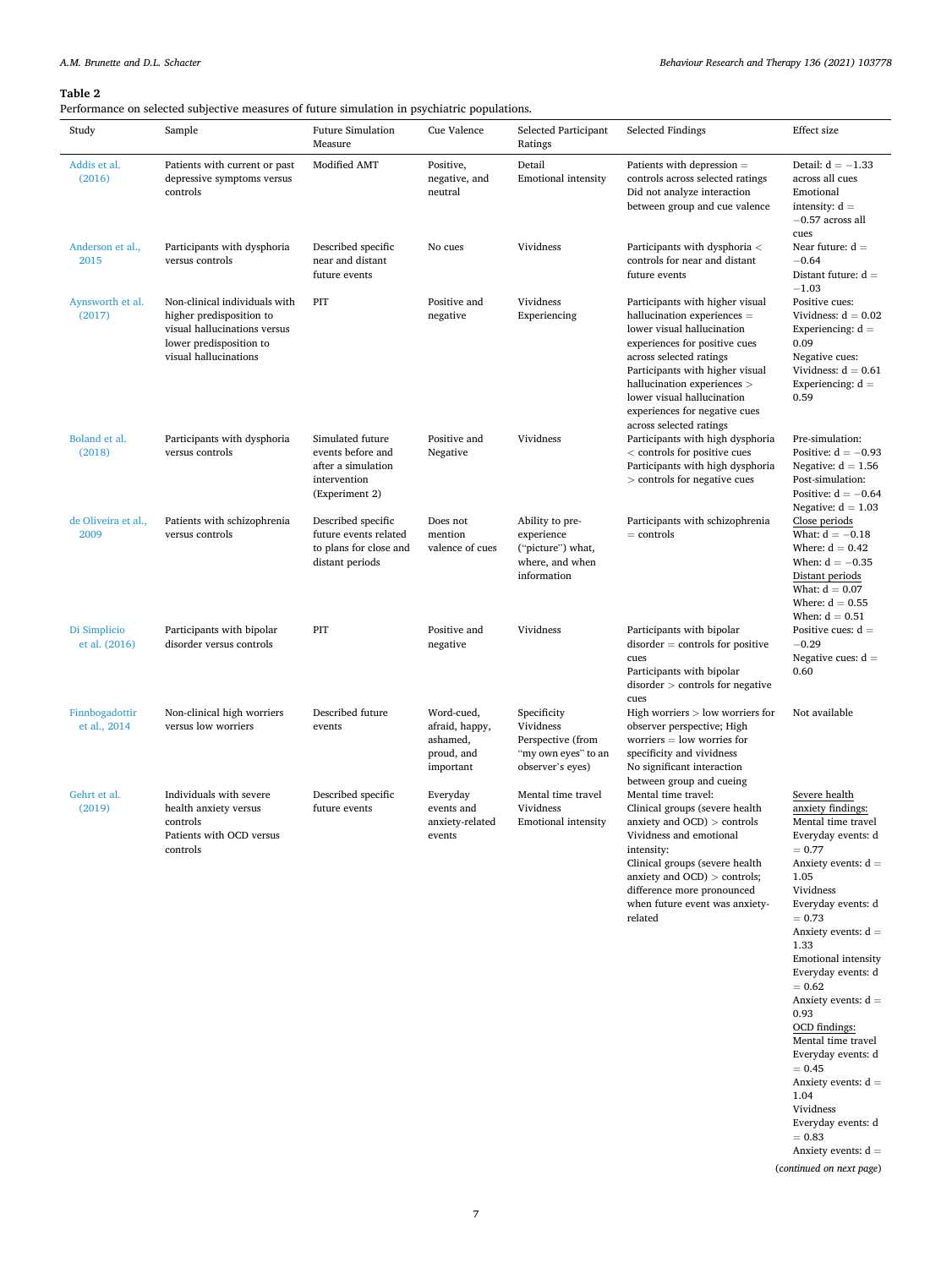| Study                             | Sample                                                                                                    | <b>Future Simulation</b><br>Measure                                                             | Cue Valence                            | Selected Participant<br>Ratings                                                                                     | Selected Findings                                                                                                                                                                                                                                   | Effect size                                                                                                                                                                                                                                                                                                           |
|-----------------------------------|-----------------------------------------------------------------------------------------------------------|-------------------------------------------------------------------------------------------------|----------------------------------------|---------------------------------------------------------------------------------------------------------------------|-----------------------------------------------------------------------------------------------------------------------------------------------------------------------------------------------------------------------------------------------------|-----------------------------------------------------------------------------------------------------------------------------------------------------------------------------------------------------------------------------------------------------------------------------------------------------------------------|
|                                   |                                                                                                           |                                                                                                 |                                        |                                                                                                                     |                                                                                                                                                                                                                                                     | 1.41<br><b>Emotional intensity</b><br>Everyday events: d<br>$= 0.81$<br>Anxiety events: $d =$                                                                                                                                                                                                                         |
| Hach et al.<br>(2014)             | Patients with depression<br>versus controls                                                               | Modified AMT                                                                                    | Does not<br>mention                    | Detail<br>Emotional intensity                                                                                       | Patients with depression =<br>controls across selected ratings                                                                                                                                                                                      | 1.23<br>Detail: $d = -0.77$<br>Emotional                                                                                                                                                                                                                                                                              |
| Hallford, Barry,<br>et al. (2020) | Patients with depression<br>versus controls                                                               | Variant of Modified<br>AMT                                                                      | valence of cues<br>Positive            | Detail/Vividness                                                                                                    | Patients with depression <<br>controls                                                                                                                                                                                                              | intensity: $d = 0.48$<br>$d = -0.66$                                                                                                                                                                                                                                                                                  |
| Holmes et al.<br>(2008)           | Participants with dysphoria<br>versus controls                                                            | PIT                                                                                             | Positive and<br>negative               | Vividness                                                                                                           | Patients with dysphoria <<br>controls for positive cues<br>Participants with dysphoria ><br>controls for negative cues                                                                                                                              | Positive cues: $d =$<br>$-0.63$<br>Negative cues: $d =$<br>0.53                                                                                                                                                                                                                                                       |
| Holmes et al.<br>(2011)           | Participants with bipolar<br>disorder versus controls                                                     | PIT                                                                                             | Positive and<br>negative               | Vividness                                                                                                           | Patients with bipolar disorder =<br>controls for positive cues<br>Patients with bipolar disorder >                                                                                                                                                  | Not available                                                                                                                                                                                                                                                                                                         |
| Malek et al.<br>(2019)            | Patients with schizophrenia<br>versus controls                                                            | Described specific<br>future events                                                             | Does not<br>mention<br>valence of cues | Sense of Mental<br>Time Travel                                                                                      | controls for negative cues<br>Patients with schizophrenia <<br>controls                                                                                                                                                                             | Events that were<br>directly dated: $d =$<br>$-0.87$<br>Events that were<br>temporally<br>reconstructed: $d =$<br>$-0.40$                                                                                                                                                                                             |
| Morina et al.<br>(2011)           | Participants with depression<br>versus controls<br>Participants with anxiety<br>disorders versus controls | PIT                                                                                             | Positive and<br>negative               | Vividness                                                                                                           | Patients with depression <<br>controls for positive cues.<br>Participants with depression =<br>controls for negative cues.<br>Patients with anxiety < controls<br>for positive cues. Participants<br>with anxiety $>$ controls for<br>negative cues | Depression<br>findings:<br>Positive cues: $d =$<br>$-1.09$<br>Negative cues: $d =$<br>0.00<br>Anxiety findings:<br>Positive cues: $d =$<br>$-1.00$<br>Negative cues: $d =$                                                                                                                                            |
| Painter et al.,<br>2016           | Patients with schizophrenia<br>or schizoaffective disorder<br>versus controls                             | Described specific<br>future events                                                             | Positive,<br>negative, and<br>neutral  | Sensory experience                                                                                                  | Patients with schizophrenia or<br>schizoaffective disorder <<br>controls<br>No interaction between group<br>and cue valence                                                                                                                         | 0.53<br>Completed memory<br>task before<br>prospection<br>Positive: $d = -0.29$<br>Negative: $d =$<br>$-0.38$<br>Neutral: $d = -0.40$<br>Completed control<br>task before<br>prospection<br>Positive: $d = -0.91$<br>Negative: $d =$<br>$-0.63$<br>Neutral: $d = -0.74$                                               |
| Raffard et al.<br>(2010)          | Patients with schizophrenia<br>versus controls                                                            | Scene construction<br>and future simulation<br>task (Hassabis et al.,<br>2007)                  | Does not<br>mention<br>valence of cues | Sense of presence<br>Perceived salience<br>Spatial coherence                                                        | Patients with schizophrenia <<br>controls across atemporal and<br>future scenarios for all selected<br>ratings                                                                                                                                      | Sense of presence:<br>$d = -0.78$<br>Perceived salience:<br>$d = -0.81$<br>Spatial coherence:                                                                                                                                                                                                                         |
| Raffard et al.<br>(2013)          | Patients with schizophrenia<br>versus controls                                                            | Adaptation of scene<br>construction and<br>future simulation<br>task (Hassabis et al.,<br>2007) | Positive and<br>negative               | Sensory details<br>Contextual<br>information<br>Self-referential<br>information<br>Other referential<br>information | Patients with schizophrenia <<br>controls across selected ratings<br>No significant interaction<br>between group and cue valence                                                                                                                    | $d = -2.81$<br>Positive cues:<br>Sensory details: d<br>$=-1.35$<br>Contextual: $d =$<br>$-1.09$<br>Self-referential: d<br>$=-1.01$<br>Other referential: d<br>$=-0.86$<br>Negative cues:<br>Sensory details: d<br>$=-1.11$<br>Contextual: $d =$<br>$-0.65$<br>Self-referential: d<br>$=-0.83$<br>Other referential: d |

(*continued on next page*)

 $= -0.69$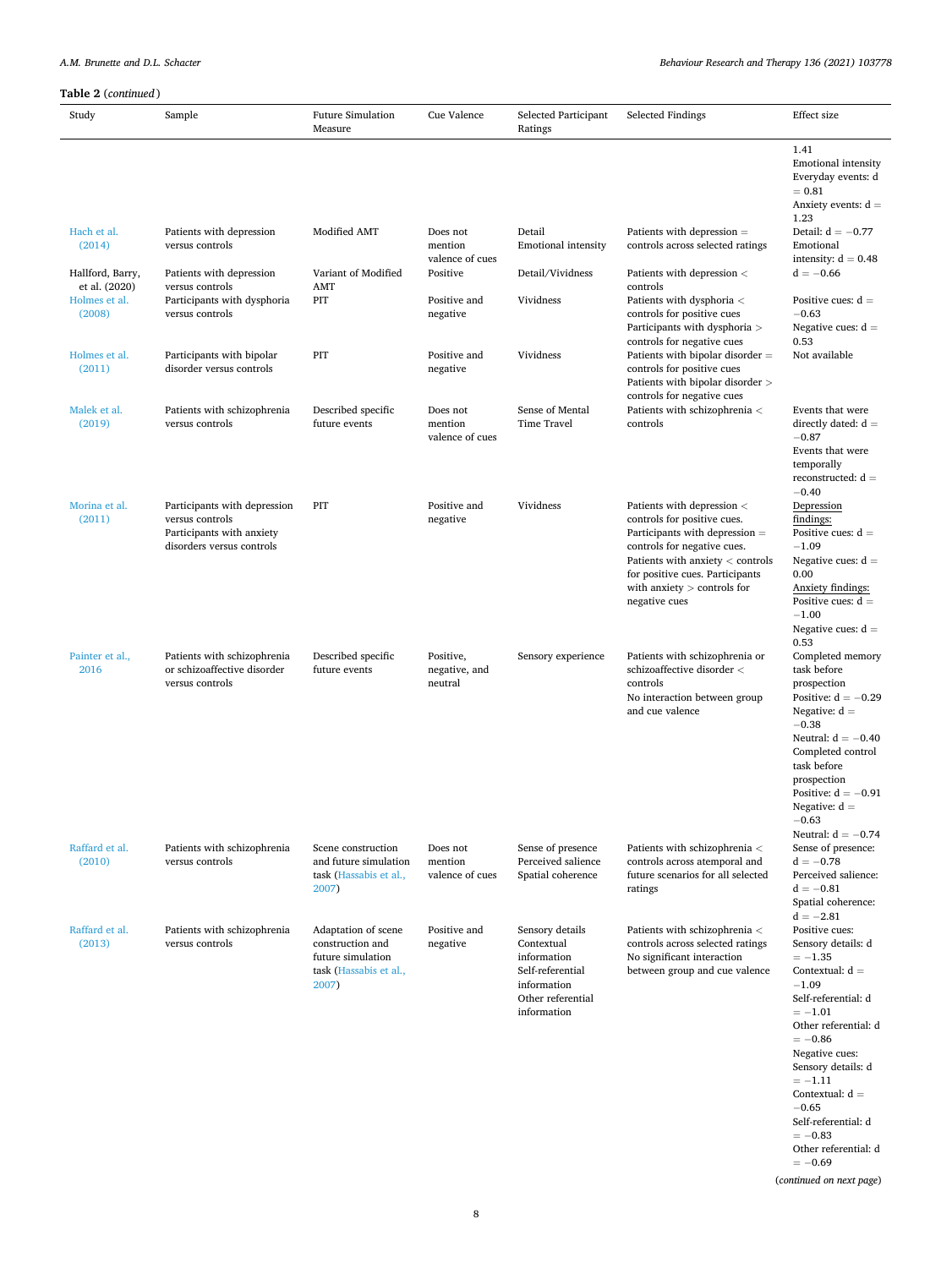# **Table 2** (*continued* )

| Study<br>Raffard et al.<br>(2016) | Sample<br>Patients with schizophrenia<br>versus controls                                               | <b>Future Simulation</b><br>Measure<br>Described self- | Cue Valence                           | Selected Participant<br>Ratings                                                                                                                 | Selected Findings                                                                                                                                                                                                                                                                                               | Effect size                                                                                                                                                                                                                                                                                                                                                                                                                                                                         |
|-----------------------------------|--------------------------------------------------------------------------------------------------------|--------------------------------------------------------|---------------------------------------|-------------------------------------------------------------------------------------------------------------------------------------------------|-----------------------------------------------------------------------------------------------------------------------------------------------------------------------------------------------------------------------------------------------------------------------------------------------------------------|-------------------------------------------------------------------------------------------------------------------------------------------------------------------------------------------------------------------------------------------------------------------------------------------------------------------------------------------------------------------------------------------------------------------------------------------------------------------------------------|
|                                   |                                                                                                        |                                                        |                                       |                                                                                                                                                 |                                                                                                                                                                                                                                                                                                                 |                                                                                                                                                                                                                                                                                                                                                                                                                                                                                     |
|                                   |                                                                                                        | defining future<br>events                              | None                                  | Sensory details<br>Contextual<br>information<br>Self-referential<br>information<br>Other-referential<br>information<br>Coherence<br>Perspective | Participants with schizophrenia<br>$<$ other-referential information<br>Participants with schizophrenia<br>$=$ controls on all other ratings                                                                                                                                                                    | Sensory details: d<br>$=-0.20$<br>Contextual: $d =$<br>$-0.21$<br>Self-referential: d<br>$=-0.26$<br>Other-referential: d<br>$=-0.61$<br>Coherence: $d =$<br>$-0.26$<br>Perspective: $d =$<br>$-0.08$                                                                                                                                                                                                                                                                               |
| Raune et al.<br>(2005)            | Participants with anxiety<br>versus controls                                                           | Described future<br>negative events                    | Negative                              | Vividness                                                                                                                                       | Participants with anxiety ><br>controls                                                                                                                                                                                                                                                                         | $d = 0.78$                                                                                                                                                                                                                                                                                                                                                                                                                                                                          |
| Winfield et al.,<br>2010          | Non-clinical participants<br>with higher levels of                                                     | Imagined specific<br>future events                     | No cues                               | Olfactory detail<br>Subjective time                                                                                                             | Individuals with higher levels of<br>schizotypy $>$ lower levels of                                                                                                                                                                                                                                             | Olfactory detail: d<br>$= 0.57$                                                                                                                                                                                                                                                                                                                                                                                                                                                     |
|                                   | schizotypy versus lower<br>levels of schizotypy                                                        |                                                        |                                       | travel                                                                                                                                          | schizotypy for olfactory detail<br>and subjective time travel                                                                                                                                                                                                                                                   | Mental time travel:<br>$d = 1.07$                                                                                                                                                                                                                                                                                                                                                                                                                                                   |
| Wu et al. (2015)                  | Patients with generalized<br>anxiety disorder versus<br>controls                                       | Simulated specific<br>future events                    | Positive,<br>negative, and<br>neutral | Detail                                                                                                                                          | Patients with $GAD =$ controls<br>initially; When simulations were<br>repeated, patients with GAD did<br>not rate simulations as<br>increasingly detailed as seen in<br>controls<br>No interaction between group<br>and cue valence                                                                             | First simulation:<br>Positive Cues: $d =$<br>0.24<br>Negative Cues: $d =$<br>0.48<br>Neutral Cues: $d =$<br>0.17<br>Fourth simulation:<br><b>Positive Cues:</b><br>$-0.26$<br><b>Negative Cues:</b><br>$-0.25$<br><b>Neutral Cues:</b><br>$-0.38$                                                                                                                                                                                                                                   |
| Yang et al.<br>(2018)             | Patients with schizophrenia<br>versus controls<br>Individuals with social<br>anhedonia versus controls | Described specific<br>future events                    | Positive,<br>negative, and<br>neutral | Vividness<br>Sense of pre-<br>experiencing                                                                                                      | Patients with schizophrenia <<br>controls for vividness and sense<br>of pre-experiencing<br>Individuals with social<br>anhedonia < controls for sense of<br>pre-experiencing; Individuals<br>with social anhedonia $=$ controls<br>for vividness<br>No significant interaction<br>between group and cue valence | Schizophrenia<br>findings:<br>Vividness<br>Positive: $d = -0.69$<br>Negative: $d =$<br>$-0.42$<br>Neutral: $d = -0.89$<br>Sense of pre-<br>experiencing<br>Positive: $d = -0.60$<br>Negative: $d =$<br>$-0.68$<br>Neutral: $d = -0.63$<br>Social anhedonia<br>findings:<br>Vividness<br>Positive: $d = -0.48$<br>Negative: $d =$<br>$-0.19$<br>Neutral: $d = -0.29$<br>Sense of pre-<br>experiencing<br>Positive: $d = -0.65$<br>Negative: $d =$<br>$-0.46$<br>Neutral: $d = -0.39$ |

*Note.* Adapted AI task = Adapted Autobiographical Interview. Modified AMT = modified Autobiographical Memory Test. PIT = Prospective Imagery Task. SCEFT = Sentence Completion for Events in the Future Test. "Not available" indicates that information was not provided to calculate effect size(s). Cohen's d effect sizes were calculated using means and pooled standard deviations. The following formula was used:  $d = (M_1 - M_2)/SD$  pooled.

[et al. \(2009\)](#page-17-0) and [Raffard et al. \(2016\)](#page-17-0) may have had different findings regarding subjective experience than other studies in schizophrenia due to methodological differences, such as asking participants to simulate future plans or self-defining future events, respectively.

Finnbogadóttir [and Berntsen \(2014\)](#page-16-0) found that non-clinical high worriers rated their perspective when simulating future events as more "observer-like" when compared to low worriers, but did not differ on other subjective ratings, such as specificity and vividness. These findings differed from [Wu et al. \(2015\)](#page-18-0) in their study of patients with GAD, as patients with GAD demonstrated smaller increases in ratings of detail after repeating future simulations when compared to controls. It is possible that Finnbogadóttir [and Berntsen \(2014\)](#page-16-0) would have found differences on specificity and vividness ratings if participants repeated their simulations of the future. Finnbogadóttir [and Berntsen \(2014\)](#page-16-0) also examined worry in a non-clinical population, whereas [Wu et al. \(2015\)](#page-18-0)  examined individuals diagnosed with GAD. A few studies did not find subjective differences between patients with depression and controls. [Addis et al. \(2016\)](#page-15-0) and [Hach et al. \(2014\)](#page-16-0) observed that patients with depression subjectively rated the level of detail and emotional intensity similarly to controls when simulating the future. It is unclear why [Addis](#page-15-0)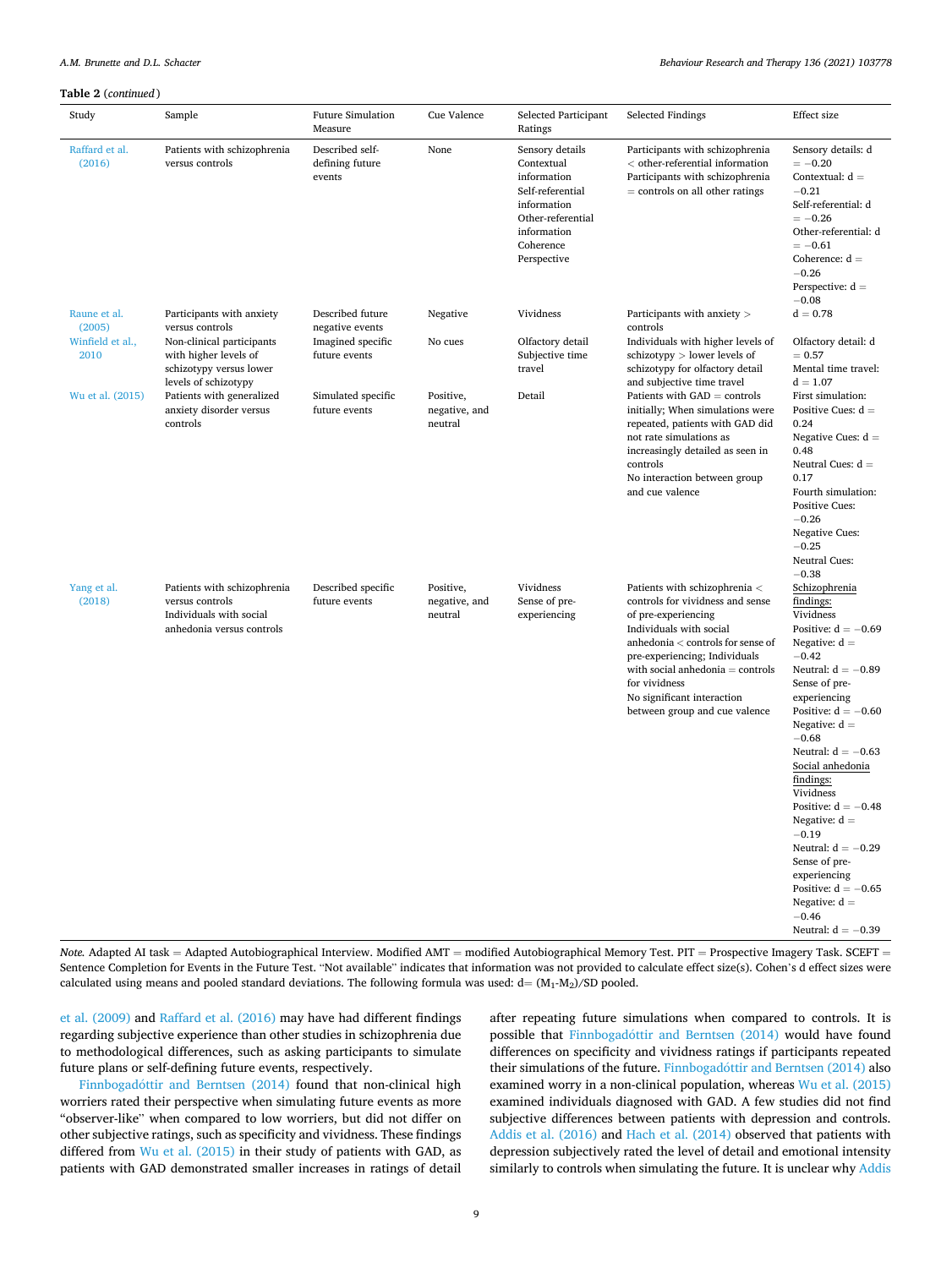[et al. \(2016\)](#page-15-0) and [Hach et al. \(2014\)](#page-16-0) reported different findings compared to other studies with subjective ratings in individuals with dysphoria (Anderson & [Evans, 2015](#page-15-0); [Boland et al., 2018;](#page-15-0) [Holmes et al., 2008\)](#page-16-0) and depression ([Morina et al., 2011\)](#page-17-0). While there is some variability in the literature, most studies found that subjective experience was compromised during future simulation in psychiatric populations.

*Valence effects using subjective measures.* As described earlier, studies using the PIT or a similar task in patients with depression ([Morina et al., 2011\)](#page-17-0), dysphoria ([Boland et al., 2018](#page-15-0); [Holmes et al.,](#page-16-0)  [2008\)](#page-16-0), anxiety [\(Morina et al., 2011\)](#page-17-0), bipolar disorder ([Di Simplicio](#page-15-0)  [et al., 2016](#page-15-0); [Holmes et al., 2011\)](#page-16-0), and non-clinical individuals with a higher predisposition to visual hallucinations [\(Aynsworth et al., 2017\)](#page-15-0) found that the valence of future scenarios impacted ratings of their subjective experience when compared to controls. Most other studies using alternative subjective measures did not find that cue valence impacted subjective experience during episodic simulation in patients with schizophrenia (Painter & [Kring, 2016;](#page-17-0) [Raffard et al., 2013;](#page-17-0) [Yang](#page-18-0)  [et al., 2018](#page-18-0)) and GAD [\(Wu et al., 2015](#page-18-0)) when compared to controls. However, findings by [Gehrt et al. \(2019\)](#page-16-0) suggest that the difference in subjective ratings (such as vividness and emotional intensity) between the clinical groups (severe health anxiety and OCD) and controls is more pronounced when the future event was anxiety-related. Though findings are variable, valence may moderate subjective experience in psychiatric populations.

**Summary.** Episodic simulation is altered in a range of psychiatric populations. Studies using objective measures suggest that participants with psychiatric conditions and elevated psychiatric symptoms provide fewer internal details or specific details during episodic simulation, including patients with depression, dysphoria, suicidality, PTSD, schizophrenia, and bipolar disorder, as well as individuals with social anhedonia. Some research suggests that subjective experience during episodic simulation is also altered in psychiatric populations and individuals with elevated psychiatric symptoms, including patients with depression, dysphoria, schizophrenia, bipolar disorder, OCD, anxiety, individuals with higher reported levels of visual hallucination experiences, individuals with higher levels of schizotypy, and individuals with social anhedonia. These psychiatric populations rate their subjective experience during episodic simulation as either diminished or increased during episodic simulation, which may also be moderated by cue valence. However, there are some studies finding intact subjective experience in psychiatric populations.

Given evidence for impaired or altered episodic simulation in psychiatric populations, it is important to explore the factors that may contribute to episodic simulation performance in these groups. There are various cognitive mechanisms that may contribute to episodic simulation impairment in psychiatric conditions, including episodic memory, scene construction, mental imagery, components of the CaR-FAX model [\(Williams, 2006;](#page-18-0) [Williams et al., 2007\)](#page-18-0) (i.e., functional avoidance, rumination, and executive functioning), and narrative style.

## **3. Cognitive mechanisms of compromised episodic simulation in psychiatric populations**

### *3.1. Episodic memory retrieval*

Substantial evidence suggests that episodic memory, specifically episodic retrieval, is closely related to the ability to simulate the future (Schacter & [Addis, 2007](#page-17-0), [2020,](#page-17-0) pp. 111–131; [Schacter, Addis,](#page-17-0) & Buck[ner, 2007\)](#page-17-0). Evidence supporting the role of the episodic retrieval in future simulation includes the overlap in cognitive and neural processes that have been documented when people remember the past and imagine the future [\(Schacter, 2019;](#page-17-0) [Schacter et al., 2008,](#page-17-0) [2012](#page-17-0)). Specifically, past and future thinking share a core neural network and phenomenological characteristics, and patients with neurological and psychiatric conditions have impairments across past and future thinking (Addis & [Schacter, 2012;](#page-15-0) Benoit & [Schacter, 2015\)](#page-15-0). Based on these and

other findings, Schacter and Addis proposed the constructive episodic simulation hypothesis (Schacter & [Addis, 2007,](#page-17-0) [2020,](#page-17-0) pp. 111–131; [Schacter et al., 2007\)](#page-17-0). This hypothesis states that past and future thinking rely on the episodic memory retrieval, which enables the ability to simulate the future by supporting flexible recombination of details from different past experiences into simulations of a novel future event. Because the future is rarely identical to the past, flexible recombination is viewed as an adaptive process, but the same flexible retrieval process can also lead to memory errors when elements of past experiences are miscombined (for relevant evidence, see Carpenter & [Schacter, 2017](#page-15-0), [2018\)](#page-15-0).

Researchers have increasingly investigated the relationship between episodic memory and episodic simulation in psychiatric populations. Much of this work suggests that episodic memory may be a mechanism contributing to future simulation impairment in certain psychiatric populations. Specifically, individuals with psychiatric conditions may have deficits in retrieving and/or recombining episodic details when remembering the past and simulating the future. Studies in psychiatric populations have found a positive relationship between episodic memory (i.e., retrieval of a specific autobiographical memory) and future simulation. Using the AMT, moderate to large positive correlations were was observed between specificity of autobiographical remembering and future simulation in patients with depression ([Addis et al., 2016](#page-15-0); [Belcher](#page-15-0)  & [Kangas, 2014](#page-15-0)), patients with history of suicide attempt ([Williams](#page-18-0)  [et al., 1996](#page-18-0)), PTSD ([Brown et al., 2013\)](#page-15-0), and schizophrenia (D'[Argem](#page-15-0)[beau et al., 2008\)](#page-15-0). These studies used neutral cues [\(Brown et al., 2013\)](#page-15-0) or found significant positive correlations across all cues regardless of valence ([Addis et al., 2016](#page-15-0); Belcher & [Kangas, 2014;](#page-15-0) D'[Argembeau et al.,](#page-15-0)  [2008;](#page-15-0) [Williams et al., 1996](#page-18-0)). Using the adapted AI task with neutral cues, significant positive correlations were found between internal details (i.e, episodic details tied to a specific time and place) when remembering past events and simulating future events in patients with depression (r = 0.68, p *<* .001) [\(McFarland, Primosch, Maxson,](#page-17-0) & [Stewart, 2017](#page-17-0)) and PTSD ( $r = 0.80$ ,  $p = .001$ ) ([Brown et al., 2014\)](#page-15-0). Chen [et al. \(2016\)](#page-15-0) asked participants to remember autobiographical events (Sentence Completion for Events in the Past; SCEPT) and simulate possible future events (SCEFT). [Chen et al. \(2016\)](#page-15-0) found a moderate positive correlation ( $r = 0.42$ ,  $p < .001$ ) between the specificity of remembering past events and simulating future events across patients with schizophrenia and controls.

A few studies produced alternative findings when examining the relationship between autobiographical memory and future simulation. [Blix and Brennen \(2011\)](#page-15-0) examined the correlation between specificity of the episodic remembering and future simulation using the AMT across participants with a trauma history (without a clinical diagnosis) and controls, and found that the relationship differed depending on cue valence. Specifically, there was a positive relationship between specificity of autobiographical remembering and future simulation for positive cue words  $(r = .42, p < .01)$ , a negative correlation for neutral cue words (r = − 0.31, p *<* .05), and no significant correlation for negative cue words ( $r = 0.03$ ,  $p = .83$ ). [Blix and Brennen \(2011\)](#page-15-0) noted that their findings (i.e., negative correlation for neutral cue words and a lack of a significant correlation for negative cue words) differed from other studies that found a positive relationship between autobiographical remembering and future simulation (e.g., D'[Argembeau et al., 2008](#page-15-0); [Williams et al., 1996](#page-18-0)). [Blix and Brennen \(2011\)](#page-15-0) stated that their findings may be due to methodological differences, such as their task being in a computerized format rather than an interview format, providing reminders to retrieve a specific event with each cue word, and using different cue words in their study. One study in bipolar patients required patients to retrieve specific past and future autobiographical events using the AMT and found that specificity of autobiographical remembering and future simulation was not significantly correlated ( $r = 0.19$ ,  $p = .43$ ) [\(Boulanger et al., 2013\)](#page-15-0). There is no evidence thus far examining the relationship between autobiographical remembering and future episodic simulation in anxiety disorders. Overall, most research in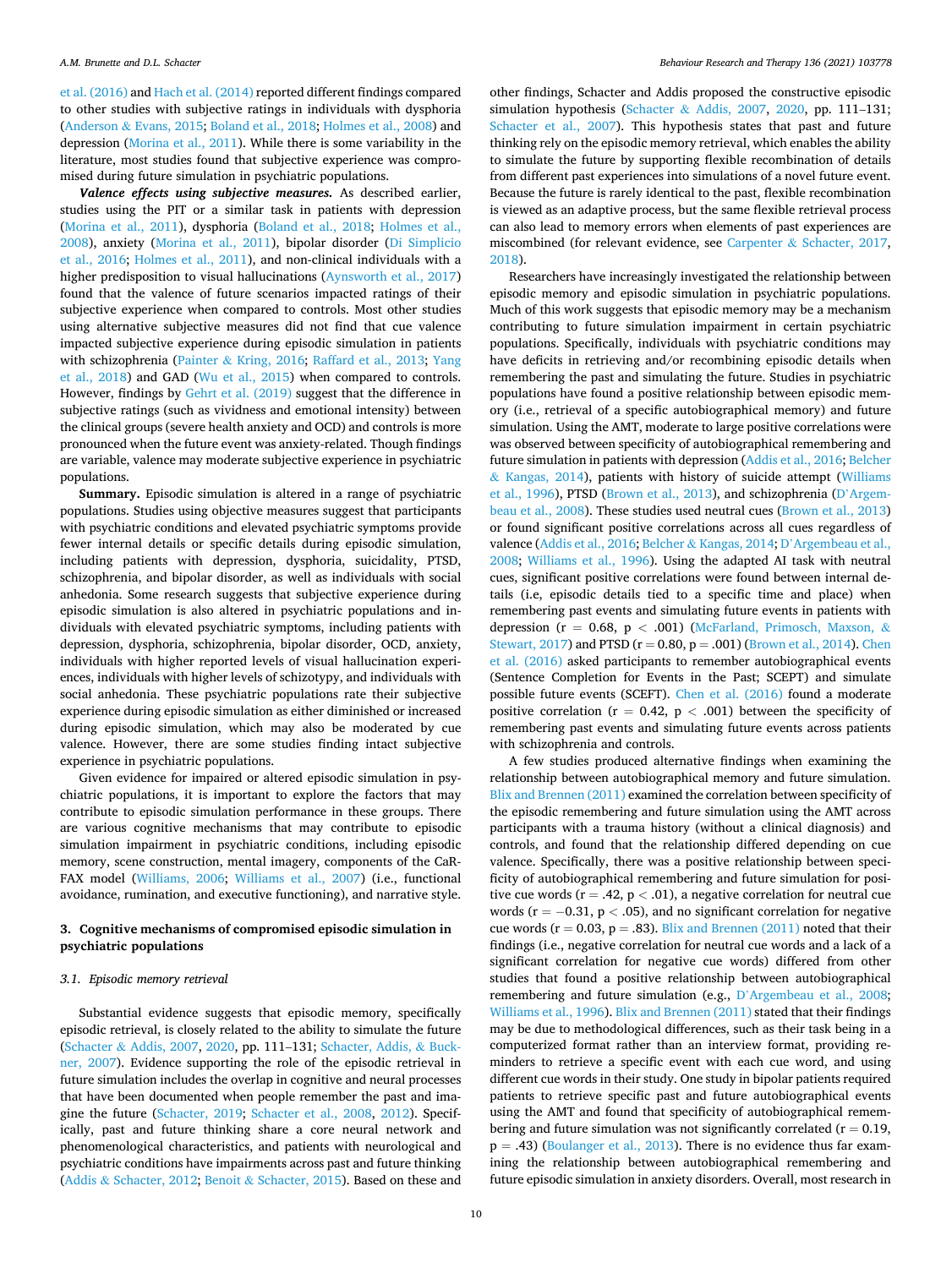psychiatric populations suggests that there is a positive association between remembering the past and imagining the future.

The role of episodic memory in future simulation has also been supported through studies that experimentally manipulate the retrieval of episodic details using an *episodic specificity induction* (ESI; for review, see Schacter & [Madore, 2016](#page-17-0)), which involves brief training in recalling episodic details of a recent event. The ESI boosted performance on subsequent tasks that required healthy young and older adults to remember past experiences and imagine future experiences by increasing internal (i.e., episodic) details, while having no effect on external (i.e., semantic) details ([Madore, Gaesser,](#page-16-0) & Schacter, 2014). This enhancement was selective: ESI had no effect in young or old adults on a picture description task that does not draw on episodic retrieval. The ESI has also improved participant performance on other tasks that recruit episodic retrieval, including social problem-solving [\(Jing et al.,](#page-16-0)  [2016;](#page-16-0) Madore & [Schacter, 2014](#page-16-0)) and divergent creative thinking in both young and old adults ([Madore, Addis,](#page-16-0) & Schacter, 2015; [Madore, Jing,](#page-16-0) & [Schacter, 2016](#page-16-0)). These studies support the role of episodic retrieval in future imagining, as well as other cognitive processes that rely on episodic retrieval.

One study using the ESI supports episodic retrieval as a cognitive mechanism contributing to future simulation in depression. [McFarland](#page-17-0)  [et al. \(2017\)](#page-17-0) found that the ESI resulted in increased generation of internal details during the simulation of future events in individuals with depression. The ESI also enhanced performance on memory and problem-solving tasks, which are also tasks that rely on episodic retrieval. This study supports the role of episodic retrieval in future episodic simulation in a psychiatric population. Future work could expand the investigation of episodic retrieval in episodic simulation to other psychiatric populations.

Overall, the evidence indicates that episodic retrieval is a likely mechanism of future simulation impairment in psychiatric populations. Thus, individuals with psychiatric conditions may have difficulty imagining the future as a consequence of difficulty retrieving and recombining episodic details. This conclusion is supported by research that found overlap between episodic memory and simulation in various psychiatric populations, and improved future simulation performance in patients with depression after the experimental manipulation of episodic retrieval. The relevant research has focused on objective measures of future simulation. As a result, it is unclear how episodic retrieval may impact subjective experience during future simulation in patients with psychiatric conditions.

## *3.2. Scene construction*

Scene construction was defined by [Hassabis and Maguire \(2007](#page-16-0), p. 299) as "the process of mentally generating and maintaining a complex and coherent scene or event." Researchers have proposed that scene construction is a cognitive mechanism that supports both memory and imagination (Hassabis & [Maguire, 2007](#page-16-0), [2009](#page-16-0); [Mullally](#page-17-0) & Maguire, [2014\)](#page-17-0). Theoretically, patients with psychiatric conditions may not be able to effectively simulate the future if they cannot construct a spatially coherent scene. However, scene construction has been minimally investigated in psychiatric populations. [Raffard et al. \(2010\)](#page-17-0) asked participants with schizophrenia and controls to simulate atemporal and future scenarios using the scene construction task ([Hassabis et al., 2007](#page-16-0)), which includes both subjective and objective ratings to assess the richness of descriptions. [Raffard et al. \(2010\)](#page-17-0) found that individuals with schizophrenia were impaired on atemporal scenarios (i.e., scene construction) and future simulation using the scene construction task ([Hassabis et al., 2007\)](#page-16-0). Specifically, patients with schizophrenia provided simulations characterized by poorer quality and fewer sensory and spatial details when compared to controls. Additionally, patients with schizophrenia rated their perceived sense of presence, salience, and spatial coherence lower when compared to controls. Some researchers have proposed that impairment across both simulation of atemporal

scenes and future simulation suggests that impairment in episodic simulation tasks may be due to deficits in scene construction [\(Hassabis](#page-16-0) & [Maguire, 2007,](#page-16-0) [2009](#page-16-0); [Palombo, Hayes, Peterson, Keane,](#page-17-0) & Verfaellie, [2016\)](#page-17-0). However, impaired performance across scene construction and episodic simulation tasks could be due to a common cognitive mechanism, such as impaired episodic retrieval (Schacter & [Madore, 2016](#page-17-0)), or perhaps a subcomponent of episodic retrieval referred to as *event construction* (see Romero & [Moscovitch, 2012\)](#page-17-0). Event construction is similar to scene construction in that it refers to the mental assembly of people, places, objects, and actions that constitute an event, except that event construction, unlike scene construction, does not place special emphasis on the spatial coherence of a constructed event. Thus, this may explain why patients with schizophrenia in [Raffard et al. \(2010\)](#page-17-0) were impaired on both scene construction and future simulation tasks, because both cognitive tasks rely on event construction processes that are compromised in schizophrenia.

Minimal research has investigated scene construction as a mechanism of episodic simulation impairment in psychiatric conditions and is thus far inconclusive. Limited findings tentatively support that the idea that patients with schizophrenia have difficulty producing detailed and salient future simulations as a result of poor mental construction of a spatially coherent scene. However, impairment across both scene construction and episodic simulation tasks may be attributable to a common cognitive mechanism, such as the event construction component of episodic retrieval.

## *3.3. Mental imagery*

Mental imagery has been defined as the simulation or re-creation of a perceptual experience (Heyes, & Holmes, 2013; [Kosslyn, Ganis,](#page-16-0) & [Thompson, 2001;](#page-16-0) Pearson, Deeprose, Wallace-Hadrill, Burnett; [Pearson,](#page-17-0)  [Naselaris, Holmes,](#page-17-0) & Kosslyn, 2015). [Holmes and Mathews \(2010\)](#page-16-0)  stated that mental imagery involves more than mental images and "can involve multiple sensory modalities, including bodily sensations and feelings, and can represent complex actions and events that change over time." Mental imagery can be voluntary or involuntary ([Holmes](#page-16-0)  $\&$ [Mathews, 2010](#page-16-0); [Pearson, Deeprose, Wallace-Hadrill, Burnett Heyes,](#page-17-0) & [Holmes, 2013\)](#page-17-0) and can be neutral or emotionally-valenced [\(Holmes](#page-16-0) & [Mathews, 2010\)](#page-16-0). Mental imagery has been conceptualized and examined in many ways in psychiatric populations (for an in-depth review, see [Pearson et al., 2013\)](#page-17-0). Here we focus on four basic cognitive aspects of mental imagery that were proposed by Kosslyn and colleagues, which include image generation, maintenance, inspection, and transformation/manipulation ([Kosslyn, 1981,](#page-16-0) [1995](#page-16-0), pp. 267–296). These processes provide the cognitive building blocks that enable the ability to engage in mental imagery. Research has investigated the basic cognitive aspects of mental imagery in psychiatric populations. Findings from these studies, as discussed below, may clarify whether these abilities could contribute to episodic simulation impairment in psychiatric populations. However, only one study has examined both the cognitive aspects of mental imagery and episodic simulation [\(Di Simplicio et al.,](#page-15-0)  [2016\)](#page-15-0).

**Image generation.** Image generation is "the ability to form visual images" (Dror & [Kosslyn, 1994,](#page-16-0) p. 90). Most studies suggest that patients with psychiatric conditions have generally intact image generation accuracy (e.g., accurately generating previously learned images in space) (e.g., [Aleman, de Haan,](#page-15-0) & Kahn, 2005; [Di Simplicio et al., 2016](#page-15-0); [Zar](#page-18-0)[rinpar, Deldin,](#page-18-0) & Kosslyn, 2006), but they have slower response times when generating an image (e.g., Amir, Najmi, & [Morrison, 2012](#page-15-0); [Cocude, Charlot,](#page-15-0) & Denis, 1997; [Morrison, Amir,](#page-17-0) & Taylor, 2011; [Zar](#page-18-0)[rinpar et al., 2006](#page-18-0)). It is possible that patients with psychiatric conditions exhibit impaired episodic simulation because they are slower at generating images. Alternatively, the ability to accurately generate an image may depend on the familiarity of stimuli and working memory ([Matthews, Collins, Thakkar,](#page-17-0) & Park, 2014), which may be relevant to simulation of novel future scenarios. However, further support for these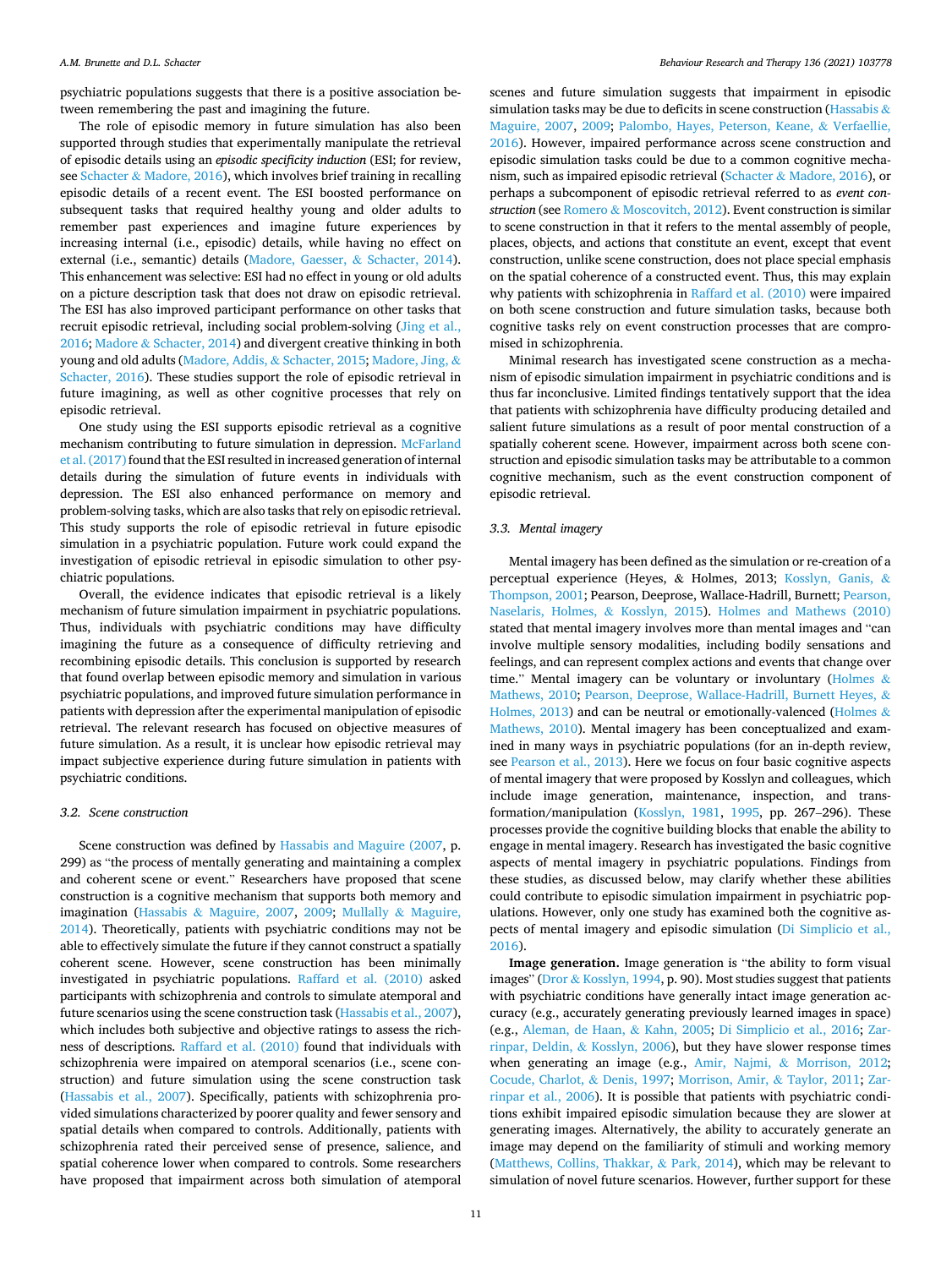#### hypotheses are needed.

**Image maintenance.** Image maintenance is "the ability to retain images over time." (Dror & [Kosslyn, 1994](#page-16-0), p. 90). Image maintenance tasks tend to involve showing participants an image and, after a delay, participants are asked to recall details or the location of the image. Overall, patients with schizophrenia showed the most consistent deficits in image maintenance (e.g., [Fleming et al., 1997](#page-16-0); [Lee, Folley, Gore,](#page-16-0) & [Park, 2008;](#page-16-0) Park & [Holzman, 1992](#page-17-0); [Park, Puschel, Sauter, Rentsch,](#page-17-0) & [Hell, 1999](#page-17-0); [Piskulic, Olver, Norman,](#page-17-0) & Maruff, 2007). Based on these findings, one could hypothesize that patients with schizophrenia are impaired at episodic simulation due to difficulty maintaining mental images.

Patients with anxiety, bipolar disorder, and depression exhibit impairments in visuospatial working memory, which may be relevant to the literature on image maintenance (see reviews that discuss these deficits in anxiety ([Moran, 2016](#page-17-0)), bipolar disorder ([Soraggi-Frez, Santos,](#page-17-0)  Albuquerque, & [Malloy-Diniz, 2017](#page-17-0)), and depression ([Baune, Fuhr, Air,](#page-15-0)  & [Hering, 2014](#page-15-0); [Rock, Roiser, Riedel,](#page-17-0) & Blackwell, 2014; [Snyder,](#page-17-0)  [2013\)](#page-17-0)). Research has been variable in patients with bipolar disorder (e. g., [Di Simplicio et al., 2016](#page-15-0); [Pan, Hsieh,](#page-17-0) & Liu, 2011; Park & [Holzman,](#page-17-0)  [1992\)](#page-17-0), so it is unclear if difficulty maintaining a mental image contributes to episodic simulation impairment in this population. [Cocude](#page-15-0)  [et al. \(1997\)](#page-15-0) suggested that patients with depression can maintain images a similar length of time as controls. Future research could examine which aspects of image maintenance are impaired in depression, which could determine its relevance for their ability to simulate the future.

**Image inspection.** Image inspection involves interpreting a characteristic of a generated mental image (Dror & [Kosslyn, 1994](#page-16-0); [Pearson](#page-17-0)  [et al., 2013\)](#page-17-0). Image inspection findings are variable in patients with schizophrenia (e.g., [Aleman, Bocker, Hijman, de Haan,](#page-15-0) & Kahn, 2003; [Aleman et al., 2005;](#page-15-0) David & [Cutting, 1993\)](#page-15-0), and minimal research has been conducted in other populations such as social phobia (e.g., [Amir](#page-15-0)  [et al., 2012](#page-15-0)) and bipolar disorder (e.g., [Di Simplicio et al., 2016\)](#page-15-0). Thus, it is unclear whether difficulty inspecting aspects of mental images contributes to episodic simulation impairment in psychiatric populations.

**Image transformation and manipulation.** Image transformation and manipulation refers to the ability to rotate or otherwise alter an imagined pattern (Dror & [Kosslyn, 1994,](#page-16-0) p. 90). An example task includes presenting hands at different orientations and participants are asked to judge whether the hand is the right or left hand ([Chen et al.,](#page-15-0)  [2013, 2014](#page-15-0); [de Vignemont et al., 2006;](#page-18-0) [Mazhari, Tabrizi,](#page-17-0) & Nejad, 2015; [Parsons, 1987](#page-17-0)). Another task involves presenting letters or numbers at different orientations and participants are asked to decide if the letter or number is in the correct orientation or a mirror image ([Chen et al., 2013](#page-15-0), [2014;](#page-15-0) [de Vignemont et al., 2006](#page-18-0); [Rogers et al., 2002](#page-17-0)).

Slower speed during image transformation was found across multiple studies in patients with schizophrenia (e.g., [de Vignemont et al., 2006](#page-18-0); Jiménez, Mancini-Marïe, Lakis, Rinaldi, & Mendrek, 2010; Knight, Manoach, Elliott, & [Hershenson, 2000](#page-16-0); [Mazhari et al., 2015\)](#page-17-0), as well as patients with depression (e.g., [Chen et al., 2013](#page-15-0); [Chen et al., 2014](#page-15-0); [Rogers et al., 2002](#page-17-0); [Zarrinpar et al., 2006](#page-18-0)) and individuals with higher trait anxiety (Kaltner & [Jansen, 2014](#page-16-0)). Speed of image transformation and manipulation was found to be intact in patients with bipolar disorder ([Di Simplicio et al., 2016](#page-15-0)). One hypothesis is that certain psychiatric populations have impaired episodic simulation because they are slower at transforming and manipulating images.

**Mental imagery and episodic simulation.** One study has investigated both the basic cognitive processes of mental imagery (i.e., image generation, maintenance, inspection, and transformation/manipulation) and episodic simulation of future events using the PIT in patients with bipolar disorder ([Di Simplicio et al., 2016\)](#page-15-0). Di Simplicio and colleagues found that patients with bipolar disorder largely did not exhibit impairments in cognitive aspects of mental imagery when compared to controls. However, patients with bipolar disorder reported altered subjective experience during future simulation, as they rated negative future events as more vivid than controls. Notably, these authors did not examine the relationship between the basic generative aspects of mental imagery and episodic simulation.

The finding that basic mental imagery was intact suggests that basic mental imagery impairment (i.e., difficulty generating, maintaining, inspecting, or transforming/manipulating a mental image) probably does not explain their altered subjective future thinking. This finding may not be surprising, given previous work did not find consistent deficits in basic mental imagery processes in patients with bipolar disorder. Additionally, there is currently not a theoretical basis for understanding how basic mental imagery abilities could contribute to altered subjective experience during future simulation, such as enhanced vividness for future negative events and/or diminished vividness for positive events. Impaired basic mental imagery processes may lead to difficulty retrieving episodic details when simulating the future (i.e., performance on objectively measured future simulation tasks), but this possibility has not been examined.

Further research on mental imagery and future simulation is needed. Mental imagery may contribute to future simulation in other populations, such as patients with schizophrenia, and could be examined in future research. As noted by [Pearson et al. \(2013\)](#page-17-0) in their comprehensive review of mental imagery in psychiatric populations, future research should take generalized cognitive deficits into account, such as slowed processing speed and executive dysfunction.

## *3.4. CaRFAX: Rumination, functional avoidance, and executive dysfunction*

The CaRFAX model ([Williams, 2006;](#page-18-0) [Williams et al., 2007](#page-18-0)) enumerates cognitive mechanisms of overgeneral (i.e., less specific) memory in psychiatric populations, including rumination, functional avoidance, and executive dysfunction. Some researchers have examined whether these same cognitive mechanisms may explain impairment in future episodic simulation in psychiatric populations. Components of the CaRFAX model have been examined mainly in studies using objective measures of episodic simulation.

**Rumination.** Rumination is defined as repetitive and passive thinking about one's negative mood states and the possible causes and consequences of one's negative mood ([Nolen-Hoeksema, 1991\)](#page-17-0). According to the CarFAX model, rumination results in overgeneral memory because simulating the past triggers the analysis of self-relevant information [\(Williams, 2006](#page-18-0)). Theoretically, rumination may also interfere with simulating detailed future events because one's thoughts are focused on their negative mood.

Rumination has been investigated in a few studies examining future simulation in psychiatric populations. [Addis et al. \(2016\)](#page-15-0) examined the simulation of specific and plausible future events using the modified AMT and self-reported rumination using the Rumination Subscale of the Rumination and Reflection Scale (RRS) (Trapnell & [Campbell, 1999](#page-17-0)). The Rumination Subscale of the RRS assesses the brooding style of rumination by asking participants to rate the level of agreement with items on a 5-point scale  $(1 =$  strongly disagree to  $5 =$  strongly agree). An example item is "I always seem to be "re-hashing" in my mind recent things I've said or done." [Addis et al. \(2016\)](#page-15-0) did not find a significant relationship between rumination and the proportion of specific future events in patients with depression. Using the same rumination and episodic simulation measures, [Hach et al. \(2014\)](#page-16-0) found elevated rumination and a lower proportion of specific events during episodic simulation in depressed individuals, though they did not examine the relationship between the two variables. [Gehrt et al. \(2019\)](#page-16-0) asked clinical participants (OCD and health related anxiety) and controls to imagine every day and anxiety related future events. When compared to controls, clinical participants rated their experience higher on various qualities including rumination ("When the event comes to mind I usually keep thinking about it"), vividness, mental time travel, and emotional intensity. Because [Gehrt et al. \(2019\)](#page-16-0) did not examine the relationship between rumination and vividness ratings, it is unclear if they were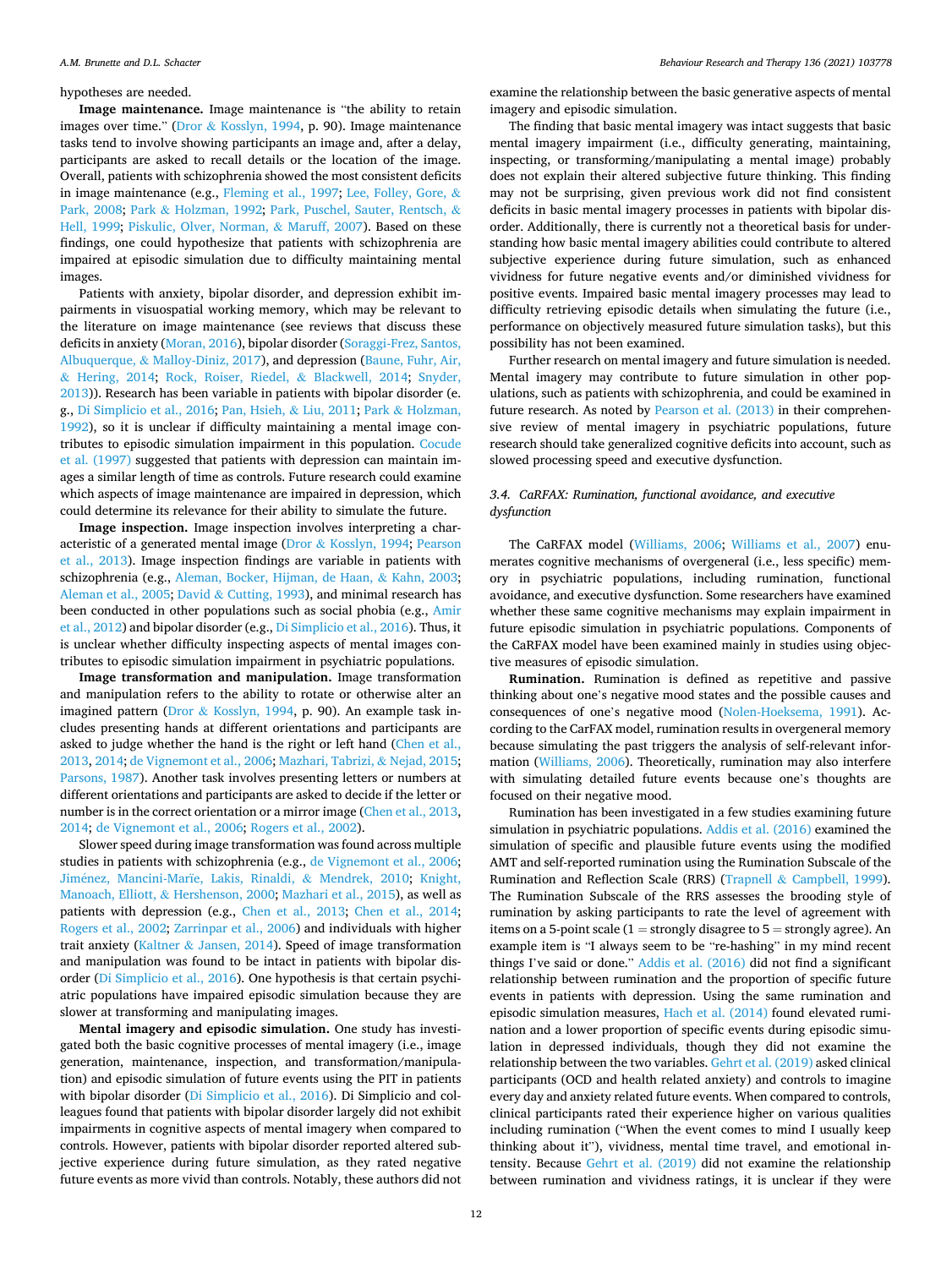associated. Thus, findings in clinical populations currently do not provide adequate evidence for the role of rumination in the alteration of future simulations.

Studies completed in non-clinical populations produced variable results. [Sansom-Daly, Bryant, Cohn, and Wakefield \(2014\)](#page-17-0) experimentally manipulated rumination by randomly assigning non-clinical participants to a rumination condition or a control condition. They found that the rumination condition resulted in generation of less specific future events when the events were related to illness concerns. One study found that more frequently engaging in ruminative thought patterns when sad or down was related to a lower number of specific future events in response neutral words [\(Marsh et al., 2018\)](#page-16-0). Alternatively, [Belcher and Kangas \(2015\)](#page-15-0) did not find a relationship between rumination (i.e., reflection, brooding, and depression related) and the proportion of specific future events using the modified AMT. [Hallford et al.](#page-16-0)  [\(2019\)](#page-16-0) instructed a non-clinical population to rate their rumination on a visual analogue scale ("Indicate how much you are mulling things over in your head right now that have happened to you in the past"). [Hallford](#page-16-0)  [et al. \(2019\)](#page-16-0) found that rumination was not significantly associated with future specificity, as assessed by the AMT. Similarly, [Robinaugh, Lubin,](#page-17-0)  [Babic, and McNally \(2013\)](#page-17-0) did not find a significant relationship between the tendency to engage in perseverative and repetitive negative thought and the specificity of future simulations using the SCEFT. Given variable findings, it is unclear whether rumination interferes with the ability to simulate detailed future events in psychiatric and non-clinical populations. It is also unclear how and if rumination contributes to altered subjective experience during future simulation. There is currently insufficient evidence to suggest that rumination is a mechanism of episodic simulation, though few studies have investigated this relationship.

Future work could examine the role of attention, working memory, and inhibition in the relationship between rumination and future simulation. Some research suggests that rumination results from difficulty inhibiting negative information held in working memory [\(Joor](#page-16-0)[mann, 2010](#page-16-0)), impaired attentional disengagement from persistent negative self-referent information ([Koster, De Lissnyder, Derakshan,](#page-16-0) & [De Raedt, 2011\)](#page-16-0), and a narrow attentional scope [\(Whitmer](#page-18-0) & Gotlib, [2013\)](#page-18-0). It is possible that individuals with psychiatric conditions may also have difficulty retrieving detailed future simulations because they cannot inhibit or disengage from negative self-information, or they cannot broaden their attentional scope to relevant details. This idea may also may explain why some psychiatric populations have difficulty experiencing future positive events in a vivid manner.

**Functional avoidance.** According to the CaRFAX model, functional avoidance occurs when individuals engage in the retrieval of overgeneral memories to regulate emotion, given that retrieving specific memories results in greater affective disturbance ([Williams, 2006\)](#page-18-0)**.** Individuals may also retrieve overgeneral future simulations to regulate their emotion, especially in psychiatric populations. However, there is currently little evidence to suggest that avoidance contributes to future simulation deficits in psychiatric populations. In patients with depression, [Addis et al. \(2016\)](#page-15-0) did not find a significant relationship between avoidance (using the Cognitive and Behavioral Avoidance Scale (CBAS); Ottenbreit & [Dobson, 2004\)](#page-17-0) and the specificity of future simulation (using the modified AMT). [Belcher and Kangas \(2014\)](#page-15-0) reported similar results: they found no relationship between the specificity of future episodic simulations using the modified AMT and the specificity of avoidance goals in a depressed sample. [Hach et al. \(2014\)](#page-16-0) found higher avoidance and impaired specificity of future events using the modified AMT in individuals with depression when compared to control subjects, but the relationship between the two variables was not examined. [Gehrt](#page-16-0)  [et al. \(2019\)](#page-16-0) asked clinical participants (OCD and severe health-related anxiety) and controls to imagine every day and anxiety related future events. The clinical participants rated their experience higher on various qualities, including avoidance ("When the event comes to mind I usually try and push it away from my mind"), vividness, mental time travel, and

emotional intensity. However, they did not examine the relationship between vividness and avoidance ratings. Overall, most evidence suggests that avoidance is not a mechanism that contributes to episodic simulation impairment in psychiatric populations. Specifically, avoidance of affective disturbance may not be the reason that patients with psychiatric conditions report future simulations with less episodic detail. Future work could examine whether avoidance has a role in altered subjective experience during future simulation.

**Executive functioning.** The CaRFAX model suggests that deficits in executive control or capacity can interfere with the ability to engage in retrieval of a specific past event ([Williams, 2006\)](#page-18-0). Executive dysfunction may also interfere with the ability to retrieve specific future events. The relationship between executive functioning and future simulation in psychiatric populations depends on how executive functioning is measured. Speeded word generation from a particular class (i.e., phonemic fluency) was not significantly related to future simulation in patients with depression [\(Addis et al., 2016;](#page-15-0) [Parlar et al., 2016](#page-17-0)), PTSD ([Brown et al., 2014\)](#page-15-0), schizophrenia (D'[Argembeau et al., 2008](#page-15-0); [Raffard](#page-17-0)  [et al., 2016\)](#page-17-0), and bipolar disorder [\(Boulanger et al., 2013\)](#page-15-0). [Boulanger](#page-15-0)  [et al. \(2013\)](#page-15-0) did not find a relationship between inhibition using the Stroop task and the generation of specific future events using the modified AMT in patients with bipolar disorder. Other studies failed to find a significant relationship between future simulation and task switching ([Addis et al., 2016;](#page-15-0) [Parlar et al., 2016\)](#page-17-0) or planning ([Addis](#page-15-0)  [et al., 2016\)](#page-15-0) in patients with depression. Working memory was not significantly related to future simulation in patients with depression ([Addis et al., 2016](#page-15-0)), and bipolar disorder ([Boulanger et al., 2013](#page-15-0)), though there were variable findings in schizophrenia [\(Yang et al., 2018](#page-18-0), [2019\)](#page-18-0). By contrast, other measures of executive functioning have been significantly associated with future simulation. [Addis et al. \(2016\)](#page-15-0) found a relationship between strategic retrieval (i.e., CVLT-II semantic clustering) and the specificity of future simulation using the AMT in depression. [Parlar et al. \(2016\)](#page-17-0) found a relationship between executive functioning (cognitive flexibility as measured by the Wisconsin Card Sorting Task and sustained attention using the Continuous Performance Test) and future simulation (i.e., internal details using the adapted AI task) in patients with depression and history of trauma.

Overall, the evidence thus suggests that certain aspects of executive functioning may be related to episodic simulation in psychiatric conditions. Specifically, deficits in strategic retrieval, cognitive flexibility, and sustained attention may contribute to difficulty simulating detailed future events. Future work is needed to examine if these factors also contribute to altered subjective experience in psychiatric populations.

**Summary.** Overall, there is inconsistent support for components of the CaRFAX model as candidate cognitive processes that influence episodic simulation in psychiatric populations. Variable results were found for rumination and there was a lack of significant results for avoidance. One possible reason for the lack of significant findings for rumination and avoidance is that these effects may depend on the emotional valence of cues, and most of the studies either did not include emotionally valenced cues ([Hach et al., 2014;](#page-16-0) [Marsh et al., 2018](#page-16-0); [Rob](#page-17-0)[inaugh et al., 2013](#page-17-0)) or examined the relationship between episodic simulation and the CaRFAX factors (rumination and avoidance) across all cues regardless of valence ([Addis et al., 2016](#page-15-0); [Belcher](#page-15-0) & Kangas, [2014, 2015](#page-15-0); [Hallford et al., 2019\)](#page-16-0). The findings for rumination may be attributable to the severity of clinical symptoms, as multiple studies were conducted in non-clinical populations (Belcher & [Kangas, 2015](#page-15-0); [Hallford et al., 2019;](#page-16-0) [Marsh et al., 2018](#page-16-0); [Robinaugh et al., 2013](#page-17-0); [San](#page-17-0)[som-Daly et al., 2014](#page-17-0)). However, [Sansom-Daly et al. \(2014\)](#page-17-0) and [Marsh](#page-16-0)  [et al. \(2018\)](#page-16-0) reported significant findings for rumination in a non-clinical samples, and [Marsh et al. \(2018\)](#page-16-0) used neutral cues. Specific aspects of executive functioning may impact episodic simulation in psychiatric populations, such as strategic retrieval, cognitive flexibility, and sustained attention, though evidence is limited.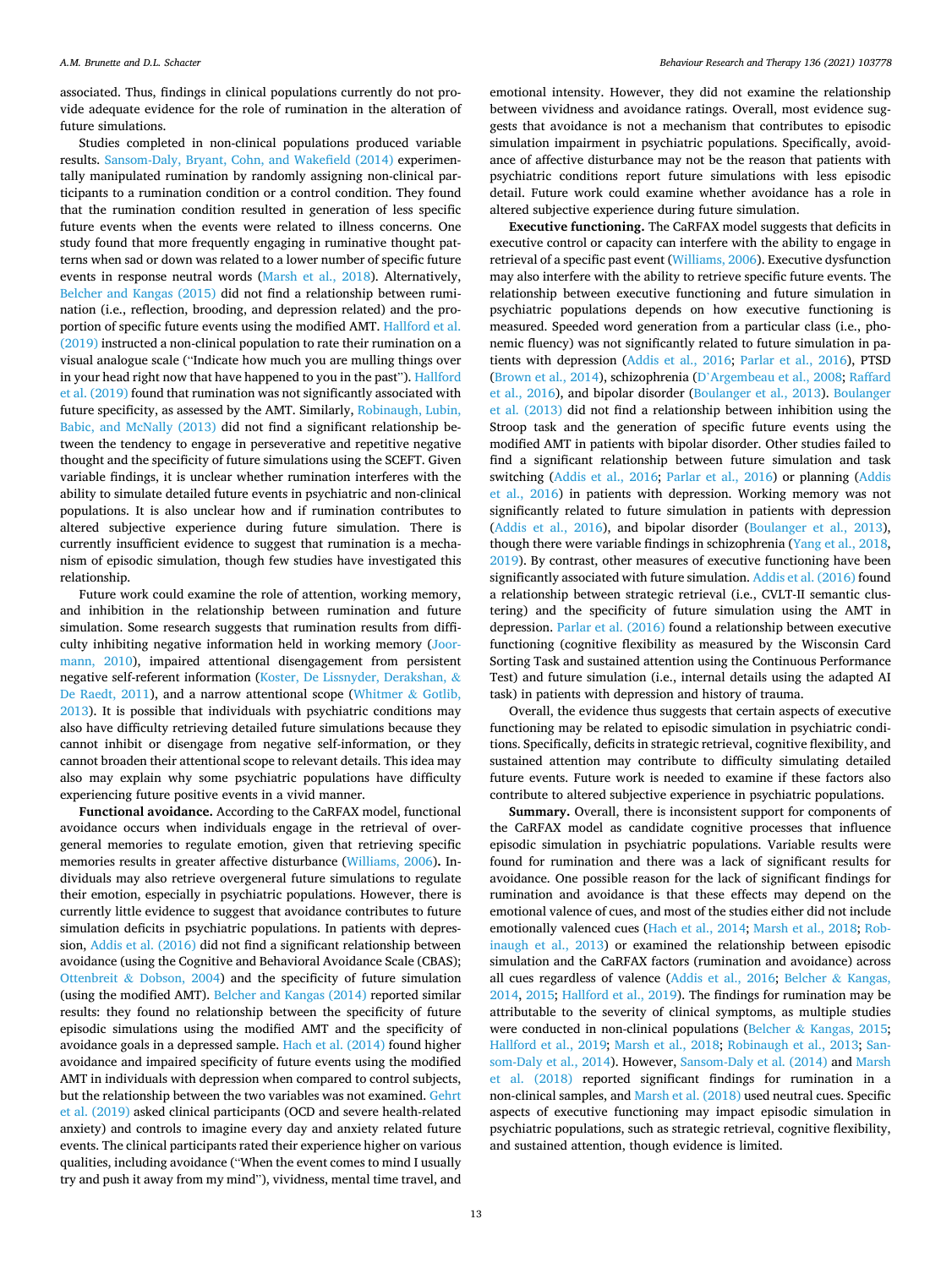#### *3.5. Narrative style*

Narrative style refers to the manner in which people talk about their experiences and the communicative goals that they seek to achieve (e.g., Labouvie-Vief & [Blanchard-Fields, 1982\)](#page-16-0). Thus, any general change in how one communicates about their experience may impact future simulation. Narrative style has been investigated in older adults as a potential cognitive mechanism contributing age-related changes in episodic simulation ([Gaesser, Sacchetti, Addis,](#page-16-0) & Schacter, 2011; [Madore et al., 2014;](#page-16-0) reviewed by; [Schacter, Devitt,](#page-17-0) & Addis, 2018; [Schacter, Gaesser,](#page-17-0) & Addis, 2013). [Gaesser et al. \(2011\)](#page-16-0) investigated performance across memory, future episodic simulation, and picture description tasks in older adults. They found that older adults showed reduced internal details and increased external details across memory, episodic simulation, and picture description tasks when compared to young adults (on picture description tasks, internal details were defined as details that were physically present in the picture, e.g., details concerning physically present objects, people, actions, places). [Gaesser et al.](#page-16-0)  [\(2011\)](#page-16-0) argued that picture description does not rely on episodic retrieval, therefore concluded that non-episodic factors contributed to the older adults' impaired performance across all three tasks, such as age-related changes in narrative style. For example, older adults experience increased off-topic speech, disinhibition, and different communication goals when compared to younger adults [\(Arbuckle](#page-15-0) & Gold, [1993;](#page-15-0) Labouvie-Vief & [Blanchard-Fields, 1982](#page-16-0); Trunk & [Abrams, 2009](#page-17-0)). Such factors can influence performance on the modified AI task used to assess remembered past and imagined future experiences, thus must be considered when impairments in older adults or patient populations are observed on these and related tasks. However, subsequent research using the ESI showed that episodic retrieval in young and old adults can be distinguished from the influence of narrative style ([Madore et al.,](#page-16-0)  [2014\)](#page-16-0).

Narrative style may be a factor that impacts episodic simulation performance in psychiatric conditions. Narrative style seems especially relevant for patients with depression, bipolar disorder, and schizophrenia. Psychomotor retardation is a symptom that is characteristic of depression, and has been found to result in slowed speech ([Schrijvers,](#page-17-0)  Hulstijn, & [Sabbe, 2008](#page-17-0); Sobin & [Sackeim, 1997](#page-17-0)). During periods of mania or hypomania, patients with bipolar disorder present with a "flight of ideas" and pressured speech ([Anderson, Haddad,](#page-15-0) & Scott, [2012;](#page-15-0) [Cassidy, Murry, Forest,](#page-15-0) & Carroll, 1998). Patients with schizophrenia present with disorganized speech, which presents as speech being tangential or having loose associations ([Covington et al., 2005](#page-15-0); [Roche, Creed, MacMahon, Brennan,](#page-17-0) & Clarke, 2014; [Schultz](#page-17-0) & [Andreasen, 1999](#page-17-0)). Patients with schizophrenia also present with poverty of speech (Foussias & [Remington, 2008](#page-16-0); Schultz & [Andreasen, 1999](#page-17-0)). Theoretically, if patients' thought content is slowed, pressured, or disorganized, it may interfere with retrieving future episodic details. As a result, patients may report more off-topic and non-specific details when simulating the future rather than rich episodic details, or they may experience future simulations with less vividness. Based on the findings from [Gaesser et al. \(2011\)](#page-16-0), narrative style may not only impact future simulation in patients with psychiatric conditions, but also their descriptions of their current and past experiences.

However, narrative style has been studied infrequently in psychiatric conditions. A few studies have found impaired "coherence" when communicating future descriptions in schizophrenia, which possibly could reflect the impact of disorganized speech on episodic simulation performance. [Huddy et al. \(2016\)](#page-16-0) found that patients with schizophrenia and schizoaffective disorder communicate with less coherence, as objectively rated by examiners, when simulating hypothetical scenarios when compared to controls. [Painter and Kring \(2016\)](#page-17-0) asked participants to generate specific future events, and experimenters rated the clarity of episodic simulation in patients with schizophrenia and schizoaffective disorder. A narrative was rated "clear" if it was organized and easy to understand, "moderately clear" if the narrative was

relatively understandable, but at times the content was difficult to understand or follow, and "unclear" if the narrative was difficult to follow or disorganized. [Painter and Kring \(2016\)](#page-17-0) found that individuals with schizophrenia and schizoaffective disorder had episodic simulations that were rated as having lower clarity than controls when responding to negative cues. [Anderson and Evans \(2015\)](#page-15-0) found individuals with dysphoria rated their experience while simulating the future as having lower coherence when compared to controls (i.e., order of events is less clear and tells less of a coherent story).

Overall, studies have found compromised clarity or coherence of future simulations in psychiatric populations. These findings provide preliminary evidence that narrative style may contribute to poor simulation in psychiatric populations. However, no studies have directly examined the relationship between these two constructs in psychiatric populations, so the impact of narrative style on future simulation is still an open question. Future work could directly examine the relationship between disorganized speech and episodic simulation in schizophrenic patients, and could also examine additional factors that may influence narrative style in psychiatric patients, including psychomotor retardation, pressured speech, or paucity of speech. This research could help determine if narrative style accounts for altered episodic simulation performance in psychiatric conditions, or if their performance is better accounted for by other cognitive mechanisms.

## **4. Summary and conclusion**

This paper reviewed studies that investigated episodic simulation performance in psychiatric populations and the cognitive processes that may contribute to their ability to engage in episodic simulation. Studies using objective measures of episodic simulation have found that patients with psychiatric conditions provide future simulations with fewer specific details and fewer details tied to a specific time and place. Some evidence also suggests that patients with psychiatric conditions have altered subjective experiences during future simulation, reporting their subjective experiences as diminished or enhanced compared to controls.

Various cognitive processes have been proposed as potential mechanisms of episodic simulation impairment in psychiatric conditions, including episodic retrieval, scene construction, mental imagery, elements of the CARFAX model (avoidance, rumination, and executive functioning), and narrative style. Based on the current literature, evidence suggests that episodic retrieval is a likely mechanism of episodic simulation impairment in certain psychiatric populations. There is less evidence available concerning the closely related construct of scene construction, which emphasizes spatial aspects of imagined events. Future research should more closely examine whether patients with psychiatric conditions exhibit impairments in episodic simulation because of difficulty generating spatial relations when constructing imagined scenes, or because of problems recombining and integrating both spatial and non-spatial aspects of event representations. There is as yet limited evidence that deficits in mental imagery (i.e., image generation, image maintenance, image inspection, and image transformation/ manipulation) contribute to episodic simulation deficits in psychiatric populations. However, both mental imagery and episodic simulation have been investigated together only in patients with bipolar disorder. Thus, further research is needed to determine whether mental imagery contributes to episodic simulation in other psychiatric populations. For example, patients with schizophrenia present with impairments in image maintenance, which may be relevant for future simulation.

Certain aspects of the CARFAX model, namely avoidance and rumination, have so far received limited support as mechanisms of episodic simulation impairment in psychiatric disease. However, problems with aspects of executive functioning may contribute to episodic simulation performance in psychiatric populations, such as strategic retrieval, cognitive flexibility, and sustained attention. Lastly, narrative style may impact the ability to clearly and coherently communicate future simulations in patients with psychiatric conditions, but much more research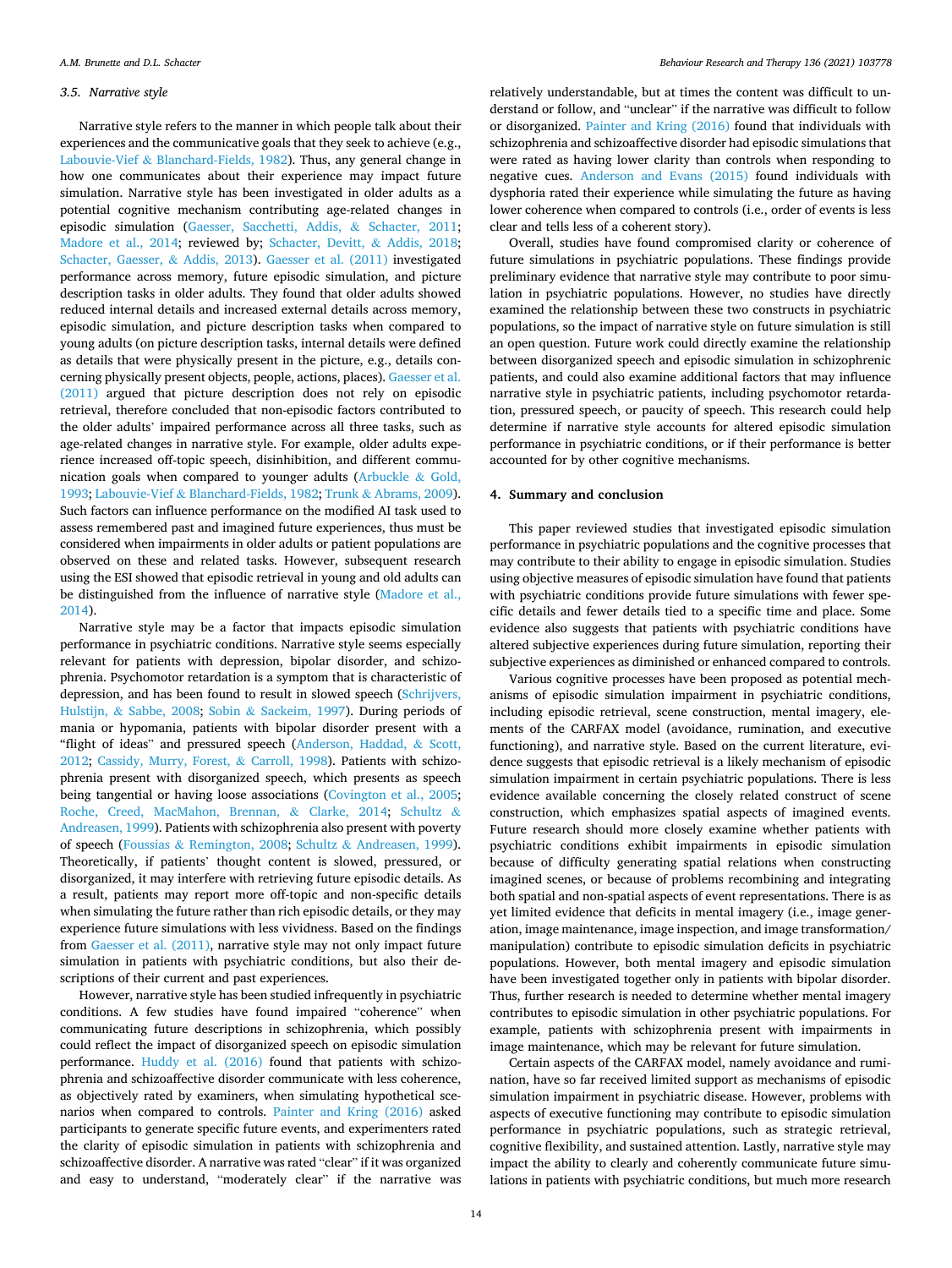on this topic is needed. Taken together, research to-date provides initial insights into the cognitive factors that may underlie episodic simulation impairment in psychiatric populations, but it seems likely that multiple cognitive processes impact patients' ability to simulate the future.

# *4.1. Assessment of the strength of the evidence*

The strength of the evidence differs by candidate mechanism. Episodic retrieval has substantive correlational evidence that suggests episodic retrieval is associated with future simulation in psychiatric populations. Episodic retrieval is also the only mechanism that has causal evidence supporting its involvement in individuals with depression. Regarding executive control, correlational studies have found a significant association between certain aspects of executive control and future simulation in psychiatric populations. For the remaining mechanisms, there is insufficient evidence to determine whether they contribute to compromised future simulation in psychiatric populations. Specifically, correlational findings between rumination and future simulation are variable, and the few correlational studies for avoidance suggest there is not a significant relationship with future simulation. For scene construction, mental imagery, and narrative style, findings are speculative, since correlational or experimental studies have not directly examined the relationships between future simulation and these potential mechanisms. Based on the current literature, episodic retrieval/ simulation seems to be a transdiagnostic mechanism given at least correlational evidence in multiple psychiatric populations. The remaining candidate mechanisms were examined in one or two psychiatric populations, so it is currently unclear if these mechanisms are transdiagnostic.

The focus of the current paper is to review mechanisms of future simulation in psychiatric populations. However, the proposed mechanisms are likely relevant for future simulation in other populations, such as healthy individuals or patients with neurological conditions. For example, there is correlational evidence for episodic retrieval as a mechanism in neurological [\(Addis, Sacchetti, Ally, Budson,](#page-15-0) & Schacter, [2009;](#page-15-0) El Haj, Antoine, & [Kapogiannis, 2015; Gamboz et al., 2010](#page-16-0)) and non-clinical older adult populations [\(Addis et al., 2008](#page-15-0); [Addis, Musicaro,](#page-15-0)  Pan, & [Schacter, 2010](#page-15-0)). Episodic retrieval has also been found to have a causal relationship with future simulation in non-clinical young and old individuals ([Madore et al., 2014](#page-16-0)). Additionally, executive functioning has been associated with future simulation in healthy individuals (D'[Argembeau, Ortoleva, Jumentier,](#page-16-0) & Van der Linden, 2010). Future work will be needed to assess whether the remaining mechanisms are relevant across non-clinical, neurological, and psychiatric populations.

While progress has been made in identifying cognitive processes that impact episodic simulation performance in psychiatric populations, there are gaps in the literature. The cognitive mechanisms discussed above have only been explored in certain populations. It is possible that a specific cognitive process may contribute to episodic simulation impairment in one psychiatric population, but not another. For example, patients with anxiety do not tend to present with deficits in their narrative style. However, alterations in narrative style are characteristic of other conditions, such as disorganized speech in schizophrenia, which may impact their performance on an episodic simulation task. An important task for future research is to identify the cognitive processes that contribute to episodic simulation performance in each psychiatric population. A promising area for additional research would be to examine the potential bidirectional relationship between the candidate mechanisms and future simulation. For example, rumination may interfere with retrieval of detailed future simulations, and engaging in future simulation may activate thoughts about the self, resulting in repetitive and passive thinking about one's mood states. However, this work has not been reported.

A limitation of the current literature is that some cognitive processes have been examined only in relation to either objective or subjective measures of episodic simulation. This is an important area of future

research, as cognitive processes discussed above may not contribute similarly to performance on objective measures of episodic simulation (such as the specificity of future descriptions) and the patient's subjective experience. Patients with psychiatric conditions do not perform consistently across objective and subjective measures of episodic simulation, which suggests that underlying cognitive processes are likely not impacting their performance similarly across both measures. For example, [Addis et al. \(2016\)](#page-15-0) found that patients with depression produced episodic simulations with reduced specificity when compared to controls (as objectively rated by researchers), even though their subjective ratings of detail and emotional intensity did not differ significantly from controls. Future work could attempt to determine whether different cognitive mechanisms impact subjective experience during episodic simulation and objective performance.

The current review focused on episodic simulation. As discussed previously, there are other types of prospection, such as prediction, intention and planning ([Szpunar et al., 2014\)](#page-17-0). Research has found impairments across different types of prospection in patients with psychiatric conditions (for an in-depth review, see [MacLeod, 2017\)](#page-16-0). Future work will be needed to examine whether the same mechanisms explain impairment in other types of prospection in psychiatric conditions.

## *4.2. Clinical implications*

The cognitive processes that influence episodic simulation performance in psychiatric populations could inform interventions. Interventions have been developed to improve specificity and reduce overgeneralization during autobiographical memory and future thinking. Substantial research has been conducted examining interventions targeting autobiographical memory specificity in psychiatric populations ([Barry, Sze,](#page-15-0) & Raes, 2019; Erten & [Brown, 2018](#page-16-0); [Hitchcock,](#page-16-0)  [Werner-Seidler, Blackwell,](#page-16-0) & Dalgleish, 2017). Outcomes of these interventions include improved performance on autobiographical memory tasks (i.e., increased specificity of memories) and improvements in psychological well-being across various psychiatric populations [\(Barry](#page-15-0)  [et al., 2019](#page-15-0); Erten & [Brown, 2018; Hitchcock et al., 2017\)](#page-16-0). The impact of episodic specificity induction on future episodic simulation has been examined in non-clinical populations, which found improved psychological well-being ([Jing et al., 2016](#page-16-0)) and reappraisal of negative future events (Jing, Madore, & [Schacter, 2017](#page-16-0)). It is unknown, however, whether these effects impact everyday function, and because these studies were completed in healthy individuals, the findings need to be replicated in patients with psychiatric conditions. [McFarland et al.](#page-17-0)  [\(2017\)](#page-17-0) found improved problem-solving in patients with depression after a specificity induction. Interventions to improve specificity when simulating positive future events have also been beneficial, as these interventions have led to improvements in positive affect [\(Schubert,](#page-17-0)  [Eloo, Scharfen,](#page-17-0) & Morina, 2020) and promoted engagement in behavioral activation [\(Renner, Ji, Pictet, Holmes,](#page-17-0) & Blackwell, 2017). Specificity interventions for episodic simulation may be useful for targeting psychological well-being in psychiatric populations. In clinical practice, therapists may be able to also integrate specificity training into empirically-based interventions, such as confirming their patients are simulating future events in a specific manner when planning behavioral activation activities or when completing exposure therapy about feared future experiences.

Cognitive factors that potentially contribute to episodic simulation impairment in psychiatric populations, such as episodic memory retrieval, scene construction, mental imagery, components of the CaR-FAX model (capture and rumination, functional avoidance, and executive control dysfunction), and narrative style, may also help to explain patients' improvements from specificity interventions. A meta-analysis by [Barry et al. \(2019\)](#page-15-0) examined potential contributors underlying improved mood and memory specificity following memory specificity training, including executive functioning and rumination. [Barry et al.](#page-15-0)  [\(2019\)](#page-15-0) found that the specificity intervention resulted in improved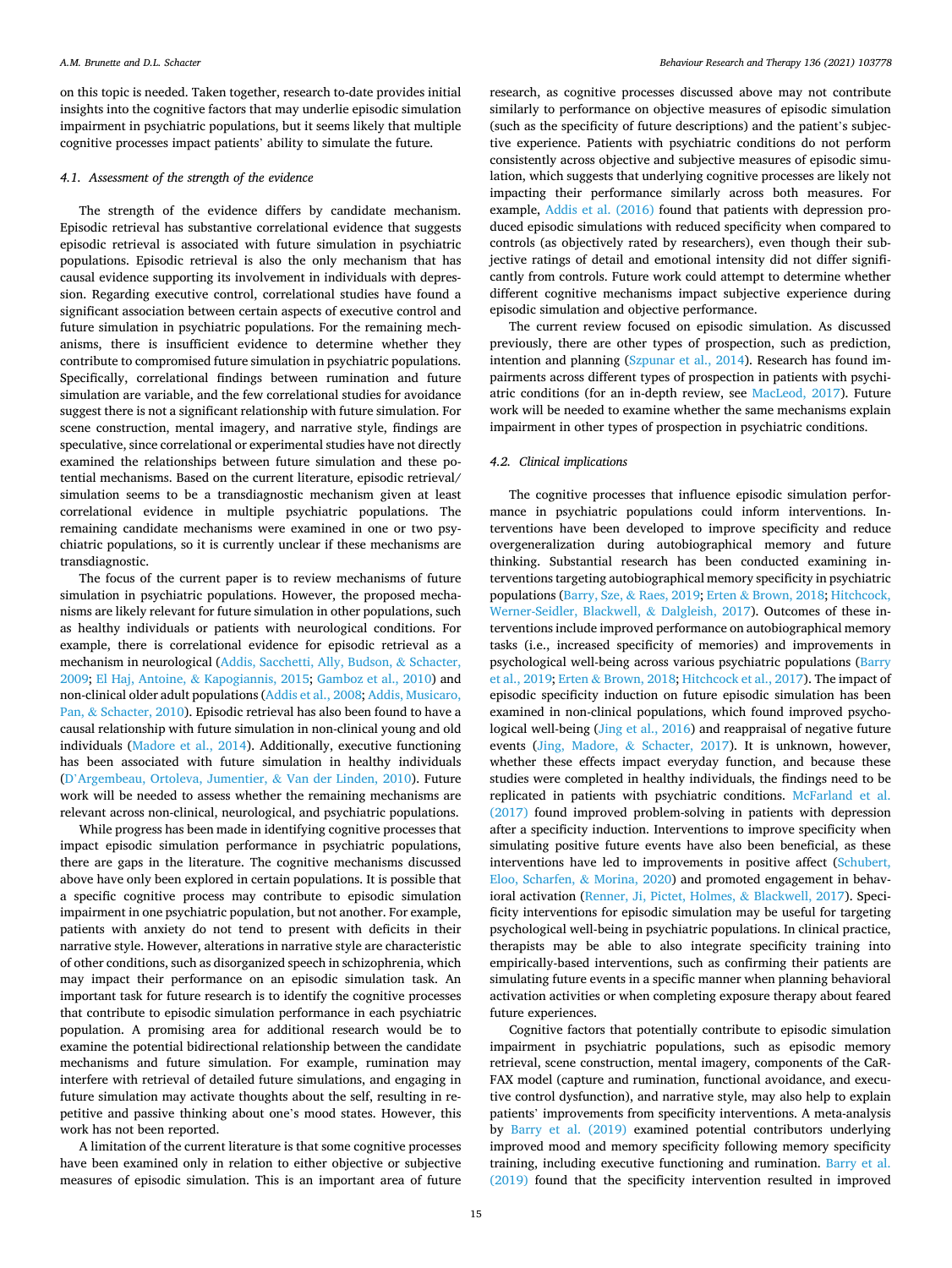<span id="page-15-0"></span>executive functioning (i.e., verbal fluency). However, variable findings were present for rumination. Barry et al. (2019) noted that few studies explored these factors, so further research is needed. Targeting the relevant cognitive mechanisms underlying compromised episodic simulation in each psychiatric population could result in tailored and hopefully more effective treatment approaches.

Future work could enhance our understanding of the clinical implications of future simulation. There is ample evidence that future simulation is compromised in psychiatric populations. However, the current studies in psychiatric populations are cross-sectional and do not yet address whether future simulation is a cause or consequence of the disorder. Researchers have hypothesized that compromised future thinking may lead to the maintenance of psychiatric disease ([Miloyan,](#page-17-0)  Pachana, & [Suddendorf, 2014](#page-17-0); Roepke & [Seligman, 2016](#page-17-0)), though this is also an open question. Increased knowledge regarding the clinical implications of future simulation should help to inform whether future simulation interventions are warranted in psychiatric populations.

#### **Funding**

DLS's involvement was supported by National Institute of Mental Health grant R01 MH60941 and National Institute on Aging grant R01 AG08441. However, these funding sources played no additional role in the development of the manuscript, writing of the manuscript, or the decision to submit the paper for publication.

### **CRediT authorship contribution statement**

**Amanda M. Brunette:** Conceptualization, Writing - original draft. **Daniel L. Schacter:** Conceptualization, Writing - original draft, Writing - review & editing, Supervision, Funding acquisition.

#### **Declaration of competing interest**

None.

## **References**

- Addis, D. R., Hach, S., & Tippett, L. J. (2016). Do strategic processes contribute to the specificity of future simulation in depression? *British Journal of Clinical Psychology, 55*(2), 167–186. <https://doi.org/10.1111/bjc.12103>.
- [Addis, D. R., Musicaro, R., Pan, L., & Schacter, D. L. \(2010\). Episodic simulation of past](http://refhub.elsevier.com/S0005-7967(20)30232-1/sref2)  [and future events in older adults: Evidence from an experimental recombination](http://refhub.elsevier.com/S0005-7967(20)30232-1/sref2) task. *[Psychology and Aging, 25](http://refhub.elsevier.com/S0005-7967(20)30232-1/sref2)*(2), 369.
- [Addis, D. R., Sacchetti, D. C., Ally, B. A., Budson, A. E., & Schacter, D. L. \(2009\). Episodic](http://refhub.elsevier.com/S0005-7967(20)30232-1/sref3)  [simulation of future events is impaired in mild Alzheimer](http://refhub.elsevier.com/S0005-7967(20)30232-1/sref3)'s disease. *[Neuropsychologia, 47](http://refhub.elsevier.com/S0005-7967(20)30232-1/sref3)*(12), 2660–2671.
- [Addis, D. R., & Schacter, D. \(2012\). The hippocampus and imagining the future: Where](http://refhub.elsevier.com/S0005-7967(20)30232-1/sref4)  do we stand? *[Frontiers in Human Neuroscience, 5](http://refhub.elsevier.com/S0005-7967(20)30232-1/sref4)*, 173.
- [Addis, D. R., Wong, A. T., & Schacter, D. L. \(2008\). Age-related changes in the episodic](http://refhub.elsevier.com/S0005-7967(20)30232-1/sref5)  [simulation of future events.](http://refhub.elsevier.com/S0005-7967(20)30232-1/sref5) *Psychological Science, 19*(1), 33–41.
- [Aleman, A., Bocker, K. B., Hijman, R., de Haan, E. H., & Kahn, R. S. \(2003\). Cognitive](http://refhub.elsevier.com/S0005-7967(20)30232-1/sref6) [basis of hallucinations in schizophrenia: Role of top-down information processing.](http://refhub.elsevier.com/S0005-7967(20)30232-1/sref6) *[Schizophrenia Research, 64](http://refhub.elsevier.com/S0005-7967(20)30232-1/sref6)*(2–3), 175–185.
- [Aleman, A., de Haan, E. H., & Kahn, R. S. \(2005\). Object versus spatial visual mental](http://refhub.elsevier.com/S0005-7967(20)30232-1/sref7) [imagery in patients with schizophrenia.](http://refhub.elsevier.com/S0005-7967(20)30232-1/sref7) *Journal of Psychiatry & Neuroscience, 30*(1), 53–[56](http://refhub.elsevier.com/S0005-7967(20)30232-1/sref7).
- [Altgassen, M., Rendell, P. G., Bernhard, A., Henry, J. D., Bailey, P. E., Phillips, L. H., et al.](http://refhub.elsevier.com/S0005-7967(20)30232-1/sref8)  [\(2015\). Future thinking improves prospective memory performance and plan](http://refhub.elsevier.com/S0005-7967(20)30232-1/sref8)  enactment in older adults. *[Quarterly Journal of Experimental Psychology, 68](http://refhub.elsevier.com/S0005-7967(20)30232-1/sref8)*(1), 192–[204](http://refhub.elsevier.com/S0005-7967(20)30232-1/sref8).
- [Amir, N., Najmi, S., & Morrison, A. S. \(2012\). Image generation in individuals with](http://refhub.elsevier.com/S0005-7967(20)30232-1/sref9)  generalized social phobia. *[Cognitive Therapy and Research, 36](http://refhub.elsevier.com/S0005-7967(20)30232-1/sref9)*(5), 537–547.
- Anderson, R. J., Boland, J., & Garner, S. R. (2016). Overgeneral past and future thinking in dysphoria: The role of emotional cues and cueing methodology. *Memory, 24*(5), 708–719. [https://doi.org/10.1080/09658211.2015.1046134.](https://doi.org/10.1080/09658211.2015.1046134)
- [Anderson, R. J., & Dewhurst, S. A. \(2009\). Remembering the past and imagining the](http://refhub.elsevier.com/S0005-7967(20)30232-1/sref11) [future: Differences in event specificity of spontaneously generated thought.](http://refhub.elsevier.com/S0005-7967(20)30232-1/sref11) *Memory, 17*[\(4\), 367](http://refhub.elsevier.com/S0005-7967(20)30232-1/sref11)–373.
- Anderson, R. J., & Evans, G. L. (2015). Mental time travel in dysphoria: Differences in the content and subjective experience of past and future episodes. *Consciousness and Cognition, 37*, 237–248.<https://doi.org/10.1016/j.concog.2014.05.006>.
- [Anderson, I. M., Haddad, P. M., & Scott, J. \(2012\). Bipolar disorder.](http://refhub.elsevier.com/S0005-7967(20)30232-1/sref13) *BMJ, 345*. e8508.
- [Arbuckle, T. Y., & Gold, D. P. \(1993\). Aging, inhibition, and verbosity.](http://refhub.elsevier.com/S0005-7967(20)30232-1/sref14) *Journal of [Gerontology, 48](http://refhub.elsevier.com/S0005-7967(20)30232-1/sref14)*(5), 225–232.
- Atance, C. M., & O'[Neill, D. K. \(2001\). Episodic future thinking.](http://refhub.elsevier.com/S0005-7967(20)30232-1/sref15) *Trends in Cognitive [Sciences, 5](http://refhub.elsevier.com/S0005-7967(20)30232-1/sref15)*(12), 533–539.
- Aynsworth, C., Nemat, N., Collerton, D., Smailes, D., & Dudley, R. (2017). Reality monitoring performance and the role of visual imagery in visual hallucinations. *Behavior Research and Therapy, 97*, 115–122. [https://doi.org/10.1016/j.](https://doi.org/10.1016/j.brat.2017.07.012) [brat.2017.07.012.](https://doi.org/10.1016/j.brat.2017.07.012)
- [Barry, T. J., Sze, W. Y., & Raes, F. \(2019\). A meta-analysis and systematic review of](http://refhub.elsevier.com/S0005-7967(20)30232-1/sref17) [Memory Specificity Training \(MeST\) in the treatment of emotional disorders.](http://refhub.elsevier.com/S0005-7967(20)30232-1/sref17)  *[Behaviour Research and Therapy, 116](http://refhub.elsevier.com/S0005-7967(20)30232-1/sref17)*, 36–51.
- [Baune, B. T., Fuhr, M., Air, T., & Hering, C. \(2014\). Neuropsychological functioning in](http://refhub.elsevier.com/S0005-7967(20)30232-1/sref18) [adolescents and young adults with major depressive disorder](http://refhub.elsevier.com/S0005-7967(20)30232-1/sref18)–a review. *Psychiatry [Research, 218](http://refhub.elsevier.com/S0005-7967(20)30232-1/sref18)*(3), 261–271.
- Belcher, J., & Kangas, M. (2014). Reduced goal specificity is associated with reduced memory specificity in depressed adults. *Cognition & Emotion, 28*(1), 163–171. [https://doi.org/10.1080/02699931.2013.807776.](https://doi.org/10.1080/02699931.2013.807776)
- Belcher, J., & Kangas, M. (2015). Autobiographical memory and imagining future personal events: Event specificity and symptoms of depression and stress following exposure to an analogue trauma. *Stress and Health, 31*(5), 419–431. [https://doi.org/](https://doi.org/10.1002/smi.2567)  [10.1002/smi.2567](https://doi.org/10.1002/smi.2567).
- [Benoit, R. G., Gilbert, S. J., & Burgess, P. W. \(2011\). A neural mechanism mediating the](http://refhub.elsevier.com/S0005-7967(20)30232-1/sref21)  [impact of episodic prospection on farsighted decisions.](http://refhub.elsevier.com/S0005-7967(20)30232-1/sref21) *Journal of Neuroscience, 31*  [\(18\), 6771](http://refhub.elsevier.com/S0005-7967(20)30232-1/sref21)–6779.
- [Benoit, R. G., & Schacter, D. L. \(2015\). Specifying the core network supporting episodic](http://refhub.elsevier.com/S0005-7967(20)30232-1/sref22)  [simulation and episodic memory by activation likelihood estimation.](http://refhub.elsevier.com/S0005-7967(20)30232-1/sref22)  *[Neuropsychologia, 75](http://refhub.elsevier.com/S0005-7967(20)30232-1/sref22)*, 450–457.
- [Blaney, P. H. \(1986\). Affect and memory: A review.](http://refhub.elsevier.com/S0005-7967(20)30232-1/sref23) *Psychological Bulletin, 99*(2), 229. Blix, I., & Brennen, T. (2011). Mental time travel after trauma: The specificity and temporal distribution of autobiographical memories and future-directed thoughts.
- *Memory, 19*(8), 956–967.<https://doi.org/10.1080/09658211.2011.618500>. Boelen, P. A., Huntjens, R. J., & van den Hout, M. A. (2014). Concurrent and prospective
- associations of habitual overgeneral memory and prospection with symptoms of depression, general anxiety, obsessive compulsiveness, and post-traumatic stress. *Memory, 22(7), 747-758. https://doi.org/10.1080/09658211.2013.82498*
- Boland, J., Riggs, K. J., & Anderson, R. J. (2018). A brighter future: The effect of positive episodic simulation on future predictions in non-depressed, moderately dysphoric & highly dysphoric individuals. *Behavior Research and Therapy, 100*, 7–16. [https://doi.](https://doi.org/10.1016/j.brat.2017.10.010)  [org/10.1016/j.brat.2017.10.010](https://doi.org/10.1016/j.brat.2017.10.010).
- Boulanger, M., Lejeune, A., & Blairy, S. (2013). Overgenerality memory style for past and future events and emotions related in bipolar disorder. What are the links with problem solving and interpersonal relationships? *Psychiatry Research, 210*(3), 863–870. [https://doi.org/10.1016/j.psychres.2013.06.029.](https://doi.org/10.1016/j.psychres.2013.06.029)
- Brown, A. D., Addis, D. R., Romano, T. A., Marmar, C. R., Bryant, R. A., Hirst, W., et al. (2014). Episodic and semantic components of autobiographical memories and imagined future events in post-traumatic stress disorder. *Memory, 22*(6), 595–604. [https://doi.org/10.1080/09658211.2013.807842.](https://doi.org/10.1080/09658211.2013.807842)
- Brown, A. D., Kouri, N. A., Rahman, N., Joscelyne, A., Bryant, R. A., & Marmar, C. R. (2016). Enhancing self-efficacy improves episodic future thinking and socialdecision making in combat veterans with posttraumatic stress disorder. *Psychiatry Research, 242*, 19–25. [https://doi.org/10.1016/j.psychres.2016.05.026.](https://doi.org/10.1016/j.psychres.2016.05.026)
- Brown, A. D., Root, J. C., Romano, T. A., Chang, L. J., Bryant, R. A., & Hirst, W. (2013). Overgeneralized autobiographical memory and future thinking in combat veterans with posttraumatic stress disorder. *Journal of Behavior Therapy and Experimental Psychiatry, 44*(1), 129–134. [https://doi.org/10.1016/j.jbtep.2011.11.004.](https://doi.org/10.1016/j.jbtep.2011.11.004)
- [Buckner, R. L., & Carroll, D. C. \(2007\). Self-projection and the brain.](http://refhub.elsevier.com/S0005-7967(20)30232-1/sref31) *Trends in Cognitive [Sciences, 11](http://refhub.elsevier.com/S0005-7967(20)30232-1/sref31)*(2), 49–57.
- [Carpenter, A. C., & Schacter, D. L. \(2017\). Flexible retrieval: When true inferences](http://refhub.elsevier.com/S0005-7967(20)30232-1/sref32) produce false memories. *[Journal of Experimental Psychology: Learning, Memory, and](http://refhub.elsevier.com/S0005-7967(20)30232-1/sref32) [Cognition, 43](http://refhub.elsevier.com/S0005-7967(20)30232-1/sref32)*(3), 335.
- [Carpenter, A. C., & Schacter, D. L. \(2018\). False memories, false preferences: Flexible](http://refhub.elsevier.com/S0005-7967(20)30232-1/sref33)  [retrieval mechanisms supporting successful inference bias novel decisions.](http://refhub.elsevier.com/S0005-7967(20)30232-1/sref33) *Journal of [Experimental Psychology: General, 147](http://refhub.elsevier.com/S0005-7967(20)30232-1/sref33)*(7), 988.
- [Cassidy, F., Murry, E., Forest, K., & Carroll, B. J. \(1998\). Signs and symptoms of mania in](http://refhub.elsevier.com/S0005-7967(20)30232-1/sref34)  pure and mixed episodes. *[Journal of Affective Disorders, 50](http://refhub.elsevier.com/S0005-7967(20)30232-1/sref34)*(2–3), 187–201.
- Chen, X. J., Liu, L. L., Cui, J. F., Wang, Y., Chen, A. T., Li, F. H., et al. (2016). Schizophrenia spectrum disorders show reduced specificity and less positive events in mental time travel. *Frontiers in Psychology, 7*, 1121. [https://doi.org/10.3389/](https://doi.org/10.3389/fpsyg.2016.01121) [fpsyg.2016.01121](https://doi.org/10.3389/fpsyg.2016.01121).
- [Chen, J., Ma, W., Zhang, Y., Yang, L.-q., Zhang, Z., Wu, X., et al. \(2014\). Neurocognitive](http://refhub.elsevier.com/S0005-7967(20)30232-1/sref36)  [impairment of mental rotation in major depressive disorder: Evidence from event](http://refhub.elsevier.com/S0005-7967(20)30232-1/sref36)related brain potentials. *[The Journal of Nervous and Mental Disease, 202](http://refhub.elsevier.com/S0005-7967(20)30232-1/sref36)*(8), 594–602.
- [Chen, J., Yang, L., Ma, W., Wu, X., Zhang, Y., Wei, D.,](http://refhub.elsevier.com/S0005-7967(20)30232-1/sref37) … Jia, T. (2013). Ego-rotation and [object-rotation in major depressive disorder.](http://refhub.elsevier.com/S0005-7967(20)30232-1/sref37) *Psychiatry Research, 209*(1), 32–39.
- [Cocude, M., Charlot, V., & Denis, M. \(1997\). Latency and duration of visual mental](http://refhub.elsevier.com/S0005-7967(20)30232-1/sref38)  [images in normal and depressed subjects.](http://refhub.elsevier.com/S0005-7967(20)30232-1/sref38) *Journal of Mental Imagery, 21*(1–2), 127–[142](http://refhub.elsevier.com/S0005-7967(20)30232-1/sref38).
- [Covington, M. A., He, C., Brown, C., Naçi, L., McClain, J. T., Fjordbak, B. S.,](http://refhub.elsevier.com/S0005-7967(20)30232-1/sref39) … Brown, J. [\(2005\). Schizophrenia and the structure of language: The linguist](http://refhub.elsevier.com/S0005-7967(20)30232-1/sref39)'s view. *[Schizophrenia Research, 77](http://refhub.elsevier.com/S0005-7967(20)30232-1/sref39)*(1), 85–98.
- D'[Argembeau, A., Raffard, S., & Van der Linden, M. \(2008\). Remembering the past and](http://refhub.elsevier.com/S0005-7967(20)30232-1/sref40)  [imagining the future in schizophrenia.](http://refhub.elsevier.com/S0005-7967(20)30232-1/sref40) *Journal of Abnormal Psychology, 117*(1), 247. [David, A. S., & Cutting, J. C. \(1993\). Visual imagery and visual semantics in the cerebral](http://refhub.elsevier.com/S0005-7967(20)30232-1/sref41)
- [hemispheres in schizophrenia.](http://refhub.elsevier.com/S0005-7967(20)30232-1/sref41) *Schizophrenia Research, 8*(3), 263–271.
- Di Simplicio, M., Renner, F., Blackwell, S. E., Mitchell, H., Stratford, H. J., Watson, P., … Holmes, E. A. (2016). An investigation of mental imagery in bipolar disorder: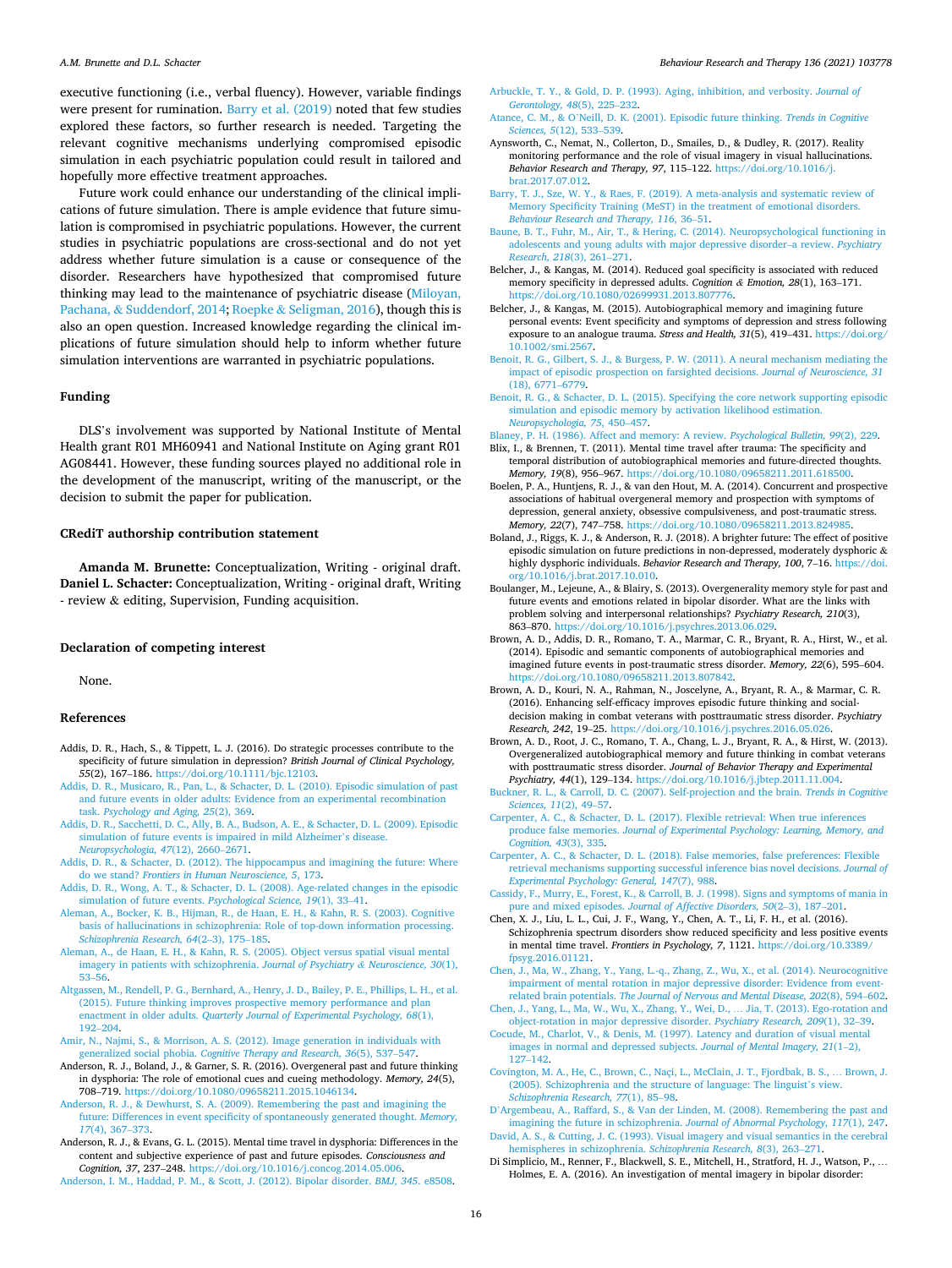<span id="page-16-0"></span>Exploring "the mind's eye. *Bipolar Disorders, 18*(8), 669–683. [https://doi.org/](https://doi.org/10.1111/bdi.12453)  [10.1111/bdi.12453.](https://doi.org/10.1111/bdi.12453)

Dickson, J. M., & Bates, G. W. (2006). Autobiographical memories and views of the future: In relation to dysphoria. *International Journal of Psychology, 41*(2), 107–116. <https://doi.org/10.1080/00207590500188025>.

Dickson, J. M., Moberly, N. J., Hannon, E. M., & Bates, G. W. (2009). Are repressors so special after all? Specificity of negative personal events as a function of anxiety and defensiveness. *Journal of Research in Personality, 43*(3), 386–391. [https://doi.org/](https://doi.org/10.1016/j.jrp.2009.01.002)  [10.1016/j.jrp.2009.01.002](https://doi.org/10.1016/j.jrp.2009.01.002).

[Dror, I. E., & Kosslyn, S. M. \(1994\). Mental imagery and aging.](http://refhub.elsevier.com/S0005-7967(20)30232-1/sref45) *Psychology and Aging, 9*  [\(1\), 90](http://refhub.elsevier.com/S0005-7967(20)30232-1/sref45)–102.

- D'[Argembeau, A., Ortoleva, C., Jumentier, S., & Van der Linden, M. \(2010\). Component](http://refhub.elsevier.com/S0005-7967(20)30232-1/sref46)  [processes underlying future thinking.](http://refhub.elsevier.com/S0005-7967(20)30232-1/sref46) *Memory & Cognition, 38*(6), 809–819.
- D'[Argembeau, A., & Van der Linden, M. \(2004\). Phenomenal characteristics associated](http://refhub.elsevier.com/S0005-7967(20)30232-1/sref47)  with projecting oneself back into the past and forward into the future: Influence of [valence and temporal distance.](http://refhub.elsevier.com/S0005-7967(20)30232-1/sref47) *Consciousness and Cognition, 13*(4), 844–858.
- D'[Argembeau, A., & Van der Linden, M. \(2006\). Individual differences in the](http://refhub.elsevier.com/S0005-7967(20)30232-1/sref48)  [phenomenology of mental time travel: The effect of vivid visual imagery and](http://refhub.elsevier.com/S0005-7967(20)30232-1/sref48)  emotion regulation strategies. *[Consciousness and Cognition, 15](http://refhub.elsevier.com/S0005-7967(20)30232-1/sref48)*(2), 342–350.
- [El Haj, M., Antoine, P., & Kapogiannis, D. \(2015\). Similarity between remembering the](http://refhub.elsevier.com/S0005-7967(20)30232-1/sref49)  [past and imagining the future in Alzheimer](http://refhub.elsevier.com/S0005-7967(20)30232-1/sref49)'s disease: Implication of episodic memory. *[Neuropsychologia, 66](http://refhub.elsevier.com/S0005-7967(20)30232-1/sref49)*, 119–125.
- [Erten, M. N., & Brown, A. D. \(2018\). Memory specificity training for depression and](http://refhub.elsevier.com/S0005-7967(20)30232-1/sref50) [posttraumatic stress disorder: A promising therapeutic intervention.](http://refhub.elsevier.com/S0005-7967(20)30232-1/sref50) *Frontiers in [Psychology, 9](http://refhub.elsevier.com/S0005-7967(20)30232-1/sref50)*, 419.
- Finnbogadóttir, H., & Berntsen, D. (2014). Looking at life from different angles: Observer perspective during remembering and imagining distinct emotional events. *Psychology of Consciousness: Theory, Research, and Practice, 1*(4), 387–406. [https://](https://doi.org/10.1037/cns0000029)  [doi.org/10.1037/cns0000029](https://doi.org/10.1037/cns0000029).
- [Fleming, K., Goldberg, T. E., Binks, S., Randolph, C., Gold, J. M., & Weinberger, D. R.](http://refhub.elsevier.com/S0005-7967(20)30232-1/sref52) [\(1997\). Visuospatial working memory in patients with schizophrenia.](http://refhub.elsevier.com/S0005-7967(20)30232-1/sref52) *Biological [Psychiatry, 41](http://refhub.elsevier.com/S0005-7967(20)30232-1/sref52)*(1), 43–49.
- [Foussias, G., & Remington, G. \(2008\). Negative symptoms in schizophrenia: Avolition](http://refhub.elsevier.com/S0005-7967(20)30232-1/sref53) and Occam's razor. *[Schizophrenia Bulletin, 36](http://refhub.elsevier.com/S0005-7967(20)30232-1/sref53)*(2), 359–369.
- [Gaesser, B., Sacchetti, D. C., Addis, D. R., & Schacter, D. L. \(2011\). Characterizing age](http://refhub.elsevier.com/S0005-7967(20)30232-1/sref54)[related changes in remembering the past and imagining the future.](http://refhub.elsevier.com/S0005-7967(20)30232-1/sref54) *Psychology and [Aging, 26](http://refhub.elsevier.com/S0005-7967(20)30232-1/sref54)*(1), 80.
- [Gamble, B., Moreau, D., Tippett, L. J., & Addis, D. R. \(2019\). Specificity of future](http://refhub.elsevier.com/S0005-7967(20)30232-1/sref55)  [thinking in depression: A meta-analysis.](http://refhub.elsevier.com/S0005-7967(20)30232-1/sref55) *Perspectives on Psychological Science, 14*(5), 816–[834](http://refhub.elsevier.com/S0005-7967(20)30232-1/sref55).
- [Gamboz, N., De Vito, S., Brandimonte, M. A., Pappalardo, S., Galeone, F., Iavarone, A.,](http://refhub.elsevier.com/S0005-7967(20)30232-1/sref56)  [et al. \(2010\). Episodic future thinking in amnesic mild cognitive impairment.](http://refhub.elsevier.com/S0005-7967(20)30232-1/sref56) *[Neuropsychologia, 48](http://refhub.elsevier.com/S0005-7967(20)30232-1/sref56)*(7), 2091–2097.
- [Gehrt, T. B., Frostholm, L., Obermann, M.-L., & Berntsen, D. \(2019\). Autobiographical](http://refhub.elsevier.com/S0005-7967(20)30232-1/sref57)  [memory and episodic future thinking in severe health anxiety: A comparison with](http://refhub.elsevier.com/S0005-7967(20)30232-1/sref57)  obsessive–compulsive disorder. *[Cognitive Therapy and Research](http://refhub.elsevier.com/S0005-7967(20)30232-1/sref57)*, 1–19.
- [Gilbert, D. T., & Wilson, T. D. \(2007\). Prospection: Experiencing the future.](http://refhub.elsevier.com/S0005-7967(20)30232-1/sref58) *Science, 317*  [\(5843\), 1351](http://refhub.elsevier.com/S0005-7967(20)30232-1/sref58)–1354.
- Hach, S., Tippett, L. J., & Addis, D. R. (2014). Neural changes associated with the generation of specific past and future events in depression. *Neuropsychologia, 65*, 41–55. [https://doi.org/10.1016/j.neuropsychologia.2014.10.003.](https://doi.org/10.1016/j.neuropsychologia.2014.10.003)
- [Hallford, D. J., Austin, D. W., Takano, K., & Raes, F. \(2018\). Psychopathology and](http://refhub.elsevier.com/S0005-7967(20)30232-1/sref60)  [episodic future thinking: A systematic review and meta-analysis of specificity and](http://refhub.elsevier.com/S0005-7967(20)30232-1/sref60)  episodic detail. *[Behaviour Research and Therapy, 102](http://refhub.elsevier.com/S0005-7967(20)30232-1/sref60)*, 42–51.
- [Hallford, D. J., Barry, T., Austin, D., Raes, F., Takano, K., & Klein, B. \(2020a\).](http://refhub.elsevier.com/S0005-7967(20)30232-1/sref61)  [Impairments in episodic future thinking for positive events and anticipatory pleasure](http://refhub.elsevier.com/S0005-7967(20)30232-1/sref61)  in major depression. *[Journal of Affective Disorders, 260](http://refhub.elsevier.com/S0005-7967(20)30232-1/sref61)*, 536–543.
- [Hallford, D. J., Farrell, H., & Lynch, E. \(2020\).](http://refhub.elsevier.com/S0005-7967(20)30232-1/sref62) *Increasing anticipated and anticipatory [pleasure through episodic thinking](http://refhub.elsevier.com/S0005-7967(20)30232-1/sref62)*. Washington, DC): Emotion.
- [Hallford, D. J., Mellor, D., Bafit, L., Devenish, B., Bogeski, T., Austin, D. W., et al. \(2019\).](http://refhub.elsevier.com/S0005-7967(20)30232-1/sref63)  [The effect of increasing state anxiety on autobiographical memory specificity and](http://refhub.elsevier.com/S0005-7967(20)30232-1/sref63)  future thinking. *[Journal of Behavior Therapy and Experimental Psychiatry, 65](http://refhub.elsevier.com/S0005-7967(20)30232-1/sref63)*, 101488.
- [Hallford, D. J., Yeow, J., Fountas, G., Herrick, C., Raes, F., & D](http://refhub.elsevier.com/S0005-7967(20)30232-1/sref64)'Argembeau, A. (2020). [Changing the future: An initial test of future specificity training \(FeST\).](http://refhub.elsevier.com/S0005-7967(20)30232-1/sref64) *Behaviour [Research and Therapy](http://refhub.elsevier.com/S0005-7967(20)30232-1/sref64)*, 103638.
- [Hassabis, D., Kumaran, D., Vann, S. D., & Maguire, E. A. \(2007\). Patients with](http://refhub.elsevier.com/S0005-7967(20)30232-1/sref65)  [hippocampal amnesia cannot imagine new experiences.](http://refhub.elsevier.com/S0005-7967(20)30232-1/sref65) *Proceedings of the National [Academy of Sciences, 104](http://refhub.elsevier.com/S0005-7967(20)30232-1/sref65)*(5), 1726–1731.
- [Hassabis, D., & Maguire, E. A. \(2007\). Deconstructing episodic memory with](http://refhub.elsevier.com/S0005-7967(20)30232-1/sref66)  construction. *[Trends in Cognitive Sciences, 11](http://refhub.elsevier.com/S0005-7967(20)30232-1/sref66)*(7), 299–306.
- [Hassabis, D., & Maguire, E. A. \(2009\). The construction system of the brain.](http://refhub.elsevier.com/S0005-7967(20)30232-1/sref67) *Philosophical [Transactions of the Royal Society B: Biological Sciences, 364](http://refhub.elsevier.com/S0005-7967(20)30232-1/sref67)*(1521), 1263–1271.
- Hitchcock, C., Werner-Seidler, A., Blackwell, S. E., & Dalgleish, T. (2017). Autobiographical episodic memory-based training for the treatment of mood, anxiety and stress-related disorders: A systematic review and meta-analysis. *Clinical Psychology Review, 52*, 92–107. [https://doi.org/10.1016/j.cpr.2016.12.003.](https://doi.org/10.1016/j.cpr.2016.12.003)
- Holmes, E. A., Deeprose, C., Fairburn, C. G., Wallace-Hadrill, S. M., Bonsall, M. B., Geddes, J. R., et al. (2011). Mood stability versus mood instability in bipolar disorder: A possible role for emotional mental imagery. *Behaviour Research and Therapy, 49*(10), 707–713. <https://doi.org/10.1016/j.brat.2011.06.008>.
- Holmes, E. A., Lang, T. J., Moulds, M. L., & Steele, A. M. (2008). Prospective and positive mental imagery deficits in dysphoria. *Behaviour Research and Therapy, 46*(8), 976–981. [https://doi.org/10.1016/j.brat.2008.04.009.](https://doi.org/10.1016/j.brat.2008.04.009)
- Holmes, E. A., & Mathews, A. (2010). Mental imagery in emotion and emotional disorders. *Clinical Psychology Review, 30*(3), 349–362. [https://doi.org/10.1016/j.](https://doi.org/10.1016/j.cpr.2010.01.001) [cpr.2010.01.001](https://doi.org/10.1016/j.cpr.2010.01.001).
- Huddy, V., Drake, G., & Wykes, T. (2016). Mental simulation and experience as determinants of performance expectancies in people with schizophrenia spectrum disorder. *Psychiatry Research, 237*, 97–102. [https://doi.org/10.1016/j.](https://doi.org/10.1016/j.psychres.2016.01.072) [psychres.2016.01.072](https://doi.org/10.1016/j.psychres.2016.01.072).
- [Irish, M., & Piolino, P. \(2016\). Impaired capacity for prospection in the](http://refhub.elsevier.com/S0005-7967(20)30232-1/sref73)  dementias–[Theoretical and clinical implications.](http://refhub.elsevier.com/S0005-7967(20)30232-1/sref73) *British Journal of Clinical [Psychology, 55](http://refhub.elsevier.com/S0005-7967(20)30232-1/sref73)*(1), 49–68.
- [Isen, A. M. \(1984\). Toward understanding the role of affect in cognition. In R. S. Wyer, &](http://refhub.elsevier.com/S0005-7967(20)30232-1/sref74)  T. K. Srull (Eds.), *Handbook of social cognition* [\(Vol. 3\). Mahwah, NJ: Lawrence](http://refhub.elsevier.com/S0005-7967(20)30232-1/sref74) [Erlbaum Associates Publishers.](http://refhub.elsevier.com/S0005-7967(20)30232-1/sref74)
- Jiménez, J. A., Mancini-Marïe, A., Lakis, N., Rinaldi, M., & Mendrek, A. (2010). [Disturbed sexual dimorphism of brain activation during mental rotation in](http://refhub.elsevier.com/S0005-7967(20)30232-1/sref75) schizophrenia. *[Schizophrenia Research, 122](http://refhub.elsevier.com/S0005-7967(20)30232-1/sref75)*(1–3), 53–62.
- [Jing, H. G., Madore, K. P., & Schacter, D. L. \(2016\). Worrying about the future: An](http://refhub.elsevier.com/S0005-7967(20)30232-1/sref76) [episodic specificity induction impacts problem solving, reappraisal, and well-being.](http://refhub.elsevier.com/S0005-7967(20)30232-1/sref76)  *[Journal of Experimental Psychology: General, 145](http://refhub.elsevier.com/S0005-7967(20)30232-1/sref76)*(4), 402.
- Jing, H. G., Madore, K. P., & Schacter, D. L. (2017). Preparing for what might happen: An episodic specificity induction impacts the generation of alternative future events. *Cognition, 169*, 118–128. [https://doi.org/10.1016/j.cognition.2017.08.010.](https://doi.org/10.1016/j.cognition.2017.08.010)
- [Johnson, M. K., Foley, M. A., Suengas, A. G., & Raye, C. L. \(1988\). Phenomenal](http://refhub.elsevier.com/S0005-7967(20)30232-1/sref78)  [characteristics of memories for perceived and imagined autobiographical events.](http://refhub.elsevier.com/S0005-7967(20)30232-1/sref78)  *[Journal of Experimental Psychology: General, 117](http://refhub.elsevier.com/S0005-7967(20)30232-1/sref78)*(4), 371–376.
- [Joormann, J. \(2010\). Cognitive inhibition and emotion regulation in depression.](http://refhub.elsevier.com/S0005-7967(20)30232-1/sref79) *Current [Directions in Psychological Science, 19](http://refhub.elsevier.com/S0005-7967(20)30232-1/sref79)*(3), 161–166.
- [Kaltner, S., & Jansen, P. \(2014\). Emotion and affect in mental imagery: Do fear and](http://refhub.elsevier.com/S0005-7967(20)30232-1/sref80) [anxiety manipulate mental rotation performance?](http://refhub.elsevier.com/S0005-7967(20)30232-1/sref80) *Frontiers in Psychology, 5*, 792.
- King, M. J., Macdougall, A. G., Ferris, S., Herdman, K. A., & McKinnon, M. C. (2011). Episodic simulation of future events is impaired in patients with major depressive disorder. *Psychiatry Research, 187*(3), 465–467. [https://doi.org/10.1016/j.](https://doi.org/10.1016/j.psychres.2011.02.002) [psychres.2011.02.002](https://doi.org/10.1016/j.psychres.2011.02.002).
- King, M. J., Williams, L. A., MacDougall, A. G., Ferris, S., Smith, J. R., Ziolkowski, N., et al. (2011). Patients with bipolar disorder show a selective deficit in the episodic simulation of future events. *Consciousness and Cognition, 20*(4), 1801–1807. [https://](https://doi.org/10.1016/j.concog.2011.05.005)  [doi.org/10.1016/j.concog.2011.05.005](https://doi.org/10.1016/j.concog.2011.05.005).
- Kleim, B., Graham, B., Fihosy, S., Stott, R., & Ehlers, A. (2014). Reduced specificity in episodic future thinking in posttraumatic stress disorder. *Clinical Psychological Science, 2*(2), 165–173. [https://doi.org/10.1177/2167702613495199.](https://doi.org/10.1177/2167702613495199)
- [Klein, S. B. \(2013\). The complex act of projecting oneself into the future.](http://refhub.elsevier.com/S0005-7967(20)30232-1/sref84) *Wiley [Interdisciplinary Reviews: Cognitive Science, 4](http://refhub.elsevier.com/S0005-7967(20)30232-1/sref84)*(1), 63–79.
- [Knight, R. A., Manoach, D. S., Elliott, D. S., & Hershenson, M. \(2000\). Perceptual](http://refhub.elsevier.com/S0005-7967(20)30232-1/sref85)  [organization in schizophrenia: The processing of symmetrical configurations.](http://refhub.elsevier.com/S0005-7967(20)30232-1/sref85) *Journal [of Abnormal Psychology, 109](http://refhub.elsevier.com/S0005-7967(20)30232-1/sref85)*(4), 575.
- [Kosslyn, S. M. \(1981\). The medium and the message in mental imagery: A theory.](http://refhub.elsevier.com/S0005-7967(20)30232-1/sref86)  *[Psychological Review, 88](http://refhub.elsevier.com/S0005-7967(20)30232-1/sref86)*(1), 46.
- [Kosslyn, S. M. \(1995\). Mental imagery. In S. M. Kosslyn, & D. N. Osherson \(Eds.\),](http://refhub.elsevier.com/S0005-7967(20)30232-1/sref87) *An invitation to cognitive science: Visual cognition* (Vol. 2, pp. 267-296). Cambridge, MA: [The MIT Press](http://refhub.elsevier.com/S0005-7967(20)30232-1/sref87).
- Kosslyn, S. M., Ganis, G., & Thompson, W. L. (2001). Neural foundations of imagery. *Nature Reviews Neuroscience, 2*(9), 635-642. https://doi.org/10.1038/350900.
- [Koster, E. H., De Lissnyder, E., Derakshan, N., & De Raedt, R. \(2011\). Understanding](http://refhub.elsevier.com/S0005-7967(20)30232-1/sref89)  [depressive rumination from a cognitive science perspective: The impaired](http://refhub.elsevier.com/S0005-7967(20)30232-1/sref89) disengagement hypothesis. *[Clinical Psychology Review, 31](http://refhub.elsevier.com/S0005-7967(20)30232-1/sref89)*(1), 138–145.
- [Labouvie-Vief, G., & Blanchard-Fields, F. \(1982\). Cognitive ageing and psychological](http://refhub.elsevier.com/S0005-7967(20)30232-1/sref90)  growth. *[Ageing and Society, 2](http://refhub.elsevier.com/S0005-7967(20)30232-1/sref90)*(2), 183–209.
- Lee, J., Folley, B. S., Gore, J., & Park, S. (2008). Origins of spatial working memory deficits in schizophrenia: An event-related FMRI and near-infrared spectroscopy study. *PloS One, 3*(3). [https://doi.org/10.1371/journal.pone.0001760.](https://doi.org/10.1371/journal.pone.0001760) e1760.
- [Levine, B., Svoboda, E., Hay, J. F., Winocur, G., & Moscovitch, M. \(2002\). Aging and](http://refhub.elsevier.com/S0005-7967(20)30232-1/sref92)  [autobiographical memory: Dissociating episodic from semantic retrieval.](http://refhub.elsevier.com/S0005-7967(20)30232-1/sref92) *Psychology [and Aging, 17](http://refhub.elsevier.com/S0005-7967(20)30232-1/sref92)*(4), 677.
- [MacLeod, A. K. \(1996\). Affect, emotional disorder, and future-directed thinking.](http://refhub.elsevier.com/S0005-7967(20)30232-1/sref93)  *Cognition & [Emotion, 10](http://refhub.elsevier.com/S0005-7967(20)30232-1/sref93)*(1), 69–86.
- MacLeod, A. K. (2017). *[Prospection, well-being, and mental health](http://refhub.elsevier.com/S0005-7967(20)30232-1/sref94)*. Oxford, England: Oxford [University Press](http://refhub.elsevier.com/S0005-7967(20)30232-1/sref94).
- [MacLeod, A. K., & Cropley, M. L. \(1995\). Depressive future-thinking: The role of valence](http://refhub.elsevier.com/S0005-7967(20)30232-1/sref95)  and specificity. *[Cognitive Therapy and Research, 19](http://refhub.elsevier.com/S0005-7967(20)30232-1/sref95)*(1), 35–50.
- Madore, K. P., Addis, D. R., & Schacter, D. L. (2015). Creativity and memory: Effects of an episodic specificity induction on divergent thinking. *Psychological Science, 26*(9), 1461–1468. [https://doi.org/10.1177/0956797615591863.](https://doi.org/10.1177/0956797615591863)
- Madore, K. P., Gaesser, B., & Schacter, D. L. (2014). Constructive episodic simulation: Dissociable effects of a specificity induction on remembering, imagining, and describing in young and older adults. *Journal of Experimental Psychology: Learning, Memory, and Cognition, 40*(3), 609-622. https://doi.org/10.1037/a003488
- Madore, K. P., Jing, H. G., & Schacter, D. L. (2016). Divergent creative thinking in young and older adults: Extending the effects of an episodic specificity induction. *Memory & Cognition, 44*(6), 974–988. <https://doi.org/10.3758/s13421-016-0605-z>.
- [Madore, K. P., & Schacter, D. L. \(2014\). An episodic specificity induction enhances](http://refhub.elsevier.com/S0005-7967(20)30232-1/sref99) [means-end problem solving in young and older adults.](http://refhub.elsevier.com/S0005-7967(20)30232-1/sref99) *Psychology and Aging, 29*(4), [913](http://refhub.elsevier.com/S0005-7967(20)30232-1/sref99).
- Malek, H. B., D'Argembeau, A., Allé, M. C., Meyer, N., Danion, J.-M., & Berna, F. (2019). [Temporal processing of past and future autobiographical events in patients with](http://refhub.elsevier.com/S0005-7967(20)30232-1/sref100) schizophrenia. *[Scientific Reports, 9](http://refhub.elsevier.com/S0005-7967(20)30232-1/sref100)*(1), 1–11.
- Marsh, L., Edginton, T., Conway, M. A., & Loveday, C. (2018). Positivity bias in past and future episodic thinking: Relationship with anxiety, depression, and retrievalinduced forgetting. *Quarterly Journal of Experimental Psychology*, 1–15. [https://doi.](https://doi.org/10.1177/1747021818758620) [org/10.1177/1747021818758620.](https://doi.org/10.1177/1747021818758620)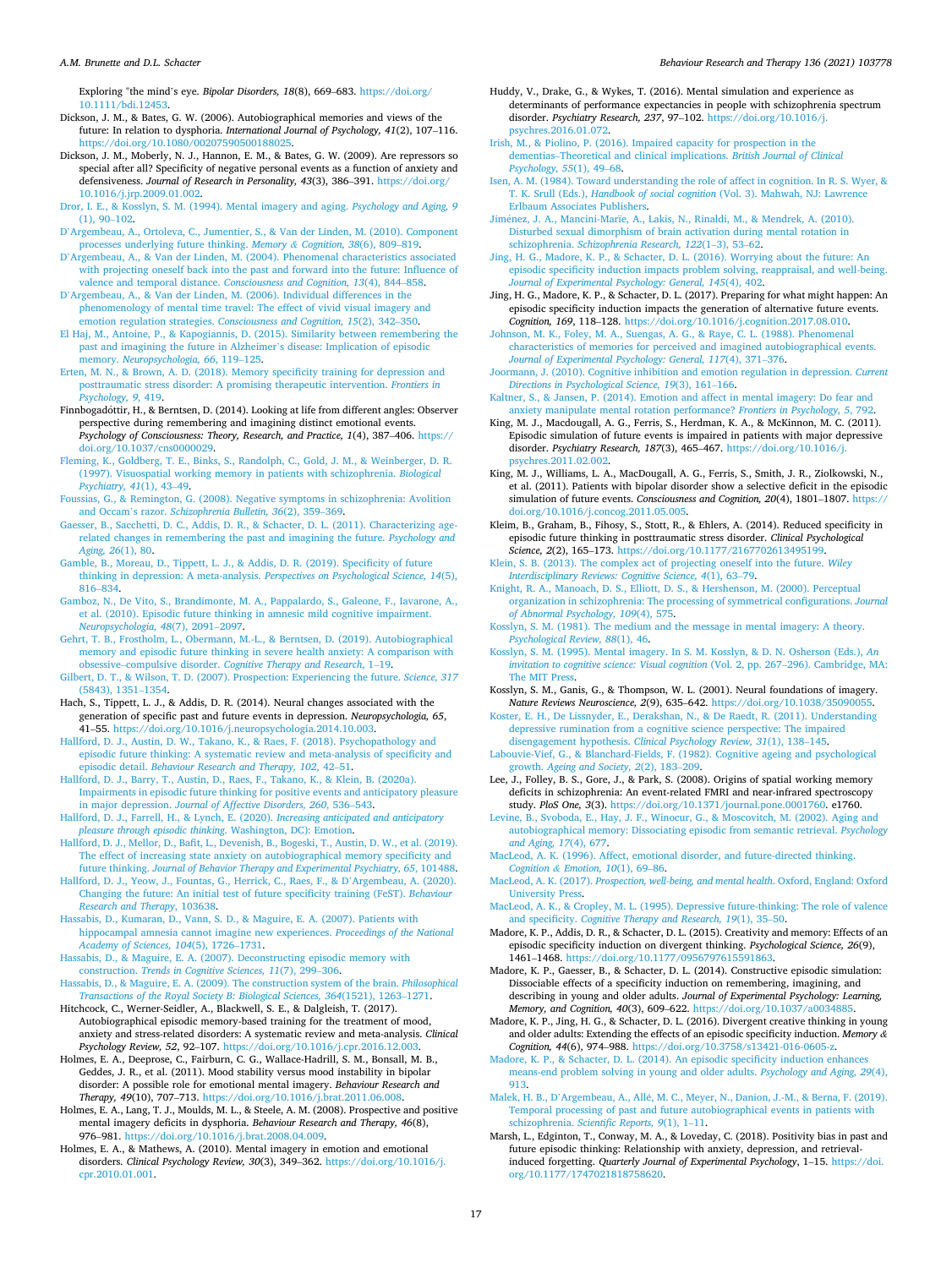<span id="page-17-0"></span>Matthews, N. L., Collins, K. P., Thakkar, K. N., & Park, S. (2014). Visuospatial imagery and working memory in schizophrenia. *Cognitive Neuropsychiatry, 19*(1), 17–35. [https://doi.org/10.1080/13546805.2013.779577.](https://doi.org/10.1080/13546805.2013.779577)

[Mazhari, S., Tabrizi, Y. M., & Nejad, A. G. \(2015\). Neural evidence for compromised](http://refhub.elsevier.com/S0005-7967(20)30232-1/sref103) [mental imagery in individuals with chronic schizophrenia.](http://refhub.elsevier.com/S0005-7967(20)30232-1/sref103) *Journal of Neuropsychiatry [and Clinical Neurosciences, 27](http://refhub.elsevier.com/S0005-7967(20)30232-1/sref103)*(2), 127–132.

- McFarland, C. P., Primosch, M., Maxson, C. M., & Stewart, B. T. (2017). Enhancing memory and imagination improves problem solving among individuals with depression. *Memory & Cognition, 45*(6), 932–939. [https://doi.org/10.3758/s13421-](https://doi.org/10.3758/s13421-017-0706-3) [017-0706-3](https://doi.org/10.3758/s13421-017-0706-3).
- [Miloyan, B., Pachana, N. A., & Suddendorf, T. \(2014\). The future is here: A review of](http://refhub.elsevier.com/S0005-7967(20)30232-1/sref105) [foresight systems in anxiety and depression.](http://refhub.elsevier.com/S0005-7967(20)30232-1/sref105) *Cognition & Emotion, 28*(5), 795–810.

[Moran, T. P. \(2016\). Anxiety and working memory capacity: A meta-analysis and](http://refhub.elsevier.com/S0005-7967(20)30232-1/sref106) narrative review. *[Psychological Bulletin, 142](http://refhub.elsevier.com/S0005-7967(20)30232-1/sref106)*(8), 831.

- Morina, N., Deeprose, C., Pusowski, C., Schmid, M., & Holmes, E. A. (2011). Prospective mental imagery in patients with major depressive disorder or anxiety disorders. *Journal of Anxiety Disorders, 25*(8), 1032–1037. [https://doi.org/10.1016/j.](https://doi.org/10.1016/j.janxdis.2011.06.012)  [janxdis.2011.06.012](https://doi.org/10.1016/j.janxdis.2011.06.012).
- [Morrison, A. S., Amir, N., & Taylor, C. T. \(2011\). A behavioral index of imagery ability in](http://refhub.elsevier.com/S0005-7967(20)30232-1/sref108)  social anxiety. *[Cognitive Therapy and Research, 35](http://refhub.elsevier.com/S0005-7967(20)30232-1/sref108)*(4), 326–332.
- [Mullally, S. L., & Maguire, E. A. \(2014\). Memory, imagination, and predicting the future:](http://refhub.elsevier.com/S0005-7967(20)30232-1/sref109)  [A common brain mechanism?](http://refhub.elsevier.com/S0005-7967(20)30232-1/sref109) *The Neuroscientist, 20*(3), 220–234.
- Neroni, M. A., Gamboz, N., & Brandimonte, M. A. (2014). Does episodic future thinking improve prospective remembering? *Consciousness and Cognition: International Journal, 23*, 53–62.<https://doi.org/10.1016/j.concog.2013.12.001>.
- [Nolen-Hoeksema, S. \(1991\). Responses to depression and their effects on the duration of](http://refhub.elsevier.com/S0005-7967(20)30232-1/sref111)  depressive episodes. *[Journal of Abnormal Psychology, 100](http://refhub.elsevier.com/S0005-7967(20)30232-1/sref111)*(4), 569.
- de Oliveira, H., Cuervo-Lombard, C., Salame, P., & Danion, J. M. (2009). Autonoetic awareness associated with the projection of the self into the future: An investigation in schizophrenia. *Psychiatry Research, 169*(1), 86–87. [https://doi.org/10.1016/j.](https://doi.org/10.1016/j.psychres.2008.07.003)  [psychres.2008.07.003.](https://doi.org/10.1016/j.psychres.2008.07.003)
- [Ottenbreit, N. D., & Dobson, K. S. \(2004\). Avoidance and depression: The construction of](http://refhub.elsevier.com/S0005-7967(20)30232-1/sref113)  the cognitive–behavioral avoidance scale. *[Behaviour Research and Therapy, 42](http://refhub.elsevier.com/S0005-7967(20)30232-1/sref113)*(3), 293–[313](http://refhub.elsevier.com/S0005-7967(20)30232-1/sref113).
- Painter, J. M., & Kring, A. M. (2016). Toward an understanding of anticipatory pleasure deficits in schizophrenia: Memory, prospection, and emotion experience. *Journal of Abnormal Psychology, 125*(3), 442–452. <https://doi.org/10.1037/abn0000151>.
- [Palombo, D., Hayes, S., Peterson, K., Keane, M., & Verfaellie, M. \(2016\). Medial temporal](http://refhub.elsevier.com/S0005-7967(20)30232-1/sref115)  [lobe contributions to episodic future thinking: Scene construction or future](http://refhub.elsevier.com/S0005-7967(20)30232-1/sref115)  projection? *[Cerebral Cortex, 28](http://refhub.elsevier.com/S0005-7967(20)30232-1/sref115)*(2), 447–458.
- [Pan, Y. J., Hsieh, M. H., & Liu, S. K. \(2011\). Visuospatial working memory deficits in](http://refhub.elsevier.com/S0005-7967(20)30232-1/sref116)  [remitted patients with bipolar disorder: Susceptibility to the effects of GABAergic](http://refhub.elsevier.com/S0005-7967(20)30232-1/sref116) agonists. *[Bipolar Disorders, 13](http://refhub.elsevier.com/S0005-7967(20)30232-1/sref116)*(4), 365–376.
- [Park, S., & Holzman, P. S. \(1992\). Schizophrenics show spatial working memory deficits.](http://refhub.elsevier.com/S0005-7967(20)30232-1/sref117)
- *[Archives of General Psychiatry, 49](http://refhub.elsevier.com/S0005-7967(20)30232-1/sref117)*(12), 975–982. [Park, S., Puschel, J., Sauter, B. H., Rentsch, M., & Hell, D. \(1999\). Spatial working](http://refhub.elsevier.com/S0005-7967(20)30232-1/sref118) [memory deficits and clinical symptoms in schizophrenia: A 4-month follow-up study.](http://refhub.elsevier.com/S0005-7967(20)30232-1/sref118)  *[Biological Psychiatry, 46](http://refhub.elsevier.com/S0005-7967(20)30232-1/sref118)*(3), 392–400.
- Parlar, M., Lee, A., Haqqee, Z., Rhooms, L., Lanius, R. A., & McKinnon, M. C. (2016). Parental bonding and neuropsychological performance are associated with episodic simulation of future events in trauma-exposed patients with major depressive disorder. *Brain and Behavior, 6*(7). [https://doi.org/10.1002/brb3.474.](https://doi.org/10.1002/brb3.474) e00474.
- [Parsons, L. M. \(1987\). Imagined spatial transformations of one](http://refhub.elsevier.com/S0005-7967(20)30232-1/sref120)'s hands and feet. *Cognitive [Psychology, 19](http://refhub.elsevier.com/S0005-7967(20)30232-1/sref120)*(2), 178–241.
- Pearson, D. G., Deeprose, C., Wallace-Hadrill, S. M., Burnett Heyes, S., & Holmes, E. A. (2013). Assessing mental imagery in clinical psychology: A review of imagery measures and a guiding framework. *Clinical Psychology Review, 33*(1), 1–23. [https://](https://doi.org/10.1016/j.cpr.2012.09.001)  [doi.org/10.1016/j.cpr.2012.09.001.](https://doi.org/10.1016/j.cpr.2012.09.001)
- Pearson, J., Naselaris, T., Holmes, E. A., & Kosslyn, S. M. (2015). Mental imagery: Functional mechanisms and clinical applications. *Trends in Cognitive Sciences, 19*(10), 590–602. [https://doi.org/10.1016/j.tics.2015.08.003.](https://doi.org/10.1016/j.tics.2015.08.003)
- [Peters, J., & Büchel, C. \(2010\). Episodic future thinking reduces reward delay](http://refhub.elsevier.com/S0005-7967(20)30232-1/sref123)  [discounting through an enhancement of prefrontal-mediotemporal interactions.](http://refhub.elsevier.com/S0005-7967(20)30232-1/sref123)  *[Neuron, 66](http://refhub.elsevier.com/S0005-7967(20)30232-1/sref123)*(1), 138–148.
- Piskulic, D., Olver, J. S., Norman, T. R., & Maruff, P. (2007). Behavioural studies of spatial working memory dysfunction in schizophrenia: A quantitative literature review. *Psychiatry Research, 150*(2), 111–121. [https://doi.org/10.1016/j.](https://doi.org/10.1016/j.psychres.2006.03.018) [psychres.2006.03.018.](https://doi.org/10.1016/j.psychres.2006.03.018)
- Raffard, S., Bortolon, C., D'Argembeau, A., Gardes, J., Gely-Nargeot, M. C., Capdevielle, D., et al. (2016). Projecting the self into the future in individuals with schizophrenia: A preliminary cross-sectional study. *Memory, 24*(6), 826–837. //doi.org/10.1080/09658211.2015.1057152
- Raffard, S., D'Argembeau, A., Bayard, S., Boulenger, J. P., & Van der Linden, M. (2010). Scene construction in schizophrenia. *Neuropsychology, 24*(5), 608–615. [https://doi.](https://doi.org/10.1037/a0019113)  [org/10.1037/a0019113.](https://doi.org/10.1037/a0019113)
- Raffard, S., Esposito, F., Boulenger, J. P., & Van der Linden, M. (2013). Impaired ability to imagine future pleasant events is associated with apathy in schizophrenia. *Psychiatry Research, 209*(3), 393–400. [https://doi.org/10.1016/j.](https://doi.org/10.1016/j.psychres.2013.04.016) [psychres.2013.04.016.](https://doi.org/10.1016/j.psychres.2013.04.016)
- Raune, D., MacLeod, A., & Holmes, E. A. (2005). The simulation heuristic and visual imagery in pessimism for future negative events in anxiety. *Clinical Psychology & Psychotherapy, 12*(4), 313–325. <https://doi.org/10.1002/cpp.455>.
- Renner, F., Ji, J. L., Pictet, A., Holmes, E. A., & Blackwell, S. E. (2017). Effects of engaging in repeated mental imagery of future positive events on behavioural activation in individuals with major depressive disorder. *Cognitive Therapy and Research, 41*(3), 369–380.<https://doi.org/10.1007/s10608-016-9776-y>.
- Robinaugh, D. J., Lubin, R. E., Babic, L., & McNally, R. J. (2013). Are habitual overgeneral recollection and prospection maladaptive? *Journal of Behavior Therapy and Experimental Psychiatry, 44*(2), 227–230. [https://doi.org/10.1016/j.](https://doi.org/10.1016/j.jbtep.2012.11.002)  [jbtep.2012.11.002](https://doi.org/10.1016/j.jbtep.2012.11.002).
- [Roche, E., Creed, L., MacMahon, D., Brennan, D., & Clarke, M. \(2014\). The epidemiology](http://refhub.elsevier.com/S0005-7967(20)30232-1/sref131)  [and associated phenomenology of formal thought disorder: A systematic review.](http://refhub.elsevier.com/S0005-7967(20)30232-1/sref131)  *[Schizophrenia Bulletin, 41](http://refhub.elsevier.com/S0005-7967(20)30232-1/sref131)*(4), 951–962.
- [Rock, P., Roiser, J., Riedel, W., & Blackwell, A. \(2014\). Cognitive impairment in](http://refhub.elsevier.com/S0005-7967(20)30232-1/sref132) [depression: A systematic review and meta-analysis.](http://refhub.elsevier.com/S0005-7967(20)30232-1/sref132) *Psychological Medicine, 44*(10), [2029](http://refhub.elsevier.com/S0005-7967(20)30232-1/sref132)–2040.
- [Roepke, A. M., & Seligman, M. E. \(2016\). Depression and prospection.](http://refhub.elsevier.com/S0005-7967(20)30232-1/sref133) *British Journal of [Clinical Psychology, 55](http://refhub.elsevier.com/S0005-7967(20)30232-1/sref133)*(1), 23–48.
- [Rogers, M., Bradshaw, J., Phillips, J., Chiu, E., Mileshkin, C., & Vaddadi, K. \(2002\).](http://refhub.elsevier.com/S0005-7967(20)30232-1/sref134)  [Mental rotation in unipolar major depression.](http://refhub.elsevier.com/S0005-7967(20)30232-1/sref134) *Journal of Clinical and Experimental [Neuropsychology, 24](http://refhub.elsevier.com/S0005-7967(20)30232-1/sref134)*(1), 101–106.
- Romero, K., & Moscovitch, M. (2012). Episodic memory and event construction in aging and amnesia. *Journal of Memory and Language, 67*(2), 270–284. [https://doi.org/](https://doi.org/10.1016/j.jml.2012.05.002)  [10.1016/j.jml.2012.05.002](https://doi.org/10.1016/j.jml.2012.05.002).
- [Rubin, D. C., Schrauf, R. W., & Greenberg, D. L. \(2003\). Belief and recollection of](http://refhub.elsevier.com/S0005-7967(20)30232-1/sref136) [autobiographical memories.](http://refhub.elsevier.com/S0005-7967(20)30232-1/sref136) *Memory & Cognition, 31*(6), 887–901.
- Sansom-Daly, U. M., Bryant, R. A., Cohn, R. J., & Wakefield, C. E. (2014). Imagining the future in health anxiety: The impact of rumination on the specificity of illnessrelated memory and future thinking. *Anxiety, Stress & Coping, 27*(5), 587–600. [https://doi.org/10.1080/10615806.2014.880111.](https://doi.org/10.1080/10615806.2014.880111)
- Schacter, D. L. (2019). Implicit memory, constructive memory, and imagining the future: A career perspective. *Perspectives on Psychological Science, 14*(2), 256–272. [https://](https://doi.org/10.1177/1745691618803640) [doi.org/10.1177/1745691618803640.](https://doi.org/10.1177/1745691618803640)
- [Schacter, D. L., & Addis, D. R. \(2007\). The cognitive neuroscience of constructive](http://refhub.elsevier.com/S0005-7967(20)30232-1/sref139) [memory: Remembering the past and imagining the future.](http://refhub.elsevier.com/S0005-7967(20)30232-1/sref139) *Philosophical Transactions [of the Royal Society of London B Biological Sciences, 362](http://refhub.elsevier.com/S0005-7967(20)30232-1/sref139)*(1481), 773–786.
- [Schacter, D. L., & Addis, D. R. \(2020\). Memory and imagination: Perspectives on](http://refhub.elsevier.com/S0005-7967(20)30232-1/sref140)  [constructive episodic simulation. In A. Abraham \(Ed.\),](http://refhub.elsevier.com/S0005-7967(20)30232-1/sref140) *The cambridge handbook of the imagination* (pp. 111–[131\). Cambridge: Cambridge University Press.](http://refhub.elsevier.com/S0005-7967(20)30232-1/sref140)
- Schacter, D. L., Addis, D. R., & Buckner, R. L. (2007). Remembering the past to imagine [the future: The prospective brain.](http://refhub.elsevier.com/S0005-7967(20)30232-1/sref141) *Nature Reviews Neuroscience, 8*(9), 657.
- [Schacter, D. L., Addis, D. R., & Buckner, R. L. \(2008\). Episodic simulation of future](http://refhub.elsevier.com/S0005-7967(20)30232-1/sref142)  events: Concepts, data, and applications. *[Annals of the New York Academy of Sciences,](http://refhub.elsevier.com/S0005-7967(20)30232-1/sref142)  1124*[\(1\), 39](http://refhub.elsevier.com/S0005-7967(20)30232-1/sref142)–60.
- Schacter, D. L., Addis, D. R., Hassabis, D., Martin, V. C., Spreng, R. N., & Szpunar, K. K. (2012). The future of memory: Remembering, imagining, and the brain. *Neuron, 76*  (4), 677–694. [https://doi.org/10.1016/j.neuron.2012.11.001.](https://doi.org/10.1016/j.neuron.2012.11.001)
- [Schacter, D. L., Benoit, R. G., & Szpunar, K. K. \(2017\). Episodic future thinking:](http://refhub.elsevier.com/S0005-7967(20)30232-1/sref144) Mechanisms and functions. *[Current Opinion in Behavioral Sciences, 17](http://refhub.elsevier.com/S0005-7967(20)30232-1/sref144)*, 41–50.
- [Schacter, D. L., Devitt, A. L., & Addis, D. R. \(2018\). Episodic future thinking and](http://refhub.elsevier.com/S0005-7967(20)30232-1/sref145)  cognitive aging. *[Oxford research encyclopedia of psychology](http://refhub.elsevier.com/S0005-7967(20)30232-1/sref145)*. Oxford University Press.
- Schacter, D. L., Gaesser, B., & Addis, D. R. (2013). Remembering the past and imagining [the future in the elderly.](http://refhub.elsevier.com/S0005-7967(20)30232-1/sref146) *Gerontology, 59*(2), 143–151.
- Schacter, D. L., & Madore, K. P. (2016). Remembering the past and imagining the future: Identifying and enhancing the contribution of episodic memory. *Memory Studies, 9*  (3), 245–255. [https://doi.org/10.1177/1750698016645230.](https://doi.org/10.1177/1750698016645230)
- [Schrijvers, D., Hulstijn, W., & Sabbe, B. G. \(2008\). Psychomotor symptoms in depression:](http://refhub.elsevier.com/S0005-7967(20)30232-1/sref148)  [A diagnostic, pathophysiological and therapeutic tool.](http://refhub.elsevier.com/S0005-7967(20)30232-1/sref148) *Journal of Affective Disorders, 109*(1–[2\), 1](http://refhub.elsevier.com/S0005-7967(20)30232-1/sref148)–20.
- [Schubert, T., Eloo, R., Scharfen, J., & Morina, N. \(2020\). How imagining personal future](http://refhub.elsevier.com/S0005-7967(20)30232-1/sref149)  [scenarios influences affect: Systematic review and meta-analysis.](http://refhub.elsevier.com/S0005-7967(20)30232-1/sref149) *Clinical Psychology [Review, 75](http://refhub.elsevier.com/S0005-7967(20)30232-1/sref149)*, 101811.
- [Schultz, S. K., & Andreasen, N. C. \(1999\). Schizophrenia.](http://refhub.elsevier.com/S0005-7967(20)30232-1/sref150) *Lancet, 353*(9162), 1425–1430. [Seligman, M. E., Railton, P., Baumeister, R. F., & Sripada, C. \(2013\). Navigating into the](http://refhub.elsevier.com/S0005-7967(20)30232-1/sref151)
- future or driven by the past. *[Perspectives on Psychological Science, 8](http://refhub.elsevier.com/S0005-7967(20)30232-1/sref151)*(2), 119–141. [Snyder, H. R. \(2013\). Major depressive disorder is associated with broad impairments on](http://refhub.elsevier.com/S0005-7967(20)30232-1/sref152)
- [neuropsychological measures of executive function: A meta-analysis and review.](http://refhub.elsevier.com/S0005-7967(20)30232-1/sref152)  *[Psychological Bulletin, 139](http://refhub.elsevier.com/S0005-7967(20)30232-1/sref152)*(1), 81.
- [Sobin, C., & Sackeim, H. A. \(1997\). Psychomotor symptoms of depression.](http://refhub.elsevier.com/S0005-7967(20)30232-1/sref153) *American [Journal of Psychiatry, 154](http://refhub.elsevier.com/S0005-7967(20)30232-1/sref153)*(1), 4–17.
- [Soraggi-Frez, C., Santos, F. H., Albuquerque, P. B., & Malloy-Diniz, L. F. \(2017\).](http://refhub.elsevier.com/S0005-7967(20)30232-1/sref154) [Disentangling working memory functioning in mood states of bipolar disorder: A](http://refhub.elsevier.com/S0005-7967(20)30232-1/sref154)  systematic review. *[Frontiers in Psychology, 8](http://refhub.elsevier.com/S0005-7967(20)30232-1/sref154)*, 574.
- Stöber, [J. \(2000\). Prospective cognitions in anxiety and depression: Replication and](http://refhub.elsevier.com/S0005-7967(20)30232-1/sref155) [methodological extension.](http://refhub.elsevier.com/S0005-7967(20)30232-1/sref155) *Cognition & Emotion, 14*(5), 725–729.
- [Szpunar, K. K. \(2010\). Episodic future thought: An emerging concept.](http://refhub.elsevier.com/S0005-7967(20)30232-1/sref156) *Perspectives on [Psychological Science, 5](http://refhub.elsevier.com/S0005-7967(20)30232-1/sref156)*(2), 142–162.
- [Szpunar, K. K., Spreng, R. N., & Schacter, D. L. \(2014\). A taxonomy of prospection:](http://refhub.elsevier.com/S0005-7967(20)30232-1/sref157)  [Introducing an organizational framework for future-oriented cognition.](http://refhub.elsevier.com/S0005-7967(20)30232-1/sref157) *Proceedings [of the National Academy of Sciences, 111](http://refhub.elsevier.com/S0005-7967(20)30232-1/sref157)*(52), 18414–18421.
- [Terrett, G., Rose, N. S., Henry, J. D., Bailey, P. E., Altgassen, M., Phillips, L. H., et al.](http://refhub.elsevier.com/S0005-7967(20)30232-1/sref158) [\(2016\). The relationship between prospective memory and episodic future thinking](http://refhub.elsevier.com/S0005-7967(20)30232-1/sref158)  in younger and older adulthood. *[Quarterly Journal of Experimental Psychology, 69](http://refhub.elsevier.com/S0005-7967(20)30232-1/sref158)*(2), 310–[323](http://refhub.elsevier.com/S0005-7967(20)30232-1/sref158).
- [Trapnell, P. D., & Campbell, J. D. \(1999\). Private self-consciousness and the five-factor](http://refhub.elsevier.com/S0005-7967(20)30232-1/sref159)  [model of personality: Distinguishing rumination from reflection.](http://refhub.elsevier.com/S0005-7967(20)30232-1/sref159) *Journal of [Personality and Social Psychology, 76](http://refhub.elsevier.com/S0005-7967(20)30232-1/sref159)*(2), 284.
- [Trunk, D. L., & Abrams, L. \(2009\). Do younger and older adults](http://refhub.elsevier.com/S0005-7967(20)30232-1/sref160)' communicative goals [influence off-topic speech in autobiographical narratives?](http://refhub.elsevier.com/S0005-7967(20)30232-1/sref160) *Psychology and Aging, 24*  [\(2\), 324.](http://refhub.elsevier.com/S0005-7967(20)30232-1/sref160)